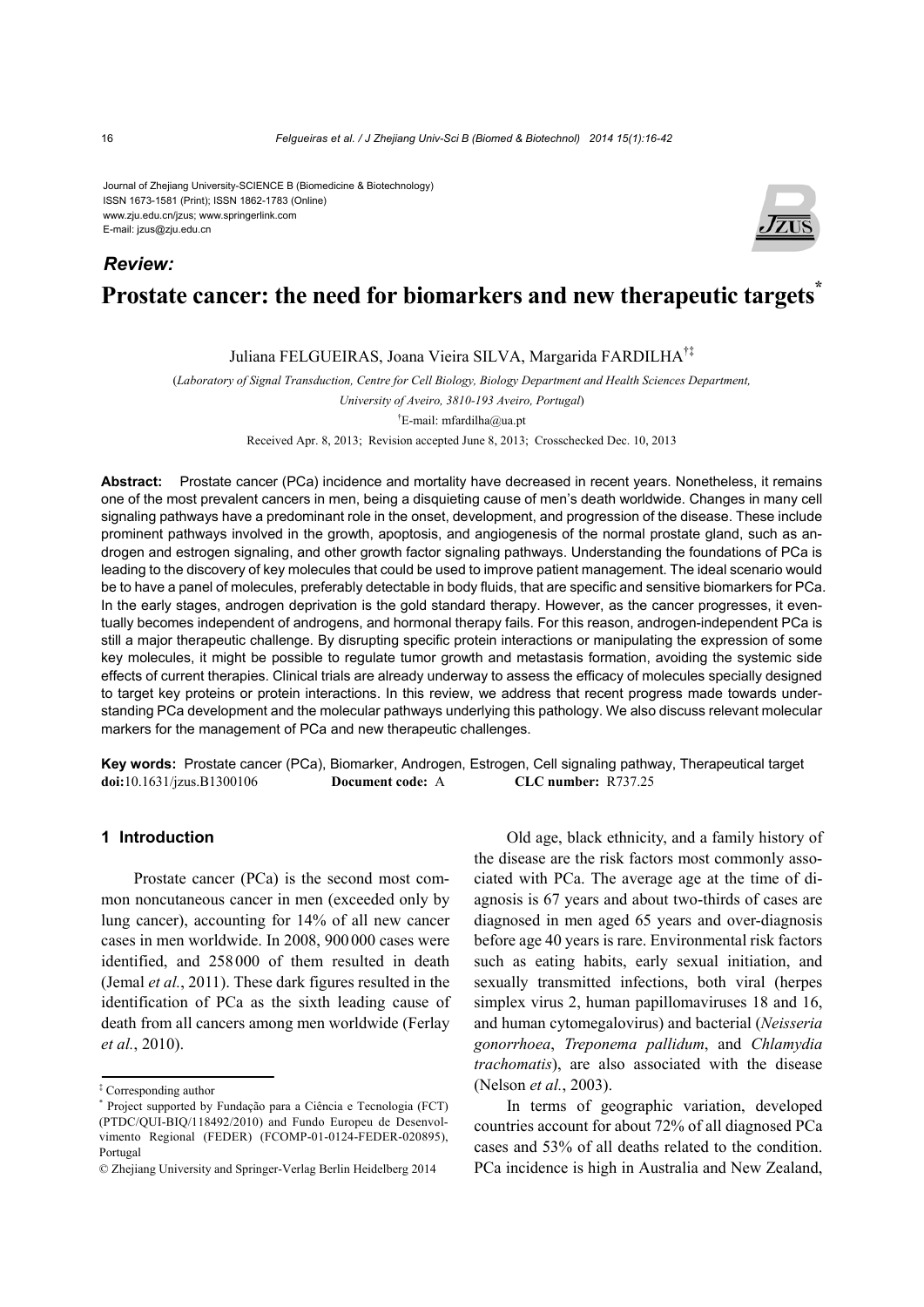whereas South-Central Asia has the lowest incidence rate. Variation in PCa incidence is partly attributed to differences in access to diagnostic and treatment procedures (Ferlay *et al.*, 2010; Jemal *et al.*, 2011).

Interestingly, as disease incidence has been increasing, mortality has been decreasing markedly. This is due, in part, to the early detection of the disease as a result of the widespread implementation of prostate-specific antigen (PSA) screening, and significant advances in PCa therapeutics (Miller *et al.*, 2003). Nonetheless, the use of PSA screening is controversial because the early detection of PCa based on this measurement can lead to the diagnosis and treatment of PCa cases that would not otherwise cause symptoms or threaten life (Schröder *et al.*, 2006; Lumen *et al.*, 2012). Recently published data suggest that PSA-based screening results in the detection of more cases of PCa, but the effects on PCa mortality are minimal or non-existent (Djulbegovic *et al.*, 2010; Ilic *et al.*, 2011). These findings are aggravated when considering that PCa treatment can have major side effects, including urinary incontinence and sexual impotence.

On the other hand, advances in PCa treatment are recognized as a crucial factor in reducing PCa mortality. For instance, sipuleucel T, a cancer treatment vaccine approved by the US Food and Drug Administration (FDA) in 2010, improves the survival of men with advanced PCa (Kantoff *et al.*, 2010; Thara *et al.*, 2011). However, advanced hormone resistant or metastatic disease continues to challenge medical management, which can offer only palliative care in most of these cases. Therefore, effective treatment and management of advanced PCa is still an important preoccupation in clinical practice (Turner *et al.*, 2011; Drudge-Coates and Turner, 2012).

The identification of new molecular markers not only allows a more reliable prediction of the pathological stage of the disease, but can also be useful in the process of selecting therapeutic targets: the ideal scenario would be a panel of molecular biomarkers.

In this review, we briefly describe the pathophysiological features of PCa, focusing on the main molecular processes involved. We also analyze the conventional approaches to PCa diagnosis and treatment. Lastly, we explore recent advances in the establishment of new molecular markers and therapeutic targets for PCa management.

## **2 Biology of prostate cancer**

### **2.1 Prostate cancer precursors**

Despite controversies concerning precancerous prostate lesions, proliferative inflammatory atrophy (PIA), prostatic intraepithelial neoplasia (PIN), and atypical small acinar proliferation (ASAP) have been accepted as the main precursors of PCa (Bostwick *et al.*, 1996; de Marzo *et al.*, 1999; Putzi and de Marzo, 2000; Samaratunga *et al.*, 2006; Davidsson *et al.*, 2011). Several mechanisms have been identified as triggers for each stage of progression (Fig. 1).

PIA consists of a chronic inflammation found mainly in the peripheral zone of the prostate. The hallmarks of PIA are focal glandular atrophy, a low frequency of apoptosis, and a high proliferation of epithelial cells. Apparently, atrophic cells in PIA undergo malignant transformation and originate PCa either directly or indirectly via development of high-grade PIN (HGPIN). This mechanism is corroborated by the common presence of PIA near foci of HGPIN or PCa (Putzi and de Marzo, 2000; Wang *et al.*, 2009).

Like PIA, PIN is found primarily in the peripheral zone (Bostwick and Brawer, 1987). PIN presents many of the genotypic alterations, architectural and cytological features, and markers of differentiation of early invasive carcinoma (Bostwick and Brawer, 1987; Bostwick *et al.*, 1996; Abate-Shen and Shen, 2000). However, unlike PIA, the basement membrane remains intact in PIN (avoiding stromal invasion) and cells express the same proteins and integrin receptors as in normal or hyperplastic stages (Bonkhoff, 1998). Also, these lesions do not produce high levels of PSA (Abate-Shen and Shen, 2000). Microscopically, changes observed in PIN are a continuum between low-grade (almost normal) and high-grade (abnormal) forms thought to be the immediate precursors of early invasive carcinoma (Abate-Shen and Shen, 2000). Alternatively, PIN cells might undergo a senescence period in which their viability is preserved but no proliferation is observed. This phenotype was experimentally demonstrated in cells with complete inactivation of the phosphatase and tensin homolog (PTEN). It was enhanced in the presence of S-phase kinase-associated protein 2 (Skp2) E3-ubiquitin ligase inactivation, and reversed with the inactivation of p53 (Chen *et al.*, 2005; Lin *et al.*, 2010).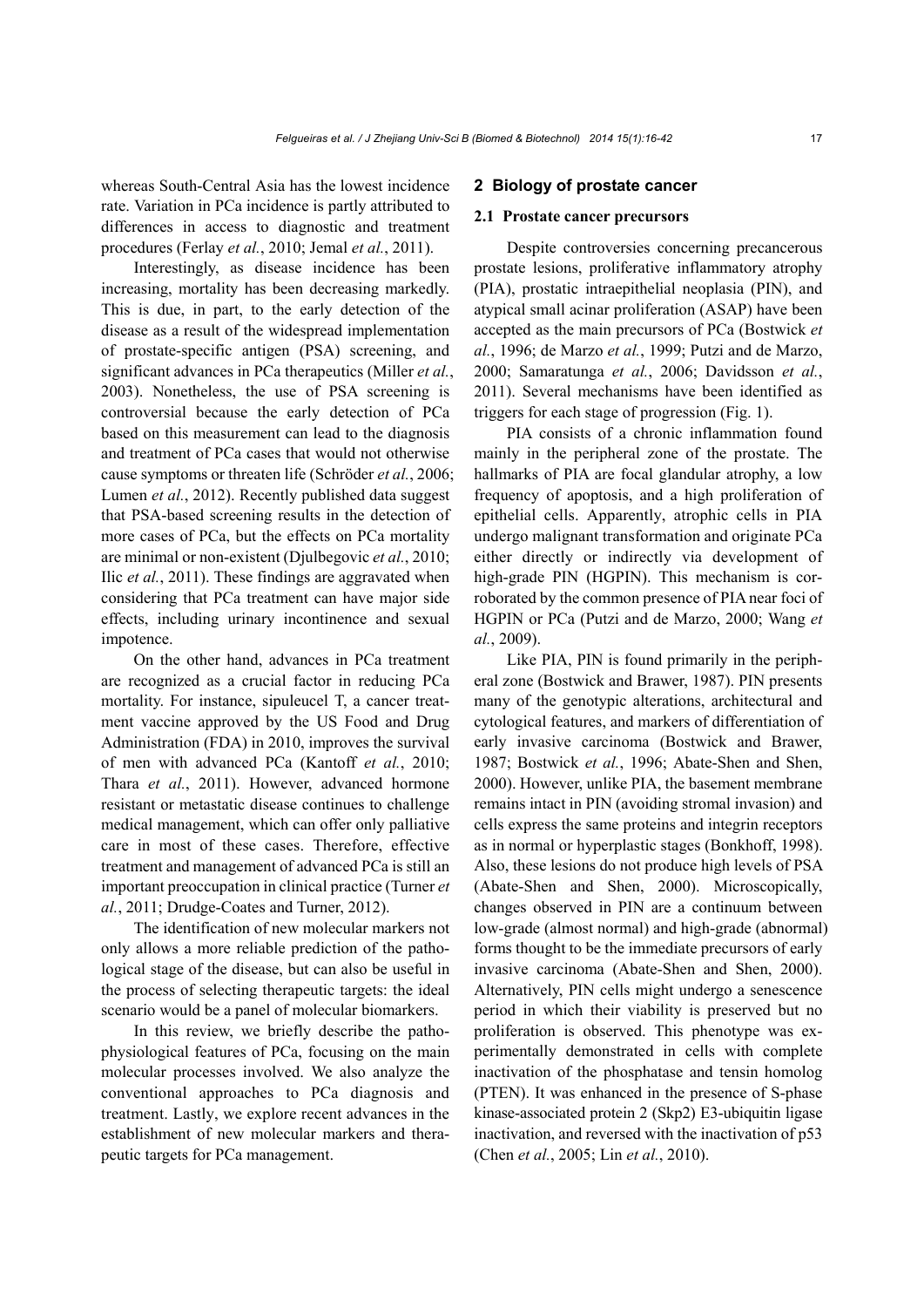

#### **Fig. 1 Stages and processes underlying human prostate cancer (PCa) initiation and development**

Genetic predisposition, inflammation, and increased cell proliferation are determinant factors for PCa initiation. The occurrence of these processes in the normal prostate epithelium gives rise to proliferative inflammatory atrophy (PIA) or atypical small acinar proliferation (ASAP). These lesions can directly progress to primary PCa. PIA might also evolve to an intermediate stage, prostatic intraepithelial neoplasia (PIN), in which a loss of proliferation capability in basal cell layers coincides with an increase in the proliferation activity of luminal secretory cells. Loss of tumor suppressor genes, oncogene activation, and altered cell signaling promote the progression to localized PCa. For instance, the loss of PTEN in addition to TMPRSS2-ETS fusion (mainly with the v-ets erythroblastosis virus E26 oncogene homolog (avian) member of the ETS family, ERG) promotes progression to PCa through downstream pathways. Alternatively, cells in PIN may undergo a senescence process in which the disease enters a latent stage which, nonetheless, can be reactivated. The establishment of metastases encompasses alterations in cell-cell and cell-matrix interactions that culminate in local invasion, migration, survival to the immune system, and transmigration to secondary sites. While PCa progresses, the dependence on androgens decreases until a completely androgen-independent cancer is formed. The scheme on the left represents the stages of PCa progression up until a metastatic and androgen-independent stage. On the right, each grey rectangle relates to the phase of progression shown immediately to the left. AMACR, α-methylacyl-CoA racemase; AR, androgen receptor; BRCA2, breast cancer 2, early onset; CHEK2, checkpoint kinase 2; ETS, E-twenty six; GST-π, glutathione-*S*-transferase π; HPC1, hereditary prostate cancer 1; HPC2, hereditary prostate cancer 2; miRNAs, microRNAs; MSR1, macrophage scavenger receptor 1 gene; p53, protein 53; PTEN, phosphatase and tensin homologue; Rb, retinoblastoma tumor suppressor gene; RNASEL, ribonuclease L (2′,5′-oligoisoadenylate synthetase-dependent); STAT3, signal transducer and activator of transcription 3; TMPRSS2, transmembrane protease serine 2

ASAP is the precancerous lesion most related to PCa (Moore *et al.*, 2005; Amin *et al.*, 2007; Lopez, 2007). By definition, ASAP consists of a focus of small acinar structures formed by atypical epithelial

cells and is considered a strong risk factor for PCa. Consequently, a follow-up of patients with ASAP is mandatory (Mancuso *et al.*, 2007; Koca *et al.*, 2011).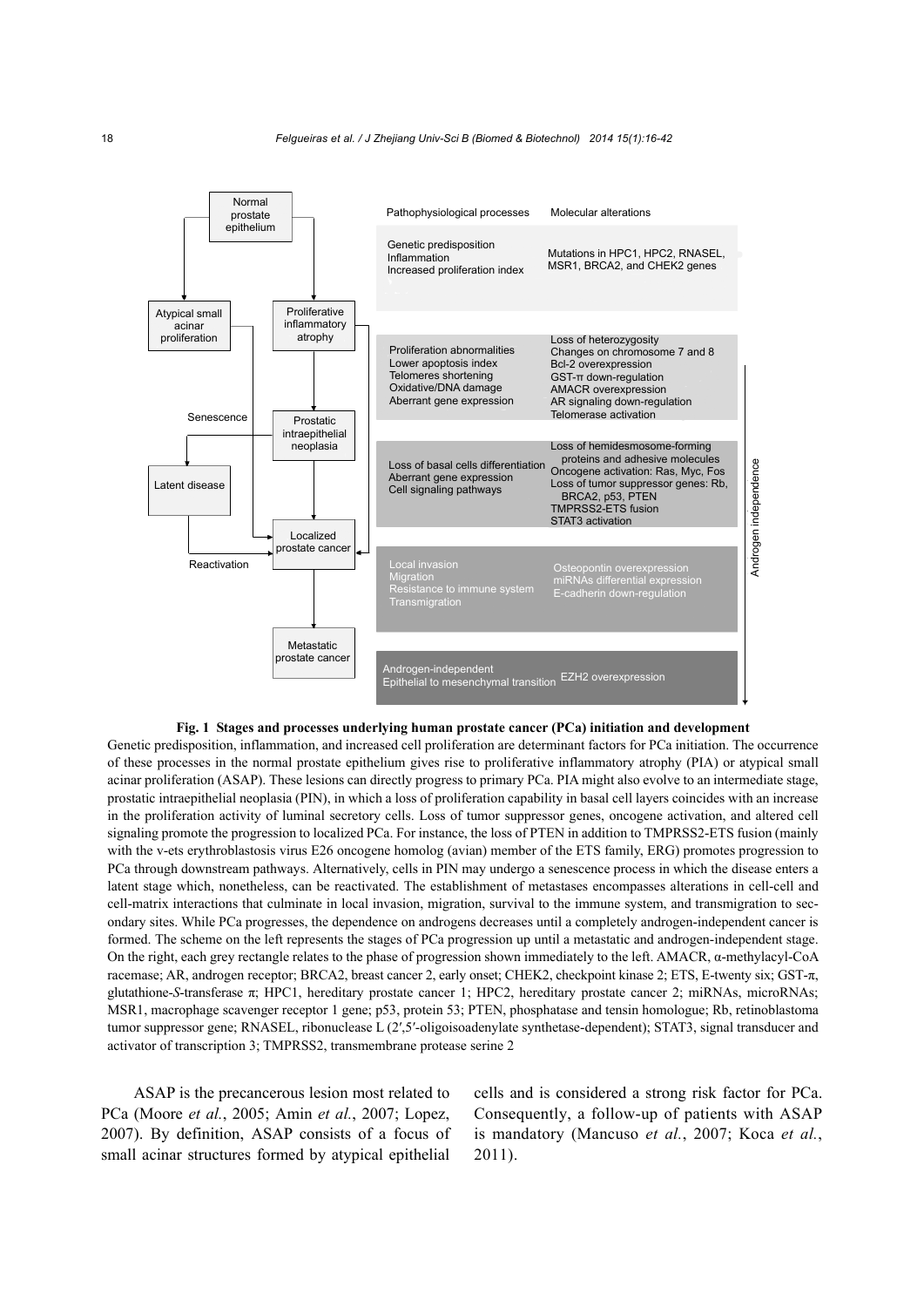## **2.2 Underlying prostate cancer development and metastasis formation**

PCa is a relatively heterogeneous and multifocal disorder. Around 70% of PCa cases originate in the peripheral zone, 15%–20% in the central zone, and only 10%–15% in the transition zone of the prostate gland (Crawford, 2009). PCa can assume diverse histological patterns, but most cases correspond to acinar adenocarcinomas that arise from prostatic epithelial cells which express androgen receptor (AR) (Bostwick, 1989). Ductal adenocarcinomas, mucinous carcinomas, and signet ring adenocarcinomas are extremely rare (Grignon, 2004).

The cellular origin of PCa has been attributed either to the acquisition of dedifferentiation and mortality by differentiated luminal cells or to the malignant transformation of prostate stem cells that reside among the basal cells (Knudsen and Vasioukhin, 2010). It has also been observed that PCa can arise from basal cells, although the aggressive potential of luminal and basal cell populations differs (Lu *et al.*, 2013).

The severe differentiation and proliferation abnormalities that underlie PCa development might involve multiple genetic changes, such as loss of heterozygosity, activation of oncogenes, and loss of tumor suppressor genes (Foster *et al.*, 2000). Several other factors have been associated with PCa development and progression (Fig. 1). Most are a consequence of the natural aging process—age is the most significant risk factor for PCa development. In addition to the genetic causes already mentioned, factors that contribute to the carcinogenesis of PCa include inflammation (Gueron *et al.*, 2012; Kazma *et al.*, 2012; Sfanos and de Marzo, 2012), oxidative stress and DNA damage (Miyake *et al.*, 2004; Lockett *et al.*, 2006; Battisti *et al.*, 2011; Gupta-Elera *et al.*, 2012), telomere shortening and telomerase activity (Kageyama *et al.*, 1997; Donaldson *et al.*, 1999; Fordyce *et al.*, 2005; Treat *et al.*, 2010; Xu *et al.*, 2011), genomic alterations (Boyd *et al.*, 2012; Nyquist and Dehm, 2013), and epigenetic modifications (Okino *et al.*, 2007; Goering *et al.*, 2012). Efforts have been made to achieve a deep understanding of these factors and consequently improve diagnosis and management of patients. However, the study of the trigger events for PCa initiation and development is compromised by the small number of PCa cell lines available for *in vitro* studies, the majority of which are derived from metastatic and advanced cancers (Peehl, 2005).

Most tumors are androgen-dependent initially. However, as they develop they eventually become androgen-independent and progress to a hormonerefractory disease. This progression step is followed by metastasis formation (Heinlein and Chang, 2004).

PCa has an incredible propensity to metastasize, a consequence of several molecular mechanisms. Overall, these processes lead to local invasion, migration and site-specific establishment of metastases at secondary sites, usually in the bone, lung, or liver (Bubendorf *et al.*, 2000). Early steps of cancer progression include a down-regulation of cell-cell and cell-matrix characteristics. Malignant cells become motile and acquire the ability to destroy the extracellular matrix through degradative enzymes. In primary PCa, the expression of epithelial cadherin (E-cadherin), a transmembrane glycoprotein that is a key regulator of cell-cell binding and which is critical for epithelial to mesenchymal transition (EMT), was shown to be reduced. The down-regulation of Ecadherin enables EMT and consequently compromises cell-cell binding, so PCa can progress and metastasize. There is also evidence that abnormal signaling of β-catenin, a protein usually found complexed with cadherins, influences PCa progression due to dysfunction of the cadherin-catenin complex, an important early step in metastasis formation. Next, Ras and other GTP-binding proteins promote malignant cell motility and migration. As a solid tumor grows, malignant cells enter the circulation and rapidly bind to endothelial surfaces at secondary sites where they undergo transendothelial migration. In this process, several adhesive interactions occur involving selectin, integrin, platelet-endothelial cell adhesion molecule 1 (PECAM-1), vascular cell adhesion molecule 1 (VCAM-1), and other molecules. Once in a secondary site, tumor cells perturb the normal microenvironment and establish metastases (Clarke *et al.*, 2009).

#### **2.3 Cell signaling pathways in prostate cancer**

Cell signaling is essential for the normal function of the prostate gland. For instance, cell growth is controlled by insulin-like growth factor-1 (IGF-1) and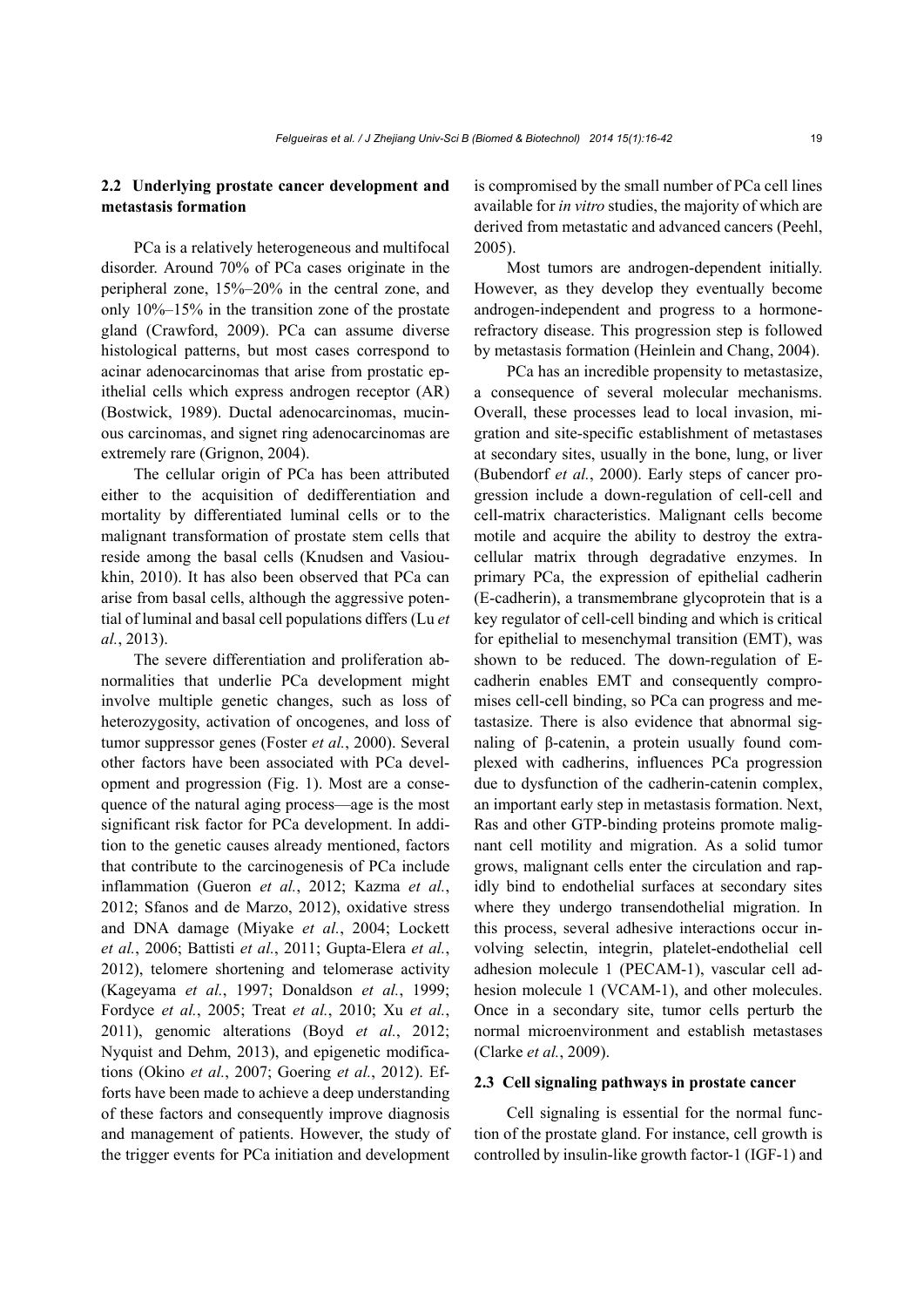fibroblast growth factor (FGF). Transforming growth factor-β (TGF-β) commands apoptosis, and vascular endothelial growth factor (VEGF) is particularly important for angiogenesis (Reynolds and Kyprianou, 2006). Several cell signaling pathways and crosstalks between them have also been implicated in PCa pathophysiology (Fig. 2). In this section, we briefly describe those that are most prominent.

#### 2.3.1 Androgens

The androgen receptor (AR) signaling pathway is essential for the physiological development and maintenance of the prostate gland. In normal prostate cells, testosterone (T) or dihydrotestosterone (DHT), the more potent androgen, binds to AR, a nuclear receptor that in the absence of ligand is located in the cytoplasm. While no ligand binds to the AR, it remains in the cytoplasm complexed with heat shock proteins, cytoskeletal proteins, and chaperones that negatively regulate its nuclear translocation, transcriptional activity, and androgen dependence. Upon androgen binding, AR is translocated to the nucleus where it binds to androgen response elements in the promoter regions of target genes, regulating their expression (Fig. 2). Overall, it promotes cell proliferation, differentiation, apoptosis, and secretion (Nieto *et al.*, 2007; Lonergan and Tindall, 2011). AR activity is modulated by the action of co-receptors and by phosphorylation of both AR and AR co-receptors (Heinlein and Chang, 2004). Co-receptors can be either co-activators or co-repressors of AR activity. They include: proteins involved in the splicing process, RNA metabolism, DNA repair, endocytosis, and apoptosis; components of the chromatin remodeling complex, ubiquitin/proteasome pathway, and sumoylation pathway; histone modifier enzymes; chaperones and co-chaperones; proteins of the cytoskeleton; signal integrators and transducers; scaffolds and adaptors; cell cycle regulators; viral oncoproteins; nuclear receptor co-regulators; and kinases and phosphatases (Heemers and Tindall, 2007).

Most PCas remain responsive to androgen stimulation for their initial growth and so the blockade of the AR pathway might be sufficient to induce tumor regression (Yang *et al.*, 2005). In the early steps of malignant transformation, AR signaling changes from paracrine to autocrine and patients normally exhibit low levels of serum T and high expression

levels of AR (Gao *et al.*, 2001; Vander Griend *et al.*, 2010). This could be caused by amplification or gain of function mutations in the AR genes, AR proteolytic processing to a constitutively active form, deregulation of AR co-factors, intratumoral androgen production, or crosslinks with other cell signals, such as growth factors, receptor tyrosine kinases, or protein kinase B (Akt) (Craft *et al.*, 1999; Buchanan *et al.*, 2001; Feldman and Feldman, 2001; Kang *et al.*, 2001; Meyer *et al.*, 2004). In contrast, a number of tumor cells present loss of AR expression. This phenomenon has been attributed to silencing by methylation, loss of the X chromosome, or a decrease in AR protein stability. Nevertheless, the real cause is still unclear (Heinlein and Chang, 2004). Notwithstanding, while PCa progresses, it eventually becomes refractory to androgens via diverse cell signaling pathway crosstalks that culminate in abnormal AR signaling (Nieto *et al.*, 2007).

The mechanisms underlying the development of androgen-independence have been extensively investigated. Splice variants of AR were identified and shown to be important for the development of androgen-independence. The characterizations of  $AR<sub>3</sub>$  and  $AR<sub>8</sub>$  in hormone insensitive PCa cells have been of particularly interest (Guo *et al.*, 2009; Yang *et*   $al.$ , 2011).  $AR<sub>3</sub>$  is constitutively active and is an androgen-independent transcription factor. It was shown to be expressed at higher levels in androgenindependent cells compared to androgen-sensitive cells, resulting in the promotion of cancer cell proliferation (Guo *et al.*, 2009). AR<sub>8</sub> is a less abundant AR splice variant that localizes in the plasma membrane and acts mainly through non-genomic mechanisms, by associating with epidermal growth factor receptor (EGFR). It also enhances Scr activation, AR tyrosine phosphorylation, and the association between AR and EGFR. Overall,  $AR_8$  potentiates AR-mediated proliferative and survival responses to hormones and growth factors (Yang *et al.*, 2011). Moreover, it was recently shown that truncated forms of AR with intact NH<sub>2</sub>-terminal and DNA binding domains are constitutively active and able to maintain androgen-independent transcriptional activation of endogenous AR target genes, thus supporting androgen-independent growth of PCa cells (Chan *et al.*, 2012). The expression of these forms is associated with a poor prognosis and they have been recognized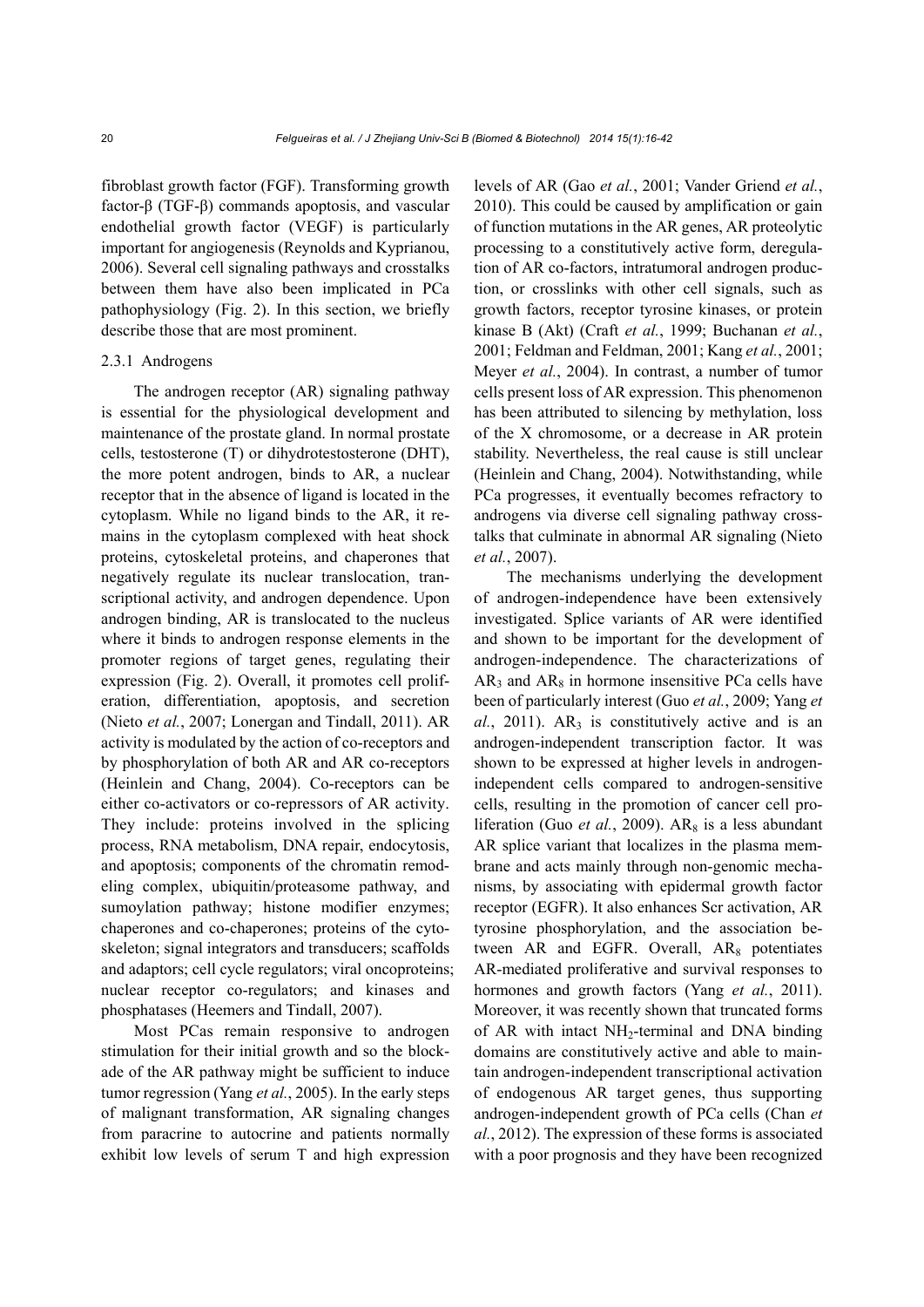

**Fig. 2 Essential cell signaling pathways for prostate cancer (PCa) development and crosstalks between them**  The interaction of circulating androgens (T/DHT) with AR is critical for PCa growth. Also, estrogens (E) and their corresponding receptors (ER) have a prominent role in prostate carcinogenesis, either by genomic or non-genomic actions. In advanced PCa, when the amount of available androgens is limited, other cytokines and growth factors promote synergic activities of AR. These molecules include TGF-β/BMPs, IL-6, EGF, IGF-1, VEGF, and FGF. Thus, androgen-responsive genes continue to be produced, although target genes differ between androgen-dependent and androgen-independent cells. In addition to their effects on the androgen pathway, these cell signals retain the ability to promote PCa overall survival, growth, and dissemination through alternative molecular targets. Grey arrows represent the androgen signaling in androgendependent PCa. Black arrows represent the prominent activated pathways in androgen-independent PCa. Dashed black arrows denote the crosslinks between cell signaling pathways. Black triangles symbolize up/down-regulation of molecules in PCa. Akt, protein kinase B; AR, androgen receptor; ARA55, androgen receptor associated protein 55; ARE, androgen response elements; BAG1L, Bcl-2-associated athanogene 1 long isoform; BMPs, bone morphogenetic proteins; BMPR, bone morphogenetic protein receptor; DDT, D-dopachrome tautomerase; DHT, dihydrotestosterone; D52, tumor protein D52; EGF, epidermal growth factor; EGFR, epidermal growth factor receptor; FGF, fibroblast growth factor; FGFR, fibroblast growth factor receptor; FOXO1, forkhead box protein O1; GSTT2, glutathione *S*-transferase θ 2; HIF1A, hypoxiainducible factor 1-α; HSP, heat shock proteins; IGF-1, insulin-like growth factor 1; IGFBP, IGF binding proteins; IGFR, insulin-like growth factor receptor; IL-6, interleukin 6; IL6R, interleukin 6 receptor; JAK, Janus kinase; KLK2, kallikreinrelated peptidase 2; MAPK, mitogen-activated protein kinase; MEK, upstream kinases of mitogen-activated protein kinases; OAT, ornithine aminotransferase; PKC-δ, protein kinase C δ; P13K, phosphatidylinositol 3 kinase; PPPs, phosphoprotein phosphatases; PSA, prostate-specific antigen; PYCR1, pyrroline-5-carboxylate reductase 1; STAT3, signal transducer and activator of transcription 3; T, testosterone; TGF-β, transforming growth factor-β; TβR, transforming growth factor-β receptors; TMPRSS2, transmembrane protease serine 2; TRPV3, transient receptor potential cation channel subfamily V member 3; VEGF, vascular endothelial growth factor; VEGFR, vascular endothelial growth factor receptor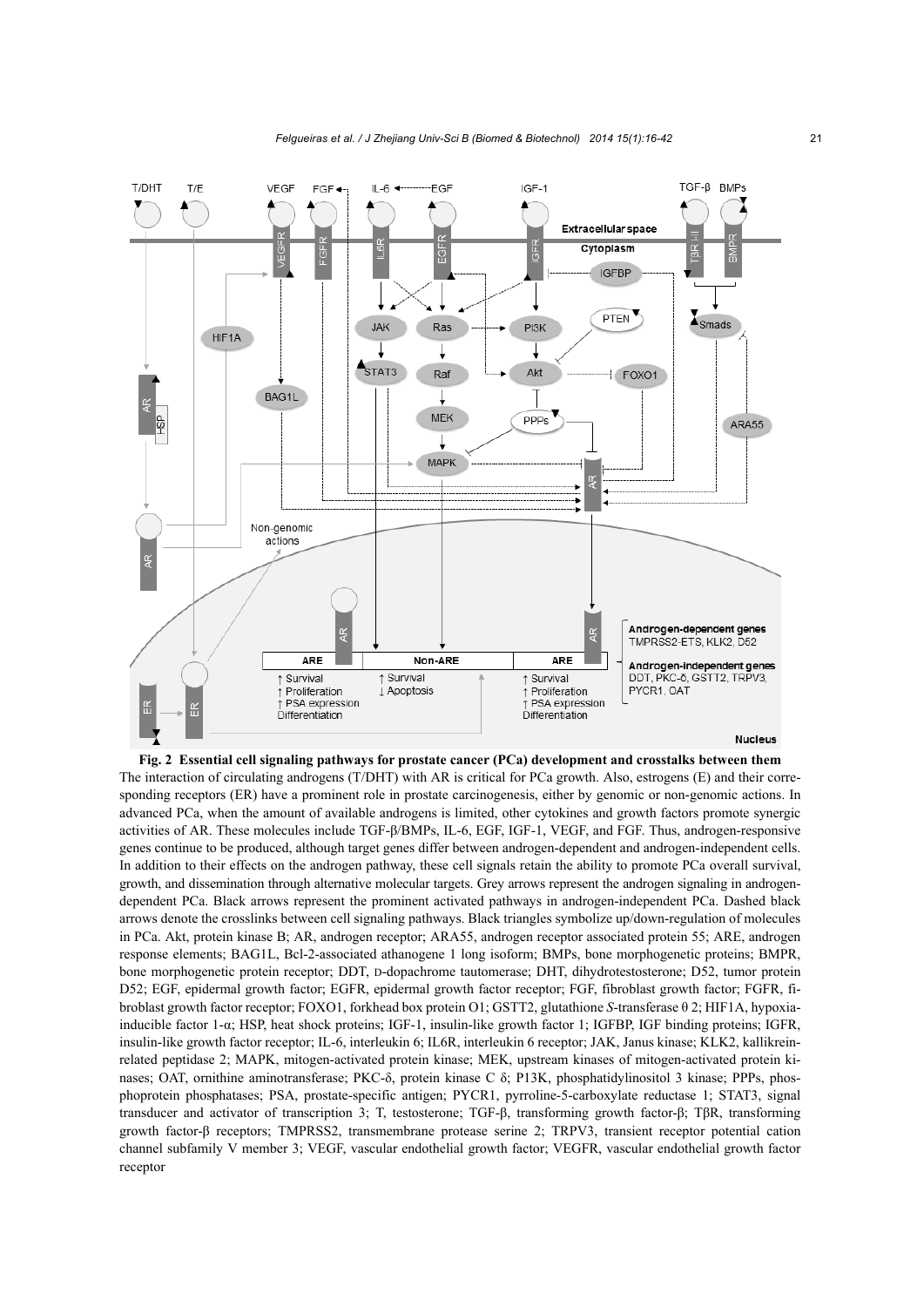as potential therapeutical targets to treat androgenindependent PCa (Hörnberg *et al.*, 2011).

Modern techniques, such as chromatin immunoprecipitation display and microarrays, have been applied to unveil the AR target genes involved in transcriptional regulation in PCa. Genes are expressed differently in normal prostate and PCa tissues. Transmembrane protease serine 2 (TMPRSS2) and its fusions with E-twenty six (ETS) transcription factor family members, mainly v-ets erythroblastosis virus E26 oncogene homolog (ERG) or its variant 1 (ETV1), kallikrein-related peptidase 2 (KLK2), and tumor protein D52, are among the genes expressed by androgen-sensitive cells when stimulated by androgens (Lonergan and Tindall, 2011; Marques *et al.*, 2011). Genes identified in androgen-independent PCa cells include D-dopachrome tautomerase, protein kinase C δ, glutathione *S*-transferase θ 2, transient receptor potential cation channel subfamily V member 3, pyrroline-5-carboxylate reductase 1, and ornithine aminotransferase (Jariwala *et al.*, 2007). Despite the advances in this field, much remains to be clarified.

## 2.3.2 Estrogens

Circulating levels of estrogens in males tend to increase during aging. Besides, testosterone can also be continuously converted to 17β-estradiol by aromatase within the prostate stroma. With aging, there are decomposition of androgens and a predominance of estrogens, which can regulate prostate growth either directly or indirectly via regulation of other hormones, such as prolactin and luteinizing hormone (Huggins and Hodges, 1972; Lee *et al.*, 1981; Marino *et al.*, 2006; Carruba, 2007). Thus, the estrogen receptor (ER) signaling pathway has been receiving increasing attention as an intervenient in PCa carcinogenesis (Carruba, 2007).

ERs belong to a family of nuclear transcription factors which are ubiquitously expressed. Different genes encode two ER subtypes, ERα and ERβ, which exhibit several isoforms (Kuiper *et al.*, 1996; Fixemer *et al.*, 2003). In the absence of ligand, ER is found in the nucleus complexed with inhibitory proteins. Upon ligand binding, ER is activated and binds to estrogen response elements in the promoter region of target genes (Fig. 2). In addition to this "genomic action", ER also exhibits a "non-genomic action" via activation of other cell signaling pathways: phospholipase C/ protein kinase C, Ras/Raf/mitogen-activated protein kinase (MAPK), phosphatidyl inositol 3 kinase (PI3K)/Akt, and cyclic-adenosine monophosphate (cAMP)/protein kinase A (PKA) (Marino *et al.*, 2006; Carruba, 2007). There is also evidence that ER activation can occur in a ligand-independent manner via MAPK and cAMP/PKA (Coleman and Smith, 2001).

Estrogens and associated signaling pathways appear to play a critical role in PCa development and progression. Metabolic activation of estrogens to genotoxic metabolites, such as 2- and 4-hydroxyl catechol estrogens, induces DNA damage, oxidative stress, and the formation of high levels of reactive oxygen species (Yager, 2000; Cavalieri and Rogan, 2006; Singh *et al.*, 2008). Concerning the ERs, ERβ is progressively lost during human prostate carcinogenesis. ERβ isoforms influence the human prostate in different ways depending on the spliced variants expressed and the use of alternative promoters (Horvath *et al.*, 2001; Fixemer *et al.*, 2003; Leung *et al.*, 2010b). For instance, ERβ1 inhibits the proliferation of prostate epithelial cells and EMT, whereas ERβ2/5 promotes metastasis formation (Leung *et al.*, 2010a; Mak *et al.*, 2010; McPherson *et al.*, 2010). In contrast, there is a gradual increase in the expression of ERα from PIN to metastatic lesions. Also, evidence suggests that during PIN,  $ER\alpha$  is expressed in both stromal and luminal cells (Ricke *et al.*, 2008). In combination with AR, this receptor stimulates proliferation and differentiation of PCa cells (Bonkhoff *et al.*, 1999). Also, it was found that the enzyme that catalyzes estradiol production from testosterone, aromatase (CYP19), is altered in PCa tissues (Ellem *et al.*, 2004).

#### 2.3.3 TGF-β

TGF-β belongs to the TGF-β superfamily of cytokines that also includes activins and bone morphogenetic proteins (BMPs). Members of this protein family are involved in the regulation of several physiological processes, such as cell proliferation, differentiation, apoptosis, adhesion, chemotaxis, organogenesis, and angiogenesis (Korrodi-Gregorio *et al.*, 2012).

In this signaling pathway, ligands bind to the TGF-β receptor II (TβRII), a transmembrane receptor, which in turns recruits the TGF- $\beta$  receptor I (T $\beta$ RI) to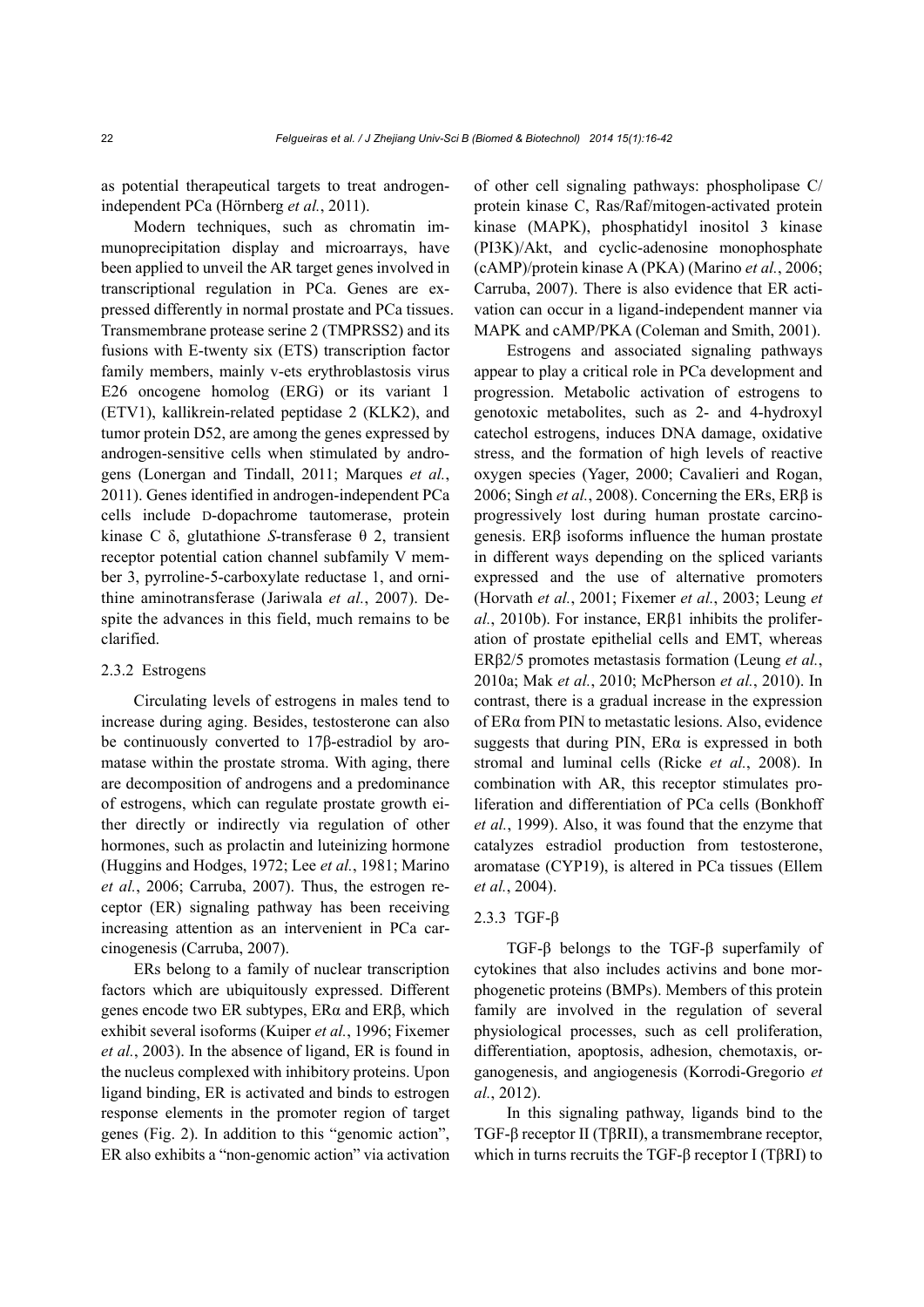form a heteromeric complex. TβRIs are also referred to as activin receptor-like kinases (ALKs) and they show different affinities for ligands (Derynck and Feng, 1997). TβRII phosphorylates and activates TβRI and the intracellular signaling proceeds due to phosphorylation of Smads. Smads are classified into three groups: (1) receptor-associated Smads (R-Smads)—Smad-1, -2, -3, -5, -8; (2) common Smad (Co-Smad)—Smad-4; and (3) inhibitory Smads (I-Smad)—Smad-6, -7. TβRI phosphorylates and activates R-Smads which bind with high affinity to Co-Smad. The heteromeric complex formed translocates into the nucleus where it binds to transcription promoters or co-factors, enabling DNA transcription. I-Smads provide a mechanism for negative feedback by preventing the interaction between R-Smads and TβRI or Co-Smad (Bello-DeOcampo and Tindall, 2003; Korrodi-Gregorio *et al.*, 2012).

Components of the TGF-β signaling pathway have been implicated in PCa regulation, with either tumor suppressor or tumor promoter activities being attributed to it. More specifically, TGF-β signaling exhibits growth inhibitory effects in the early stages of PCa and promotes malignancy in later stages. Disruption of TGF-β signaling is referred to as a metastasis promoter (Tu *et al.*, 2003). The loss or reduction of sensitivity to the TGF-β inhibitory effect and the acquired ability to express higher levels of TGF-β are in part explained by the ability of cells to overwhelm the down-regulatory effects of androgens. These phenomena appear to be associated with the transformation of a prostate tumor from benign to malignant (Saez *et al.*, 1998; Lee *et al.*, 1999).

The adult prostate gland expresses mostly TGF-β1 when compared to TGF-β2 and TGF-β3 isoforms (Bello-DeOcampo and Tindall, 2003). TGF-β1 acts as a tumor suppressor in normal prostate epithelial cells. During progression to metastatic PCa, TGF-β1 overexpression, due to androgen withdrawal, enhances oncogenesis (Merz *et al.*, 1994; Zhu and Kyprianou, 2008). In contrast, AR expression directly down-regulates or inhibits the transcriptional activity of TGF-β1 signaling and reduces its growth effects (when DHT is absent) (Zhu and Kyprianou, 2008). PCa cells are able to produce the bioactive form of TGF-β1 by themselves. Instead of the growth inhibitory effect that TGF-β1 exhibits in the normal prostate gland, in PCa cells it enhances prostate tumor growth, angiogenesis, immunosuppression, remodeling of the extracellular matrix, and metastasis formation (Barrack, 1997; Festuccia *et al.*, 1999). However, recent data also show that TGF-β1 decreases cell viability and induces apoptosis in invasive tumor cells via activation of p38 MAPK and c-Jun N-terminal kinases (JNK), which in turn promote the expressions of the cleaved caspases-8, -9, and -3 (Al-Azayzih *et al.*, 2012). The roles of TGF-β2 and -β3 remain unclear.

Regarding the TGF-β receptors, there is a decrease in both TβRI and TβRII receptors with PCa progression (Guo *et al.*, 1997; Kim *et al.*, 1998). This decrease implicates a reduction in the TGF-β growth inhibitory response in tumor cells. Endoglin, an auxiliary receptor of the TGF-β signaling whose expression is lost during PCa progression, was shown to suppress PCa cell motility through activation of the ALK2/Smad-1 pathway (Craft *et al.*, 2007).

BMPs are bone inductive factors of the TGF-β superfamily that have been implicated in bone metastasis formation (Ye *et al.*, 2007a). BMP-6 expression is absent in patients with benign prostatic hyperplasia (BPH), but its expression has been reported in malignant prostatic epithelial cells, mainly in primary PCa with established secondary skeletal metastases (Hamdy *et al.*, 1997). High levels of BMP-6 signaling, a consequence of its increased expression and the decreased expression of its inhibitors, might promote the development of PCa metastases (Yuen *et al.*, 2008). This growth factor may have a direct inductive role in PCa-associated bone metastases (Dai *et al.*, 2005). The increased metastatic potential promoted by BMP-6 is at least in part because of the increase in metaloproteinases and Id-1 (Darby *et al.*, 2008), a downstream BMP target that was previously shown to be indicative of a worse prognosis in earlystage cervical cancer and epithelial ovarian tumors (Schindl *et al.*, 2001; 2003). In contrast, BMP-9 and BMP-10 may function as tumor suppressors and apoptosis regulators in PCa. Their expression is decreased or even absent in PCa. It was demonstrated that their overexpression in PCa cells prevented *in vitro* growth, cell-matrix adhesion, invasion, and migration of cells (Ye *et al.*, 2008; 2009). BMP-9 upregulates and activates prostate apoptosis response-4 through a Smad-dependent pathway, thus promoting apoptosis of PCa cells (Ye *et al.*, 2008). BMP-10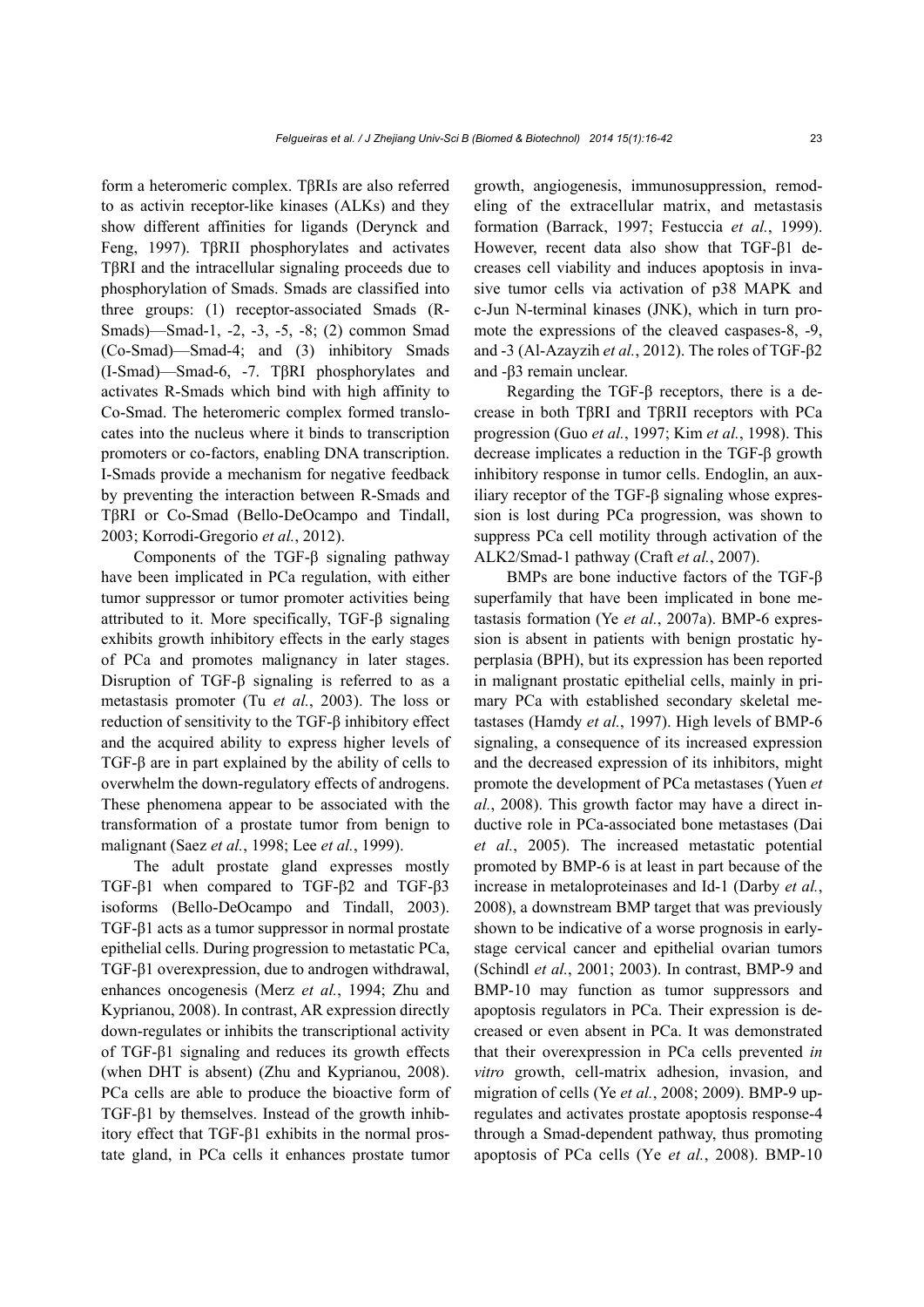acts, at least in part, through the Smad-independent pathway X-chromosome-linked inhibitor of apoptosis protein/transforming growth factor-β-activated kinase-1/extracellular regulated kinase (XIAP-TAK1- ERK) (Ye *et al.*, 2009). Another BMP predominantly expressed in normal prostate tissue is BMP-7, whose expression is androgen-dependent (Masuda *et al.*, 2004). It is important for controlling noggin and follistatin expression, antagonists of the BMP signaling pathway, and therefore the regulation of the invasion, motility, and adhesion of PCa cells (Ye *et al.*, 2007b). The loss of endogenous BMP-7 during PCa progression is associated with increased invasiveness and motility (Ye *et al.*, 2007b). The expression of BMP-2 also decreases with the progression to malignancy and the decrease correlates with an increasing Gleason score (Horvath *et al.*, 2004). Its function is dependent on androgens: in the presence of androgens it inhibits the growth of PCa cells, while in the absence of androgens it stimulates cell growth (Langenfeld and Langenfeld, 2004).

Nodal, another member of the TGF-β superfamily, is also expressed in some PCa cell lines. It inhibits proliferation and induces migration depending on the stage in cancer progression and the cell microenvironment (Vo and Khan, 2011).

Several studies also revealed an up-regulation in the expressions of Smad-2, -3, -4, -6, and -7 after androgen deprivation, while the expressions of Smad-1, -5, and -8 are down-regulated in advanced PCa (Romero *et al.*, 2010; Lakshman *et al.*, 2011). The activity of Smad intracellular signaling in PCa has been explored at length. Smad-7 is an effector in TGF-β1-induced apoptosis and its overexpression in PCa cells induces apoptosis (Brodin *et al.*, 1999; Landstrom *et al.*, 2000). More specifically, Smad-7 acts as a scaffolding protein and facilitates the activation of the p38 MAPK pathway mediated by TGF-β-activated kinase 1 and MAPK-3 (Edlund *et al.*, 2003). Then, p38 modulates the increased adhesion of metastatic PCa cells through phosphorylation and activation of Smad-3 (Hayes *et al.*, 2003). It was also shown that Smad-7 interacts with growth arrest and DNA damage protein (GADD34), a regulatory/ targeting subunit of phospho-protein phosphatase 1 (PPP1). The catalytic subunit of PPP1 is then recruited to the TβRI-Smad7-GADD34 complex and dephosphorylates TβRI, establishing a negative

feedback of the TGF-β pathway (Shi *et al.*, 2004). Overexpression of Smad-7 may also be the reason for the decreased levels of phosphorylated Smad-2 observed in PCa. However, this decrease implicates a reduction in the nuclear Smad-4. Smad-4 (either dependent on or independent of Smad-3) interacts with the DNA-binding and the ligand-binding domains of AR, and apparently modulates DHT-induced AR transactivation (Zhu and Kyprianou, 2008). Loss of nuclear Smad-8 during PCa progression has also been reported (Horvath *et al.*, 2004; Perttu *et al.*, 2006).

## 2.3.4 IGF-1 and PI3K/Akt

IGF-1 is produced by prostatic stromal cells in response to androgen stimulation. This constitutes a paracrine signaling, stimulating the surrounding prostatic epithelial cells that increase cell proliferation. In normal cells, this pathway is repressed by IGF binding proteins (IGFBPs), which bind with high affinity to IGF-1 and prevent its interaction with the receptor. Receptor substrates include PI3K and Ras-MAPK pathways (Pollak, 2008).

The sustained activation of the IGF-1 signaling pathway is responsible for the proliferation of PCa cells. Moreover, a direct correlation was observed between high plasma IGF-1 levels and PCa progression (Stattin *et al.*, 2004). The IGF-1 receptor is overexpressed in primary PCa, in part because of the stimulation by early growth response-1 (EGR-1) (Ma *et al.*, 2012). In general, the effects of this pathway in PCa are due to amplification of the Akt gene or its upstream kinases, such as PI3K, or deletion/mutation of negative regulators, such as PTEN, PPP1, and phospho-protein phosphatase 2 (PPP2) (Li *et al.*, 2005).

Upon phosphorylation, PI3K becomes active and promotes cell proliferation and survival by regulating downstream targets. One most prominent target is Akt that belongs to the serine/threonine protein kinase B family. PI3K mediates both G1 cell cycle progression and cyclin expression by activating the Akt/mammalian target of the rapamycin (mTOR)/p70 (S6K) signaling pathway in PCa cells (Gao *et al.*, 2003). When phosphorylated, the activated Akt (pAkt) inhibits the glycogen synthase kinase 3β (GSK3β) which normally increases the degradation of cyclin D1, and consequently prevents the up-regulation of cell proliferation. pAkt also induces the production of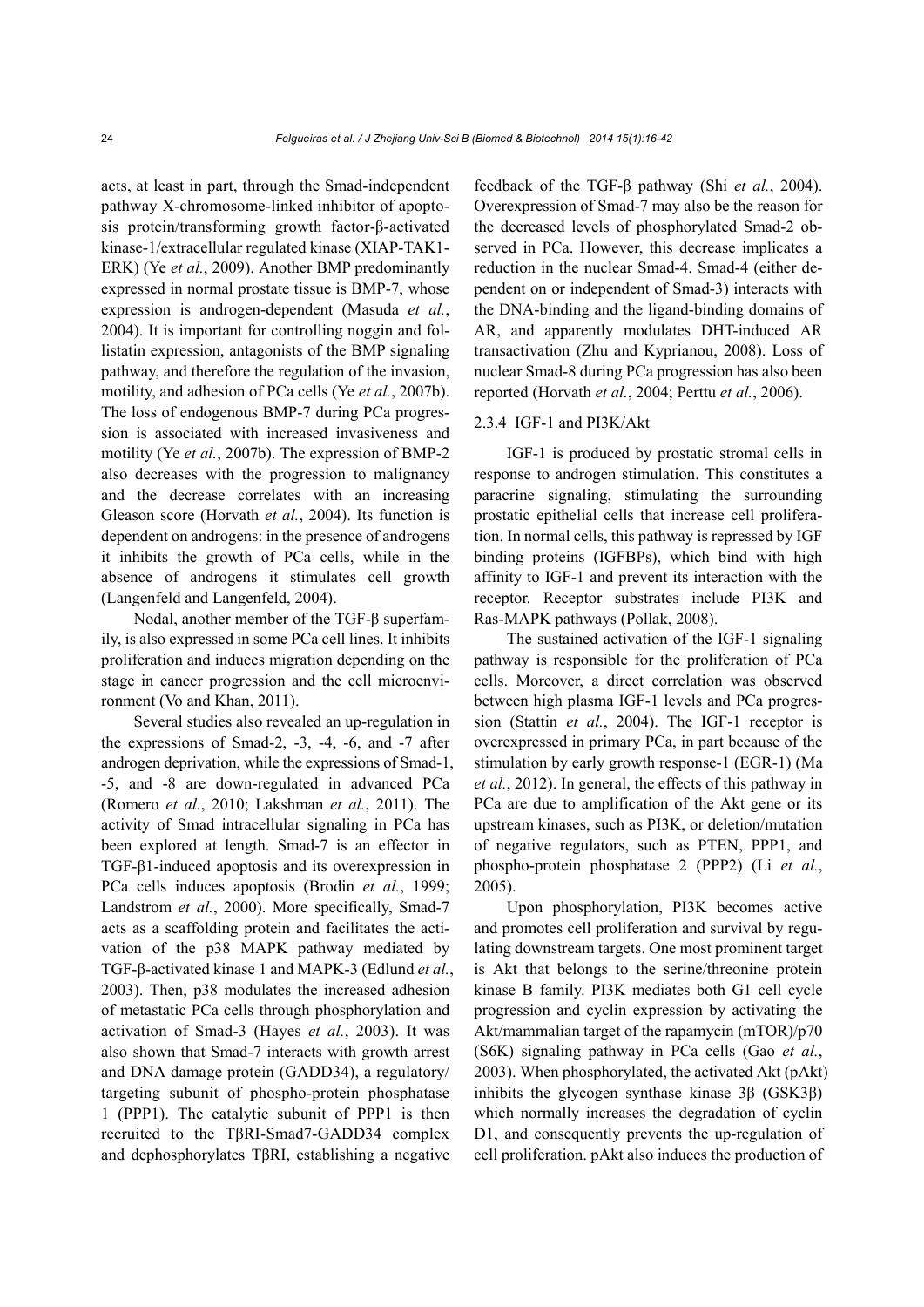desmoplakin, vimetin, and metaloproteinases and thus regulates EMT and cell invasion (Bellacosa and Larue, 2010). A recent study revealed that the expression of E-cadherin is controlled by the human metastasis-associated gene 1 (MTA1) through a pAktdependent mechanism (Wang *et al.*, 2012). Another target of PI3K is the proapoptotic protein Bad, which is inhibited upon phosphorylation, thereby blocking apoptosis of PCa cells. The Ras/MAPK pathway has a similar effect on the bad protein, leading to cell survival and proliferation (Moschos and Mantzoros, 2002).

## 2.3.5 Other cell signalings

Epidermal growth factor (EGF), its receptor (EGFR), and the subsequent intervenients of this pathway promote cell growth, proliferation, and differentiation. Frequently, EGF and EGFR are upregulated in advanced PCa. Activation of this signaling in PCa cells induces activation of the MAPK pathway that in turn down-regulates AR. Also, AR activates MAPK and EGFR. Moreover, EGF is able to induce up-regulation of interleukin-6 (IL-6) (Morgan *et al.*, 2009).

The FGF protein family is involved in growth, proliferation, development, and angiogenesis. Altered expression in FGFs and respective receptors correlates with PCa progression towards an androgenindependent state. FGF-2 (or basic FGF, bFGF), FGF-7, and FGF-8 are the growth factors with a more established role in PCa. All three were shown to be overexpressed in hyperplasic tissues.

FGF-2 is a mitogenic agent for prostatic stromal cells, acting mainly in an autocrine manner. It contributes to cell differentiation, migration, and angiogenesis (Reynolds and Kyprianou, 2006). FGF-2 expression and release were shown to up-regulate TβRII/Smad3, enabling the angiogenic and tumor promoting effect observed in reactive stroma (Yang *et al.*, 2008). In contrast, FGF-7 acts as a mitogen for prostatic epithelial cells, exerting its effect in a paracrine manner (Reynolds and Kyprianou, 2006). The function of FGF-8 remains to be elucidated. However, its expression in PCa is at least in part regulated by AR (Gnanapragasam *et al.*, 2002). Recent studies have implicated other members of the FGF superfamily in PCa pathogenesis. A case-control study reported that the Gly-388Arg polymorphism of the FGF receptor-4 (FGFR4) was a contributing factor to PCa susceptibility (Liwei *et al.*, 2011). Combined with the expression of proteins that stabilize FGFR4, this polymorphism endorses a more stable signal, thus promoting PCa progression (Wang *et al.*, 2008). FGF-9 stimulates proliferation and invasion in PCa cells (Teishima *et al.*, 2012). FGF-19 is expressed in primary and metastatic PCa tissues where it acts as an autocrine growth factor (Feng *et al.*, 2013).

VEGF is a cytokine involved in cellular proliferation, migration, and angiogenesis. VEGF levels are higher in PCa compared to normal or benign hyperplasia (Ferrer *et al.*, 1997) and represent the strongest stimulus for angiogenesis in endothelial PCa cells (Trojan *et al.*, 2004). Moreover, the expressions of VEGF ligands and receptors (VEGFRs) are higher in bone metastasis sites than in the primary tumor. Through VEGF receptor-2 (VEGFR-2), VEGF regulates the migratory responses of PCa cells to fibronectin and bone sialoprotein, proteins of the ECM (Chen *et al.*, 2004). The type of VEGFR expressed in PCa cells influences cell growth, invasion, and metastasis formation. For instance, Qi *et al.* (2003) found that cell lines expressing NP-1 receptor had lower levels of migration, with and without VEGF, compared to those that did not express NP-1. On the other hand, the increased expression levels of VEGF isoform C and its receptor VEGFR-3 are associated with lymph node metastasis formation. This isoform also increases the expression of Bcl-2-associated athanogene 1 long isoform (BAG-1L), an AR coactivator that facilitates AR transactivation (Jennbacken *et al.*, 2005; Chetram *et al.*, 2011).

Interleukins, especially IL-6, have been shown to play an important role in PCa development and progression. Levels of IL-6 are increased in PCa and correlate with worse progression scenarios (Azevedo *et al.*, 2011). IL-6 binds to its receptor and activates Janus kinase (JAK) cell signaling, but also MAPK and PI3K pathways, depending on the cell type. Subsequent to JAK activation, the signal transducer and activator of transcription 3 (STAT3) is phosphorylated and translocated into the nucleus. STAT3 phosphorylates the AR at serine-772, a process essential for its transcriptional activity (Aaronson *et al.*, 2007). Increasing evidence suggests a role for STAT3 in the metastatic behavior of PCa cells (Abdulghani *et al.*, 2008; Gu *et al.*, 2010).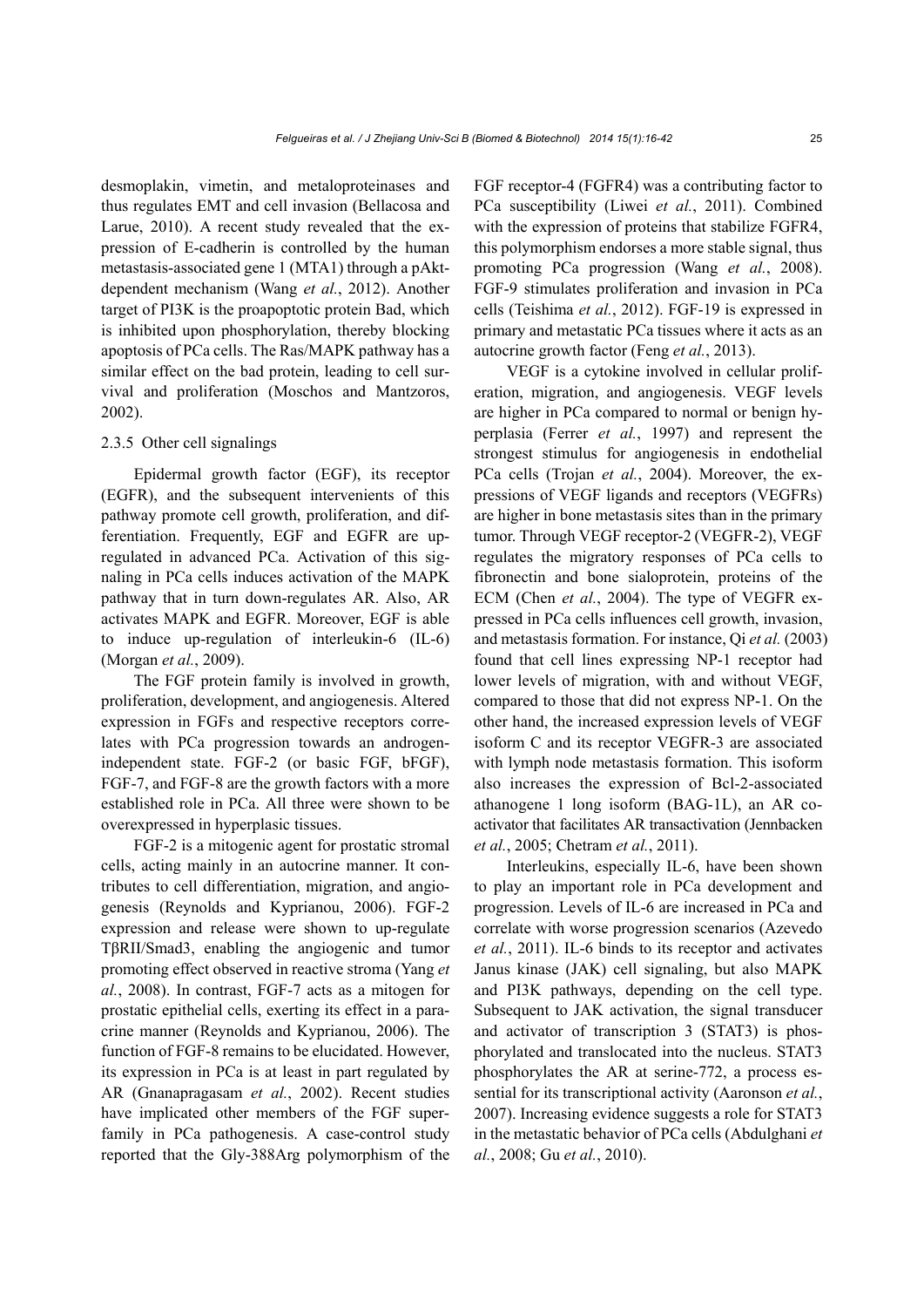#### 2.3.6 Phosphatases: essential regulators of cell signaling

Many cellular processes are controlled by phosphorylation/dephosphorylation of structural or regulatory proteins. The reversible phosphorylation system encompasses kinases that add a negatively charged phosphate group mainly to serine, threonine or tyrosine residues, and phosphatases that remove those phosphate groups (Fardilha *et al.*, 2011). In cancer, imbalances in protein phosphorylation systems appear to be an important pathophysiologic mechanism. Since the activation of several kinases results in stimulation of cell signaling pathways that potentiate cell growth and proliferation, it is not surprising that tumor suppressive functions have been attributed to phosphatases (Fardilha *et al.*, 2010).

In PCa the tumor suppressor gene that encodes PTEN is often lost. PTEN is a lipid phosphatase that negatively regulates PI3K/Akt signaling by dephosphorylation of phosphatidylinositol 3,4,5 phosphate (PIP3). Thus, mutations of PTEN are frequently associated with cancer development (Salmena *et al.*, 2008). Another element that directly suppresses PTEN expression in PCa cells is the microRNA miR-153 (Wu *et al.*, 2012). Abnormalities in PTEN are observed not only in PCa but also in several cases of PIN, suggesting that PTEN and Akt might be critical for early PCa development (Squire, 2009). PTEN loss enhances the activation of several signaling pathways which are normally deregulated during PCa, including PI3K/Akt and MAPK pathways (Goc *et al.*, 2011). The PTEN/PI3K/Akt pathway was shown to be essential for the maintenance of PCa stem-like cells, being important to their survival and proliferation (Dubrovska *et al.*, 2009). In the absence of PTEN, cells also present high levels of mTOR activity which results in uncontrolled growth (Majumder and Sellers, 2005). Moreover, loss of PTEN seems to mediate bone tropism in PCa metastases, at least through Rac1, a small GTPase that is a PTEN effector (Wu *et al.*, 2007). Overall, patients with PCa that exhibit a PTEN mutation have a higher Gleason score, a poorer prognosis, and a greater rate of metastases (Pourmand *et al.*, 2007). Together with VEGF receptor-2, PTEN regulates PCa proliferation and cell adhesion to fibronectin (Chen *et al.*, 2004).

In addition to PTEN, PPP1 and PPP2 modulate PCa progression by interacting with key proteins. In

PCa, both phosphatases seem to act as tumor suppressors. PPP1 and PPP2 activities were previously shown to be needed to maintain endothelial cells in a resting state (Gabel *et al.*, 1999). Inhibition of both phosphatases by caveolin-1 led to increased activities of PDK1, Akt, and ERK1/2. This, in turn, promoted tumor cell survival (Li *et al.*, 2003). Recently, the activation of phospho-protein phosphatase 5 (PPP5) by caveolin-1 was also confirmed (Taira and Higashimoto, 2013). The complex formed between PPP1 and its nuclear inhibitor was recently described as a regulator of PCa direct cell migration via upregulation of Cdc42 (Martin-Granados *et al.*, 2012). PPP1 also interacts with AR, regulating its stability and nuclear localization through dephosphorylation at Ser650. PPP1 inhibition enhances proteasomemediated AR degradation, while PPP1 overexpression increases AR expression and markedly enhances AR transcriptional activity in PCa cells (Chen *et al.*, 2009). The activation of PPP1 in malignant cells is potentiated by the down-regulation of Fer, a tyrosine kinase. PPP1 also affects TGF-β signaling in PCa cells through the complex formed with GADD34 and Smad-7, as mentioned above. PPP1 dephosphorylates and activates phosphorylated retinoblastoma protein (Rb), leading to its growth suppressive state and cell-cycle arrest in malignant cells (Pasder *et al.*, 2006). The expression of the catalytic subunit of PPP2 and its activity were shown to be downregulated in androgen-independent PCa cells compared to androgen-dependent cells. This is particularly interesting as PPP2 is able to sustain the growth of androgen-dependent cells under androgen-deprivation by relieving the androgen deprivation-induced cellcycle arrest and preventing apoptosis (Bhardwaj *et al.*, 2011).

## **3 Conventional diagnosis and monitoring of prostate cancer**

Currently, the screening for PCa essentially involves digital rectal examination (DRE), determination of serum concentrations of PSA, and transrectal ultrasonography (TRUS). Table 1 describes the main advantages and disadvantages of these techniques.

Definitive diagnosis of PCa always requires the presence of adenocarcinoma in prostate biopsies or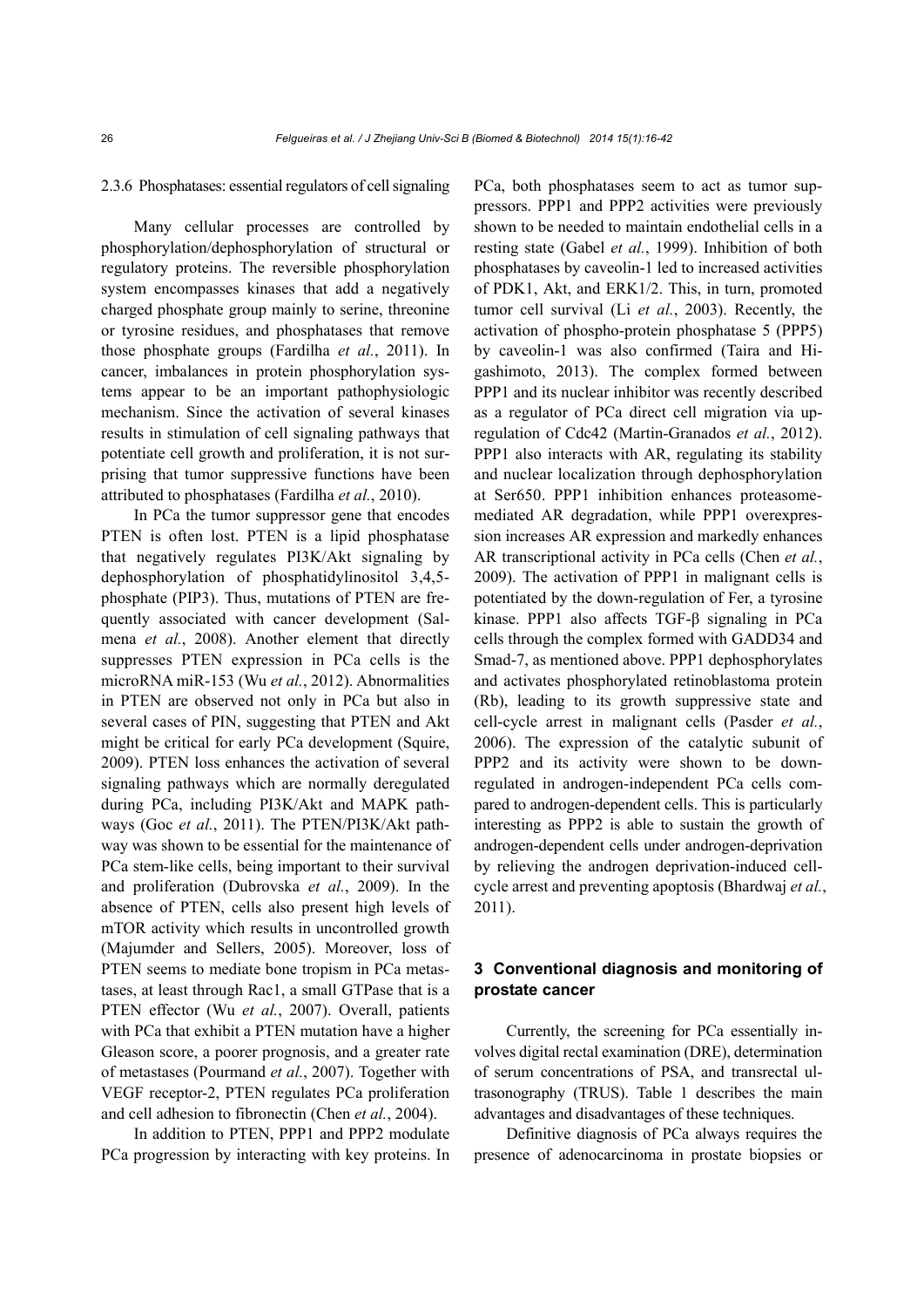**Table 1 Presentation of the three principal methods used for the current screening and diagnosis of prostate cancer: digital rectal examination (DRE), prostate-specific antigen (PSA) measurements, and transrectal ultrasonography (TRUS)** 

| Method                                | Advantage                                                                                                           | Disadvantage                                                                                                                                                                                                                                                                                                                        | Reference                                                                                                   |
|---------------------------------------|---------------------------------------------------------------------------------------------------------------------|-------------------------------------------------------------------------------------------------------------------------------------------------------------------------------------------------------------------------------------------------------------------------------------------------------------------------------------|-------------------------------------------------------------------------------------------------------------|
| <b>DRE</b><br>(physical exam)         | Safe exam:<br>May detect PCa in men with<br>normal PSA levels and<br>small tumors:<br>Relatively inexpensive        | Most palpable cancers are not early cancers;<br>Cancers can be located in distant regions of the<br>gland, and so are not palpable;<br>Conclusion from the exam is highly dependent<br>on the interpretation of the examiner;<br>Its sensitivity and specificity are low and de-<br>pendent on tumor stage                          | Okotie et al., 2007                                                                                         |
| PSA measurement<br>(biochemical test) | Safe exam:<br>Used for screening, early<br>detection, and prognosis;<br>Good sensitivity;<br>Relatively inexpensive | Low specificity, thus leading to high number of<br>false positives;<br>Detection rate of PCa when using PSA levels<br>combined with DRE depends on both the<br>PSA threshold used on biopsy and the<br>patient's age;<br>Correlation between grade and progression has<br>been referred to as feeble in some ranges of<br>detection | Stamey <i>et al.</i> , 2002;<br>Bickers and Aukim-<br>Hastie, 2009;<br>Shteynshlyuger and<br>Andriole, 2010 |
| <b>TRUS</b><br>(imagiologic exam)     | Enables early diagnosis;<br>Useful to guide biopsies;<br>High sensitivity                                           | Invasive procedure;<br>Poor specificity;<br>Time-consuming technique                                                                                                                                                                                                                                                                | Shteynshlyuger and<br>Andriole, 2010                                                                        |

operative specimens. Prostate biopsy is an essential procedure for PCa diagnosis, presenting 100% specificity and virtually no false positives. Although major complications have not been associated with this procedure, it is an invasive technique and so its clinical application in daily screening is conditioned (Raaijmakers *et al.*, 2002). Moreover, the number of false negative cases is still higher than desirable (Haas *et al.*, 2007). Histopathological examination of prostate specimen enables both grading and determination of tumor extent. The Gleason score is the standard system used by clinicians to rate PCa. This system classifies the biopsy specimen from 1 to 5, with 5 being the most aggressive with no glands being recognized. The final Gleason score is a sum of the most common primary and secondary grades. Sometimes a tertiary grade can also be given (Borley and Feneley, 2008).

## **4 Emerging biomarkers: new tools to improve prostate cancer diagnosis and management**

A biomarker, as defined by the National Cancer Institute, is "a biological molecule found in blood, other body fluids, or tissues that is a sign of a normal or abnormal process or of a condition or disease" (http://www.cancer.gov/dictionary?cdrid=45618). These molecules are useful tools in supporting several steps of a patient's management: prevention, screening, diagnosis, prognosis, prediction of treatment effectiveness, and monitoring responses to treatment. The establishment of a specific panel of biomarkers, in either tissue or body fluids, might complement the routinely applied diagnostic techniques to achieve earlier and more accurate diagnoses. This is a major challenge as PCa is a silencing disease in the early stages, hence not presenting symptoms until it becomes locally advanced or metastasizes (Smith *et al.*, 2003). In addition, to enable the evaluation of the course of the disease, prognostic biomarkers might support treatment decisions. Predictive biomarkers are helpful in choosing the treatment type. Biomarkers can also aid drug development, and the advantage of their use in clinical trials has been widely explored (Rolan, 1997; Alaoui-Jamali and Xu, 2006; Committee on Developing Biomarker-Based Tools for Cancer Screening, Diagnosis, and Treatment, 2007).

Nowadays, only two biomarkers are approved by the FDA for use in PCa management: total PSA (tPSA) and free PSA (fPSA) (Rhea and Molinaro, 2011). Increased levels of serum tPSA are associated with PCa. tPSA has been widely used for screening, diagnosis, and monitoring of the disease, especially for the detection of recurrent disease after treatment (Makarov *et al.*, 2009). However, as previously noted,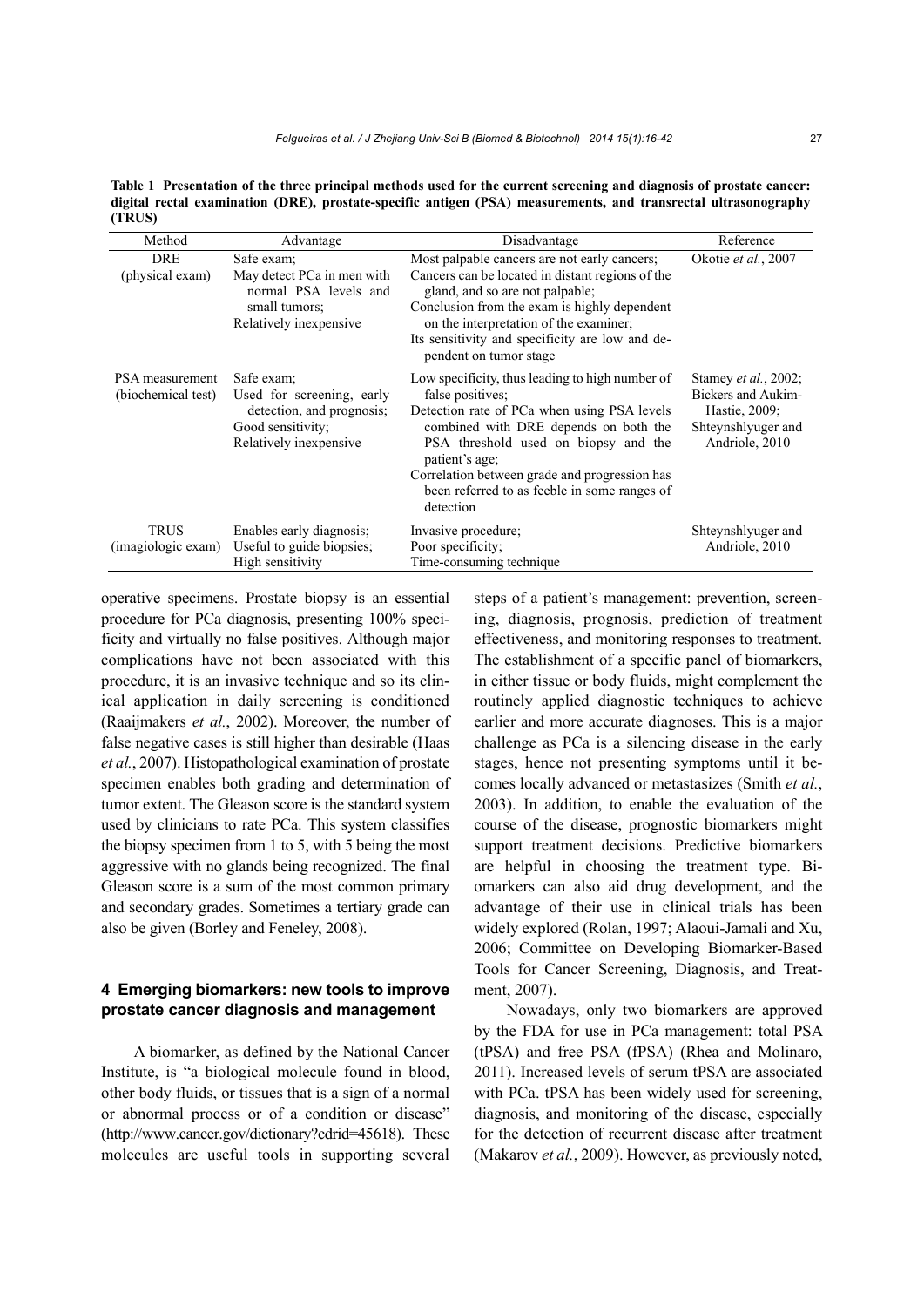it lacks specificity as conditions such as prostate infection, irritation, benign prostatic hypertrophy, recent ejaculation, or medical interventions can also cause an upsurge in tPSA levels (Makarov *et al.*, 2009; Rhea and Molinaro, 2011). fPSA corresponds to the portion of secreted PSA that does not form complexes with serum antiproteases. Patients with PCa present a lower proportion of fPSA to tPSA (%fPSA), and so this percentage can be used to reduce unnecessary biopsies and to follow the progression of the disease. The %fPSA is, nevertheless, modulated by prostate volume, patient age, tPSA levels, and prostatic manipulation (Makarov *et al.*, 2009).

Prior to PSA, prostatic acid phosphatase (PAP) was extensively used as a serum prognostic biomarker for PCa. Higher levels of expression and activity of PAP are associated with PCa with established metastases on bone. Also, post-treatment PAP levels are predictive of the clinical outcome.

Efforts have been made to discover new tissue biomarkers and molecules measurable in body fluids with high sensitivity and specificity. Table 2 summarizes some of the most relevant molecular markers that can be used in the context of PCa.

## **5 Current options and challenges in prostate cancer treatment**

PCa treatment must be adjusted according to: (1) the tumor stage and grade, (2) PSA levels, and (3) the estimated baseline for patient life expectancy (Heidenreich *et al.*, 2012). In terms of response to treatment, four stages can be identified while the tumor progresses: hormone-sensitive, androgen-independent, symptomatic metastatic, and advanced metastatic or anaplastic. Nowadays, treatment options are available for each stage. However, the ideal therapy has not yet been found and treatment effectiveness varies with cancer progression (Oudard, 2013).

Localized tumors can be efficiently treated by radical surgery or radiotherapy. However, this type of treatment is associated with urinary, sexual, and bowel dysfunction. The severity and frequency of these adverse effects differ between treatments (Wilt *et al.*, 2008). When tumors disseminate, androgen deprivation therapy is adopted, since cells will not grow and survive without androgens. The standard procedure of androgen deprivation (AD) by surgical or chemical castration usually results in incomplete tumor regression and the tumor eventually becomes castration-independent. This can be explained, at least in part, because AD induces a senescent-like phenotype in a subset of androgen-sensitive cancer cells (Ewald *et al.*, 2013).

Recent advances in PCa treatment culminated in the approval of Firmagon (degarelix), Jevtana (cabazitaxel), Provenge (sipuleucel-T), and Zytiga (abiraterone acetate) (US Food and Drug Administration, 2010; European Medicines Agency, 2009; 2011a; 2011b). Degarelix is a gonadotrophin-releasing hormone antagonist, which reduces the amount of T, and it is indicated for the hormone-sensitive stage of PCa (European Medicines Agency, 2009; Oudard, 2013). Sipuleucel-T has been a remarkable development as it was the first FDA-approved vaccine for PCa treatment, and it is currently used to treat androgen-independent (non-metastatic or minimally metastatic) PCa (Oudard, 2013). Despite the improved survival in patients with metastatic castration-resistant PCa, sipuleucel-T lacks accurate biomarkers to assess the response to immunotherapy (Kim *et al.*, 2012). In more advanced symptomatic metastatic stages, cabazitaxel or abiraterone acetate is commonly applied (Oudard, 2013). The optimism of patients is increasing with these new products for PCa treatment. However, overall survival remains relatively short (Antonarakis and Eisenberger, 2011).

Simultaneous with progress in the comprehension of PCa genetics and the molecular pathways involved, new therapeutic targets have been investigated, especially for advanced and metastatic cancers. Manipulation of cell signaling pathways, targeting of specific protein interaction genes, antisense therapy, anti-angiogenic and pro-apoptotic therapies are now challenges for biomedical research.

Several attempts have been made to eradicate advanced metastatic and hormone-refractory PCa mainly through targeting of AR signaling (Leibowitz-Amit and Joshua, 2012). Apparently, AR targeting via ASC-J9, an AR degradation inducer, leads to tumor suppression through the induction of autophagy (Jiang *et al.*, 2012). Other studies have been focused on the PI3K/Akt/mTOR pathway, testing inhibitors for each kinase. Inhibitors of mTOR are most promising, and phases I and II clinical trials are already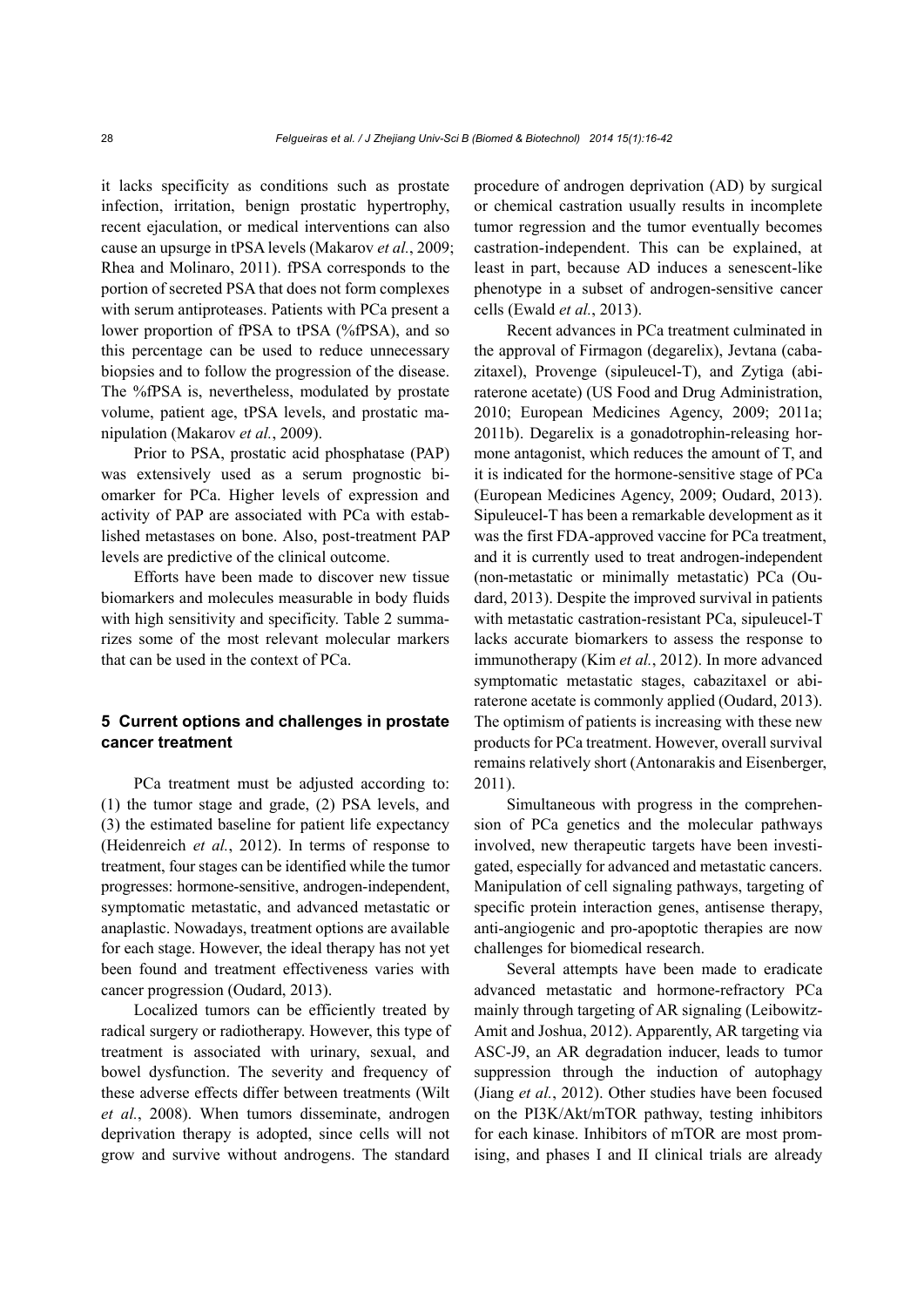|                                         | that justify its use in the management of patients with PCa                                                                                   |                                                                                                                                                                                                                  |                            |                                        |                                                                  |
|-----------------------------------------|-----------------------------------------------------------------------------------------------------------------------------------------------|------------------------------------------------------------------------------------------------------------------------------------------------------------------------------------------------------------------|----------------------------|----------------------------------------|------------------------------------------------------------------|
| Bionarker                               | Characterization                                                                                                                              | Observation in PCa                                                                                                                                                                                               | Detection                  | Use                                    | Reference                                                        |
| a methylacyl coenzyme<br>A racemase     | the $\beta$ -oxidation<br>acids<br>of branched fatty<br>Protein involved in                                                                   | with levels<br>greater than PSA. mRNA levels of AMACR<br>Overexpressed in PCa specimens,                                                                                                                         | Tissue                     | predictive<br>Diagnosis,               | Rubin et al., 2002;<br>Liu et al., 2007;                         |
| (AMACR)                                 |                                                                                                                                               | and survivin together aid the identification and<br>risk stratification of patients with PCa                                                                                                                     |                            |                                        | Al-Maghrebi et al., 2012;<br>Yap et al., 2012                    |
| Adenomatous polyposis<br>coli (APC)     | Tumor suppressor gene                                                                                                                         | and<br>Loss of heterozygosity, lower expression,<br>methylation of APC are described in PCa                                                                                                                      | Tissue,<br>serum,<br>urine | Diagnosis                              | Chen Y. et al., $2013$<br>Gao et al., 1995;<br>Liu et al., 2011; |
| Bone turnover markers<br>(BTMs)         | Markers of bone formation, such as<br>phatase activity, and serum bone-<br>osteocalcin, total alkaline phos-                                  | tive clinical outcomes in patients presenting<br>bone metastases. A reduction in their levels<br>Higher levels of BTM are associated with nega-                                                                  | Serum                      | Diagnosis,<br>prognosis,<br>predictive | Gamero et al., 2000;<br>Hegele et al., 2007;<br>Garnero, 2001;   |
|                                         | phosphatase, as<br>well as, bone resorption, m-<br>cluding C-telopeptides of type I<br>specific alkaline<br>collagen                          | both in androgen-dependent or -independent<br>after treatment is related to patient survival,<br>PCa                                                                                                             |                            |                                        | Som et al., 2012                                                 |
| Circulating tumor cells                 | Tumor cells that enter the blood-                                                                                                             | Higher amounts of CTCs are related to worse                                                                                                                                                                      | Blood                      | Prognosis                              | Danila et al., 2011;                                             |
| (CTCs)                                  | stream as a consequence of tumor<br>growth. Responsible for estab-<br>lishing metastases                                                      | prognoses. They also provide information<br>about other molecular markers, including<br>Commercial kits are already available to count<br>TMPRSS2-ERG and EMT-related genes.<br>CTCs in metastatic PCa           |                            |                                        | Chen C.L. et al., $2013$ ;<br>Thalgott et al., 2013              |
| Endoglin (CD105)                        | Transmembrane glycoprotein that<br>constitutes a co-receptor for TGF- $\beta$<br>signaling                                                    | Primarily detected in newly formed vessels, being<br>pelvic lymph node metastasis after radical<br>related to the angiogenic process. Preopera-<br>tive serum levels of endoglin correlate with<br>prostatectomy | Tissue,<br>serum           | Prognosis,<br>predictive               | Wikstrom et al., 2002;<br>Karam et al., 2008                     |
| Early prostate cancer<br>antigen (EPCA) | PCa-specific nuclear matrix protease                                                                                                          | The highest preoperative serum levels corre-<br>PCa patients have higher serum levels of EPCA<br>spond to metastatic PCa cases                                                                                   | Serum                      | Diagnosis,<br>prognosis                | Zhao et al., 2010; 2012                                          |
| (GOLMI)                                 | synthesis and transport of protein<br>Golgi membrane protein 1 Type II Golgi transmembrane pro-<br>tein that collaborates in protein<br>cargo | Up-regulation of GOLM1 expression in PCa<br>compared with normal prostate and BPH tissues                                                                                                                        | Tissue,<br>urine           | Diagnosis                              | Varambally et al., 2008;<br>$Li$ et al., $2012$                  |

Table 2 Emerging biomarkers for diagnosis, prognosis, and prediction of prostate cancer (PCa): a brief characterization of each biomarker and observations **Table 2 Emerging biomarkers for diagnosis, prognosis, and prediction of prostate cancer (PCa): a brief characterization of each biomarker and observations** 

*Felgueiras et al. / J Zhejiang Univ-Sci B (Biomed & Biotechnol) 2014 15(1):16-42* 29

To be continued

To be continued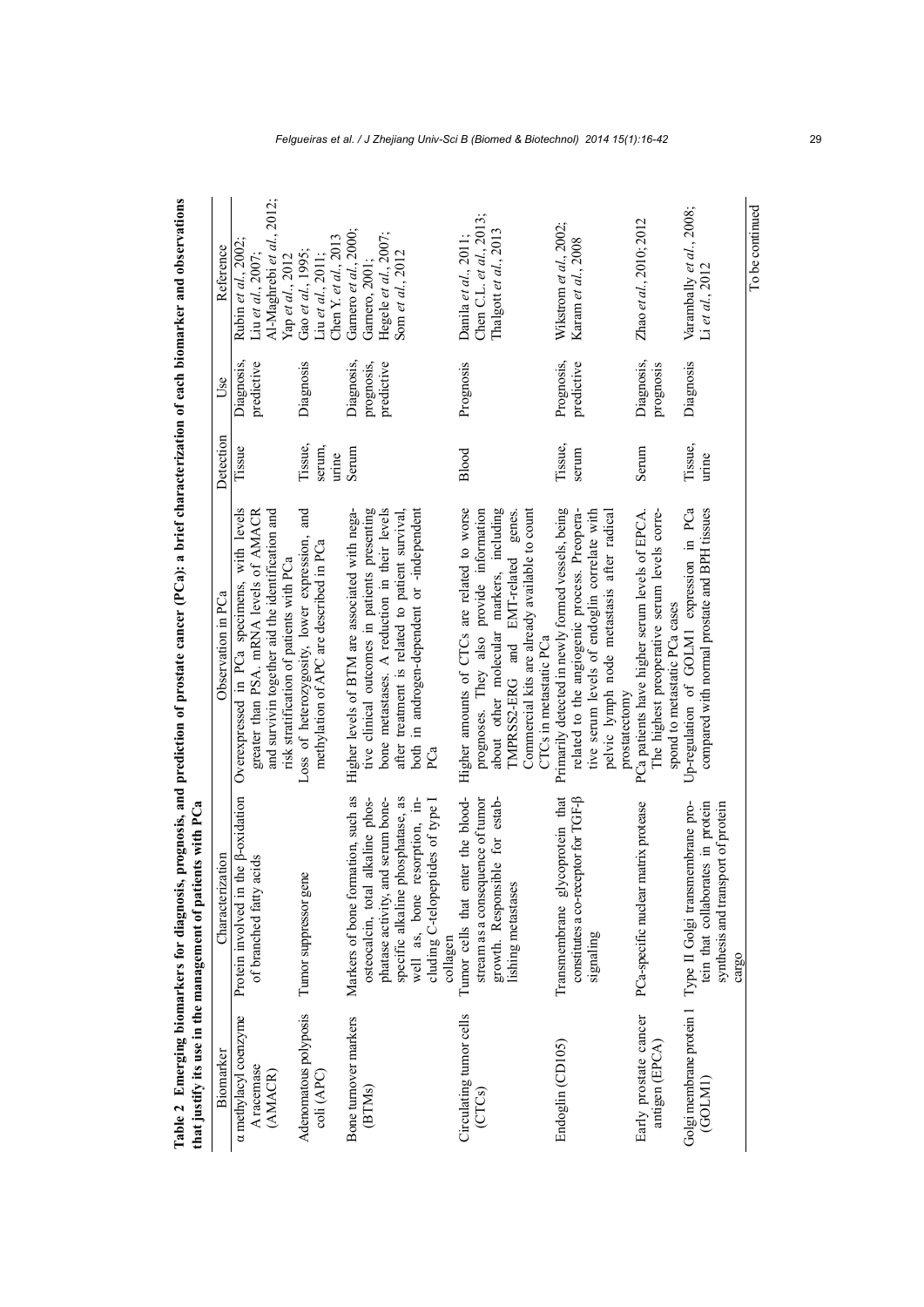| Table 2                                       |                                                                                                                                                                    |                                                                                                                                                                                                                                                                                                      |                  |                         |                                                                                                                                                          |
|-----------------------------------------------|--------------------------------------------------------------------------------------------------------------------------------------------------------------------|------------------------------------------------------------------------------------------------------------------------------------------------------------------------------------------------------------------------------------------------------------------------------------------------------|------------------|-------------------------|----------------------------------------------------------------------------------------------------------------------------------------------------------|
| Biomarker                                     | Characterization                                                                                                                                                   | Observation in PCa                                                                                                                                                                                                                                                                                   | Detection        | Use                     | Reference                                                                                                                                                |
| Glutathione S-transferase-<br>P1 gene (GSTP1) | Encodes a detoxifying enzyme<br>that protects DNA from free<br>radical damage                                                                                      | between PCa and BPH. Methylation status of<br>with APC levels it might improve the distinction<br>subjects, BPH, and PCa patients. PIN and PCa<br>tissues present loss of GSTP1 expression due<br>mainly to promoter hypermethylation. Together<br>Serum methylation profiles differ between healthy | Tissue,<br>serum | Diagnosis,<br>prognosis | .2008;<br>Bernardini et al., 2004;<br>Woodson et al., 2008;<br>Karam et al., 2008<br>Bryzgunova <i>et al</i> .,<br>Yoon et al., 2012<br>Liu et al., 2007 |
| Hepsin                                        | Type II transmembrane serine<br>protease                                                                                                                           | GSTP1 gene and Gleason score are strictly related<br>Overexpressed in PCa when compared to healthy<br>or BHP tissues                                                                                                                                                                                 | Tissue           | Diagnosis               | Klezovitch et al., 2004;<br>Kelly et al., 2008<br>Goel et al., 2011;<br>Pace et al., 2012                                                                |
| Human kallikrein 2<br>(KLK2)                  | Serine protease that belongs to<br>as well as PSA. It is pre-<br>dominantly expressed in the<br>the human kallikrein family,<br>prostate under androgen<br>control | Overexpressed in HGPIN and PCa when compared<br>to healthy tissue. Increased serum levels are as-<br>sociated with worse outcomes                                                                                                                                                                    | Tissue,<br>serum | Diagnosis,<br>prognosis | Darson et al., 1997;<br>Raaijmakers et al.,<br>He et al., 2009<br><b>2007;</b>                                                                           |
| Ki-67                                         | Mitotic index that regulates the<br>cell-cycle                                                                                                                     | lecular markers, it helps to determine the risk of<br>Increased Ki-67 staining index correlates with<br>higher Gleason score. Together with other mo-<br>PCa progression                                                                                                                             | Tissue           | Prognosis               | Josefsson et al., 2012;<br>Steuber et al., 2007;<br>Madani et al., 2011,<br>Fisher et al., 2013                                                          |
| Lactate dehydro-genase<br>(LDH)               | Metabolic enzyme that partic-<br>ipates in glycolysis and<br>gluconeogenesis pathway                                                                               | Increased levels of LDH are associated with poor<br>clinical outcomes in PCa patients and aggressive<br>Expression of the gene encoding LDH H subunit<br>phenotypes in patients with bone metastases.<br>is lost through promoter methylation                                                        | Blood            | Prognosis               | Leiblich et al., 2006;<br>Naruse et al., 2007                                                                                                            |
| MicroRNAs                                     | miR-221 cru-<br>cial in development and post-<br>Noncoding regulatory RNAs,<br>such as miR-21, miR-75,<br>transcriptional processes<br>miR-141, and                | Increased levels in patients with metastatic PCa.<br>Higher levels of miR-75 inhibit Sec23A protein,<br>promoting cell proliferation                                                                                                                                                                 | Tissue,<br>serum | Diagnosis,<br>prognosis | Yaman Agaoglu et al.,<br>Szczyrba et al., 2011;<br>Mitchell et al., 2008;<br>Mattie et al., 2006;<br>2011                                                |
| p63                                           | gene family. It inhibits PCa<br>metastases through regula-<br>Gene that belongs to the p53<br>5 expression<br>tion of miR-20                                       | expression of p63 is associated with oncogenic<br>The majority of PCa tissues do not express p63,<br>unlike normal and preneoplastic tissue. Aberrant<br>progression and survival                                                                                                                    | Tissue           | Diagnosis               | Parsons et al., 2001                                                                                                                                     |
|                                               |                                                                                                                                                                    |                                                                                                                                                                                                                                                                                                      |                  |                         | To be continued                                                                                                                                          |

30 *Felgueiras et al. / J Zhejiang Univ-Sci B (Biomed & Biotechnol) 2014 15(1):16-42*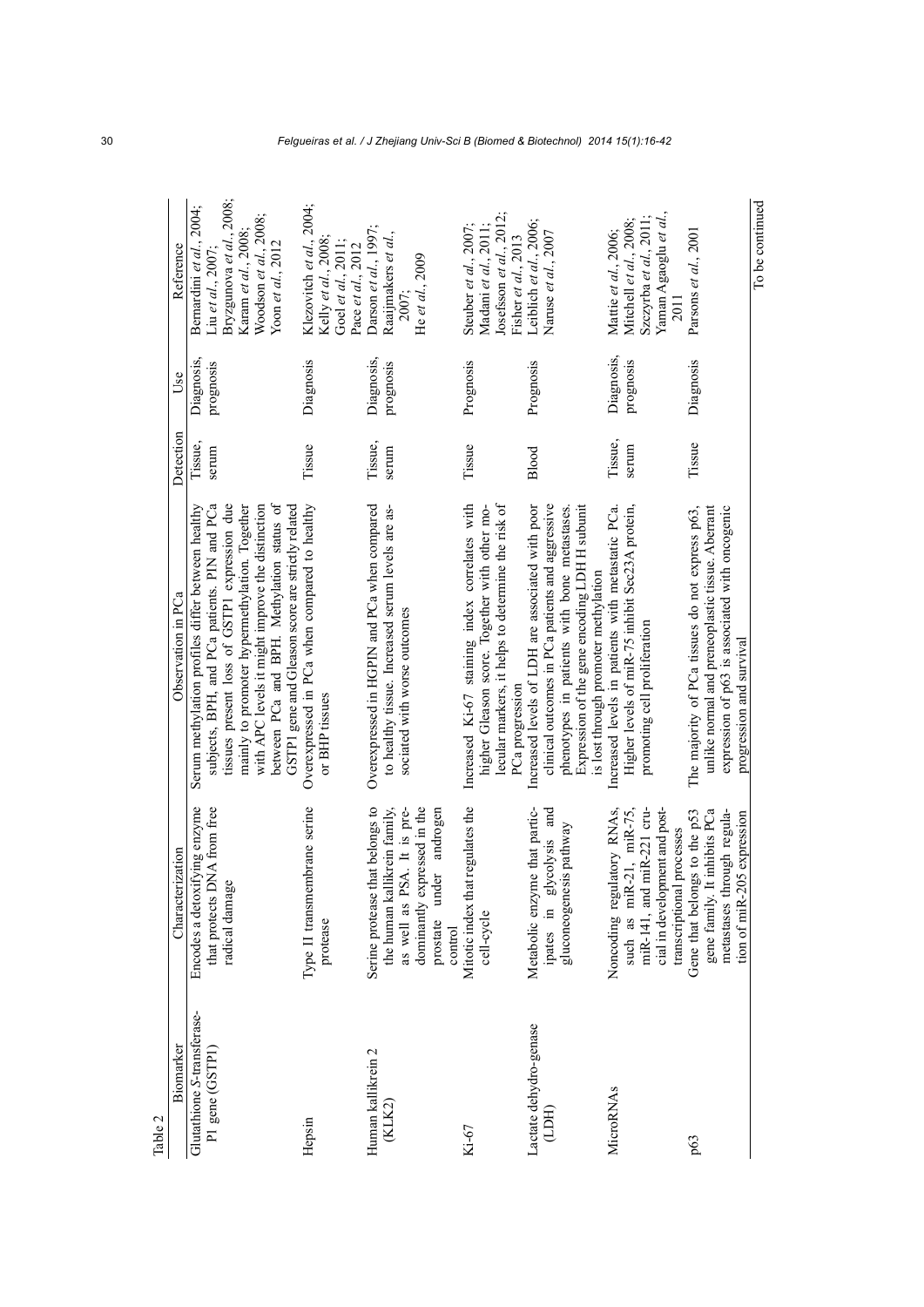| Table 2                                                                                                                                  |                                                                                                                                                                                          |                                                                                                                                                                                                                                                                                                                |                  |                                        |                                                                                                         |
|------------------------------------------------------------------------------------------------------------------------------------------|------------------------------------------------------------------------------------------------------------------------------------------------------------------------------------------|----------------------------------------------------------------------------------------------------------------------------------------------------------------------------------------------------------------------------------------------------------------------------------------------------------------|------------------|----------------------------------------|---------------------------------------------------------------------------------------------------------|
| Biomarker                                                                                                                                | Characterization                                                                                                                                                                         | Observation in PCa                                                                                                                                                                                                                                                                                             | Detection        | Use                                    | Reference                                                                                               |
| Prostate cancer antigen 3<br>(PCA3)                                                                                                      | that modu-<br>ity of androgen receptor tar-<br>get genes. Involved in PCa<br>lates the transcriptional activ-<br>PCa-specific gene<br>survival                                           | normal or BPH tissues. In contrast to PSA, it is a<br>in PCa tissues, PCA3 is up-regulated in patients'<br>Highly overexpressed in PCa tissues, but not in<br>marker independent of prostate size. As observed<br>urine. Combining the PCA3 level with the PSA<br>level may decrease the number of unnecessary | Tissue,<br>urme  | Diagnosis                              | Bussemakers et al., 1999;<br>Crawford et al., $2012$ ;<br>Ferreira et al., 2012;<br>Yutkin et al., 2012 |
| containing phospho-<br>Phospho-choline-<br>lipid (PcCP)                                                                                  | structure, and<br>Lipids are involved in several<br>functions, including cellular<br>energy storage,<br>signaling                                                                        | centrations of almost all classes of lipids. Levels<br>Patients with PCa have increased plasma lipid con-<br>eicosapentaenoic acids, and cholesterol modulate<br>of lipids, such as myristic acid, a-linolenic acid,<br>prostate biopsies<br>the risk of PCa                                                   | Serum            | Diagnosis                              | Zhou et al., $2012$                                                                                     |
| PSA)-derived markers<br>Prostate-specific antigen                                                                                        | Include PSA density, PSA ve-<br>locity, pro-PSA, and PSA<br>doubling time                                                                                                                | Patients with PCa present increased PSA density,<br>higher PSA velocity, lower PSA doubling time,<br>and higher levels of pro-PSA                                                                                                                                                                              | Serum            | Predictive,<br>prognosis               | Makarov et al., 2009                                                                                    |
| Phosphatase and tensin<br>homolog (PTEN)                                                                                                 | gene that en-<br>codes the phosphatase re-<br>sponsible for the conversion<br>of PIP3 to inactive phospha-<br>Tumor suppressor                                                           | PTEN deletion is common in PCa and is associated<br>with decreased expression of PTEN and AR,<br>which represents a poorer outcome                                                                                                                                                                             | Tissue           | Prognosis                              | Antonarakis et al., 2012;<br>Choucair et al., 2012<br>Lotan et al., 2011;                               |
| $\begin{array}{c} \text{Transforming growth} \\ \text{factor-}\beta1 \text{ (TGF-}\beta1) \end{array}$                                   | tidylinositol (4,5) biphosphate<br>Regulator of cellular prolif-<br>eration, differentiation, and<br>angiogenesis                                                                        | Decreased expression levels in PCa. Polymorphisms<br>(single nucleotide polymorphisms at C-509T<br>also aid the determination of PCa progression<br>correlate with lower risk of aggressive PCa)                                                                                                               | Tissue           | Predictive                             | Soulitzis et al., 2006;<br>Brand et al., 2008<br>Faria et al., 2007;                                    |
| log (avian) (TMPRSS2-<br>erythroblastosis virus<br>E26 oncogene homo-<br>Trans-membrane prote-<br>ase serine 2-v-ets<br>ETS gene fusion) | nates in ETS oncogene being<br>Fusion of TMPRSS2 gene, en-<br>coding a serine protease, with<br>an ETS family member on-<br>cogene, such as ERG, culmi-<br>under andro-<br>overexpressed | TMPRSS2-ETS gene fusion is common in PCa<br>TMPRSS2-ETS gene fusion together with PCA3<br>TMPRSS2-ERG fusion is the most frequent.<br>tissues and precancerous lesions closed to PCa.<br>levels supports risk stratification                                                                                   | Tissue,<br>urine | Predictive,<br>diagnosis,<br>prognosis | Tomlins et al., 2005                                                                                    |
| gen activator receptor<br>Urokinase plasminogen<br>urokinase plasmino-<br>activator (uPA) and<br>uPAR                                    | Cell signaling involved in the<br>the extracel-<br>and basement<br>degradation of<br>lular matrix<br>gen control<br>membrane                                                             | Increased expression of uPA is associated with bone<br>metastases. High serum levels of the uPAR forms<br>correlate with poorer outcomes                                                                                                                                                                       | Tissue,<br>serum | Prognosis,<br>predictive               | Kumano et al., 2009;<br>Almasi et al., 2011<br>Ohta et $al$ , 2003;                                     |

*Felgueiras et al. / J Zhejiang Univ-Sci B (Biomed & Biotechnol) 2014 15(1):16-42* 31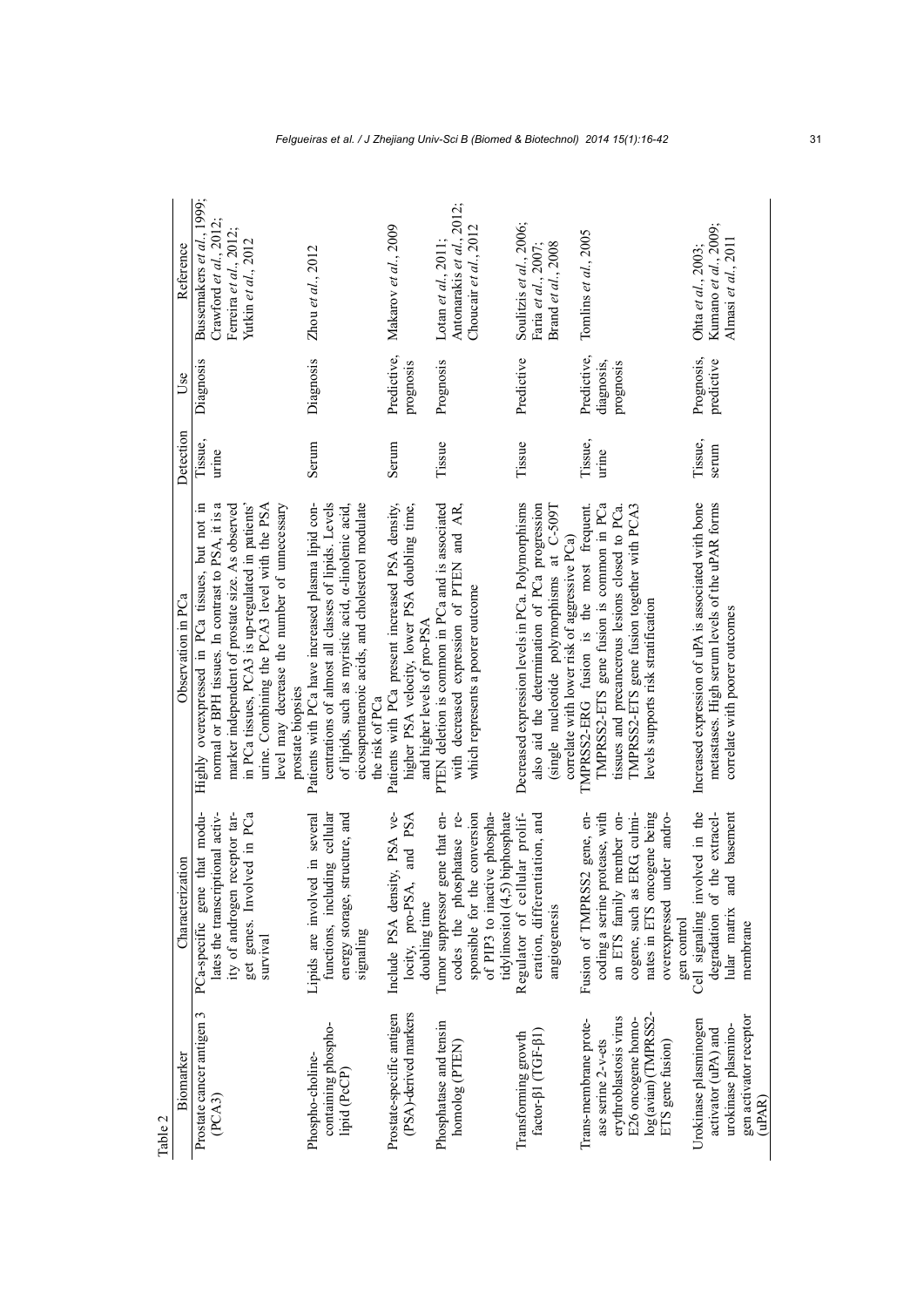underway (Morgan *et al.*, 2009). The verification that loss of PTEN expression results in a down-regulation of CXCR4-mediated events and in the subsequent activation of PI3K/AKT and ERK1/2, also drew attention to the promising antagonistic effect of this receptor (Chetram *et al.*, 2011).

Despite the attention given to kinases as therapeutic targets, efforts are now being made by pharmaceutical companies to investigate the role of phosphatases. Nevertheless, the only FDA-approved drugs targeting a protein phosphatase are cyclosporine A and FK506, immunosuppressors that inhibit phospho-protein phosphatase 3 (PPP3) (or calcineurin). Because of the numerous functions of PPP1 and PPP2 catalytic subunits, the long-term usage of these enzyme inhibitors is associated with nephrotoxicity and hepatotoxicity. For this reason, a more satisfactory option seems to be to target PPP1 interacting proteins (PIPs) instead of protein phosphatases directly, as they are more event, tissue, and subcellular compartment specific (Fardilha *et al.*, 2010). Two targeted PPP1-PIP complexes have already been described: (1) the PPP1-GADD34 complex, which is diminished in cells treated with salubrinal—a small molecule that protects the cell from ERstress-induced apoptosis; and (2) PPP1 and histone deacetylases (HDACs), an example of which is trichostatin A, which disrupt the PPP1-HDAC6 complex in glioblastoma and PCa cells (McConnell and Wadzinski, 2009).

Other potential therapeutic agents are miRNAs. Either by anti-sense oligonucleotide inactivation of oncogenic miRNAs or by restoration of downregulated mRNAs, it is possible to inhibit tumor growth, decrease lung metastases, and extend survival in mice (Vandenboom Ii *et al.*, 2008; Gordanpour *et al.*, 2012). A recent study proved that miR-185 could function as a tumor suppressor gene by targeting AR signaling (Qu *et al.*, 2013).

## **6 Future directions**

Despite the recent positive progress observed in PCa incidence and mortality rates, efforts have to be made to achieve a better understanding of PCa precancerous lesions and of the factors triggering PCa development. This comprehension would enable a more proactive action against PCa progression. Emerging biomarkers need validation to improve PCa management and to reduce population differences in access to accurate diagnostic and prognostic procedures. The exploration of molecular targets and interactions for PCa treatment has been surprisingly rewarding and promising, with several benefits achieved in blocking progression and causing regression of metastases.

#### **Compliance with ethics guidelines**

Juliana FELGUEIRAS, Joana Vieira SILVA, and Margarida FARDILHA declare that they have no conflict of interest.

This article does not contain any studies with human or animal subjects performed by any of the authors.

#### **References**

- Aaronson, D.S., Muller, M., Neves, S.R., *et al*., 2007. An androgen-IL-6-Stat3 autocrine loop re-routes EGF signal in prostate cancer cells. *Mol. Cell. Endocrinol.*, **270**(1-2): 50-56. [doi:10.1016/j.mce.2007.02.006]
- Abate-Shen, C., Shen, M.M., 2000. Molecular genetics of prostate cancer. *Genes Develop.*, **14**(19):2410-2434. [doi:10.1101/gad.819500]
- Abdulghani, J., Gu, L., Dagvadorj, A., *et al.*, 2008. Stat3 promotes metastatic progression of prostate cancer. *Am. J. Pathol.*, **172**(6):1717-1728. [doi:10.2353/ajpath.2008. 071054]
- Alaoui-Jamali, M.A., Xu, Y.J., 2006. Proteomic technology for biomarker profiling in cancer: an update. *J. Zhejiang Univ.-Sci. B*, **7**(6):411-420. [doi:10.1631/jzus.2006.B0411]
- Al-Azayzih, A., Gao, F., Goc, A., *et al*., 2012. TGFβ1 induces apoptosis in invasive prostate cancer and bladder cancer cells via Akt-independent, p38 MAPK and JNK/SAPKmediated activation of caspases. *Biochem. Biophys. Res. Commun.*, **427**(1):165-170. [doi:10.1016/j.bbrc.2012.09. 035]
- Al-Maghrebi, M., Kehinde, E.O., Anim, J.T., *et al*., 2012. The role of combined measurement of tissue mRNA levels of AMACR and survivin in the diagnosis and risk stratification of patients with suspected prostate cancer. *Int. Urol. Nephrol.*, **44**(6):1681-1689. [doi:10.1007/ s11255-012-0220-2]
- Almasi, C.E., Brasso, K., Iversen, P., *et al*., 2011. Prognostic and predictive value of intact and cleaved forms of the urokinase plasminogen activator receptor in metastatic prostate cancer. *Prostate*, **71**(8):899-907. [doi:10.1002/ pros.21306]
- Amin, M.M., Jeyaganth, S., Fahmy, N., *et al*., 2007. Subsequent prostate cancer detection in patients with prostatic intraepithelial neoplasia or atypical small acinar proliferation. *Can. Urol. Assoc. J.*, **1**(3):245-249.
- Antonarakis, E.S., Eisenberger, M.A., 2011. Expanding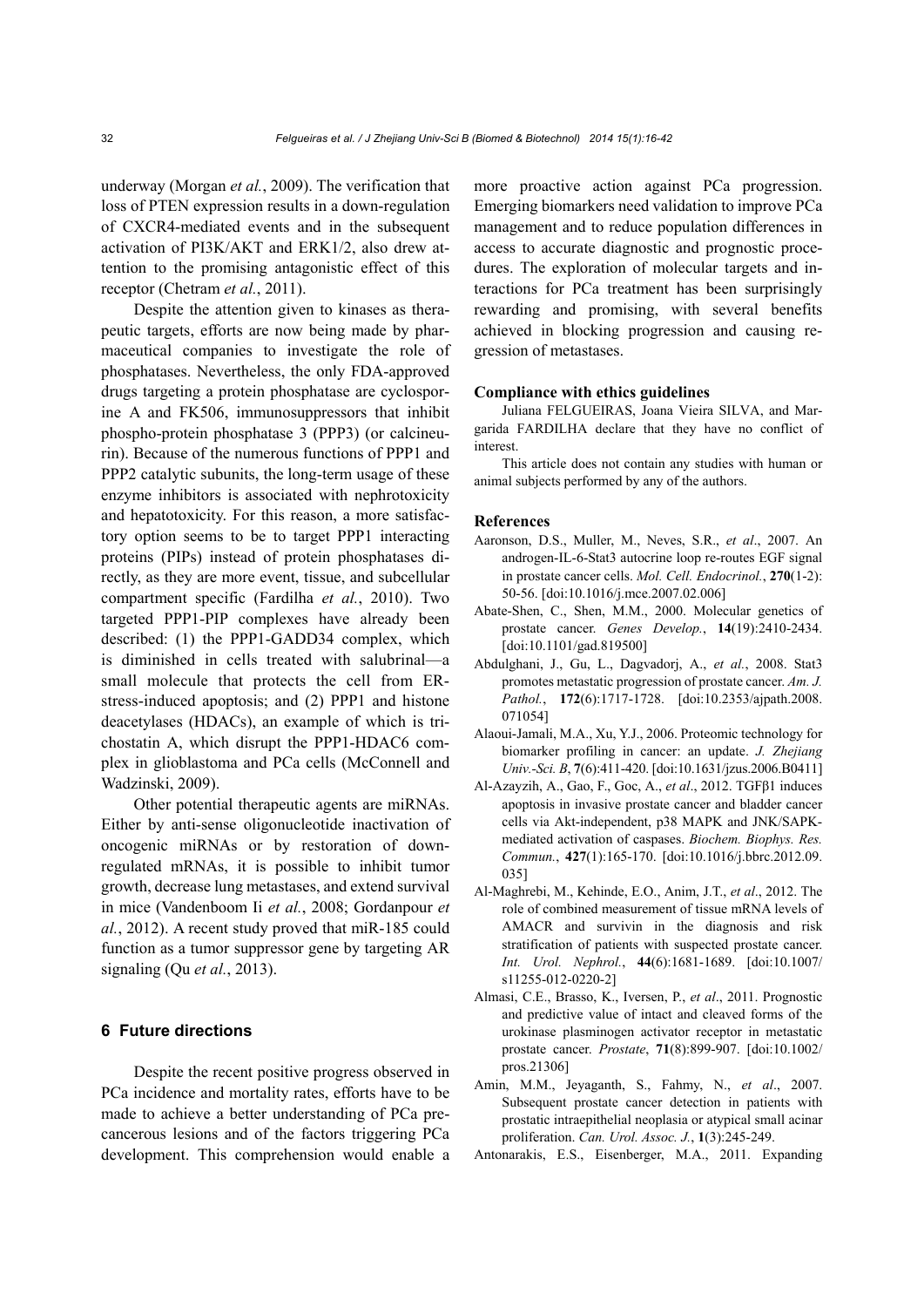treatment options for metastatic prostate cancer. *N. Engl. J. Med.*, **364**(21):2055-2058. [doi:10.1056/NEJMe11 02758]

- Antonarakis, E.S., Keizman, D., Zhang, Z., *et al*., 2012. An immunohistochemical signature comprising PTEN, MYC, and Ki67 predicts progression in prostate cancer patients receiving adjuvant docetaxel after prostatectomy. *Cancer*, **118**(24):6063-6071. [doi:10.1002/cncr.27689]
- Azevedo, A., Cunha, V., Teixeira, A.L., *et al*., 2011. IL-6/IL-6R as a potential key signaling pathway in prostate cancer development. *World J. Clin. Oncol.*, **2**(12):384-396. [doi:10.5306/wjco.v2.i12.384]
- Barrack, E.R., 1997. TGFβ in prostate cancer: a growth inhibitor that can enhance tumorigenicity. *Prostate*, **31**(1):61-70. [doi:10.1002/(SICI)1097-0045(19970401) 31:1<61::AID-PROS10>3.0.CO;2-M]
- Battisti, V., Maders, L.D., Bagatini, M.D., *et al*., 2011. Oxidative stress and antioxidant status in prostate cancer patients: relation to Gleason score, treatment and bone metastasis. *Biomed. Pharmacother.*, **65**(7):516-524. [doi:10.1016/j.biopha.2011.06.003]
- Bellacosa, A., Larue, L., 2010. PI3K/AKT pathway and the epithelial-mesenchymal transition. *In*: Thomas-Tikhonenko, A. (Ed.), Cancer Genome and Tumor Microenvironment. Springer, New York, p.11-32. [doi:10. 1007/978-1-4419-0711-0\_2]
- Bello-DeOcampo, D., Tindall, D.J., 2003. TGF-β/Smad signaling in prostate cancer. *Curr. Drug Targets*, **4**(3):197-207. [doi:10.2174/1389450033491118]
- Bernardini, S., Miano, R., Iori, R., *et al*., 2004. Hypermethylation of the CpG islands in the promoter region of the *GSTP1* gene in prostate cancer: a useful diagnostic and prognostic marker? *Clin. Chim. Acta*, **350**(1-2):181-188. [doi:10.1016/j.cccn.2004.07.022]
- Bhardwaj, A., Singh, S., Srivastava, S.K., *et al*., 2011. Modulation of protein phosphatase 2A activity alters androgen-independent growth of prostate cancer cells: therapeutic implications. *Mol. Cancer Ther.*, **10**(5):720- 731. [doi:10.1158/1535-7163.MCT-10-1096]
- Bickers, B., Aukim-Hastie, C., 2009. New molecular biomarkers for the prognosis and management of prostate cancer—the post PSA era. *Anticancer Res.*, **29**(8): 3289-3298.
- Bonkhoff, H., 1998. Analytical molecular pathology of epithelial-stromal interactions in the normal and neoplastic prostate. *Anal. Quant. Cytol. Histol.*, **20**(5): 437-442.
- Bonkhoff, H., Fixemer, T., Hunsicker, I., *et al*., 1999. Estrogen receptor expression in prostate cancer and premalignant prostatic lesions. *Am. J. Pathol.*, **155**(2):641-647. [doi:10. 1016/S0002-9440(10)65160-7]
- Borley, N., Feneley, M.R., 2008. Prostate cancer: diagnosis and staging. *Asian J. Androl.*, **11**(1):74-80. [doi:10.1038/ aja.2008.19]
- Bostwick, D.G., 1989. The pathology of early prostate cancer. *CA Cancer J. Clin.*, **39**(6):376-393. [doi:10.3322/canjclin.

39.6.376]

- Bostwick, D.G., Brawer, M.K., 1987. Prostatic intra-epithelial neoplasia and early invasion in prostate cancer. *Cancer*, **59**(4):788-794. [doi:10.1002/1097-0142(19870215)59:4 <788::AID-CNCR2820590421>3.0.CO;2-I]
- Bostwick, D.G., Pacelli, A., Lopez-Beltran, A., 1996. Molecular biology of prostatic intraepithelial neoplasia. *Prostate*, **29**(2):117-134. [doi:10.1002/(SICI)1097-0045 (199608)29:2<117::AID-PROS7>3.0.CO;2-C]
- Boyd, L.K., Mao, X., Lu, Y.J., 2012. The complexity of prostate cancer: genomic alterations and heterogeneity. *Nat. Rev. Urol.*, **9**(11):652-664. [doi:10.1038/nrurol.2012. 185]
- Brand, T.C., Bermejo, C., Canby-Hagino, E., *et al*., 2008. Association of polymorphisms in TGFB1 and prostate cancer prognosis. *J. Urol.*, **179**(2):754-758. [doi:10.1016/ j.juro.2007.09.020]
- Brodin, G., Dijke, P.T., Funa, K., *et al*., 1999. Increased Smad expression and activation are associated with apoptosis in normal and malignant prostate after castration. *Cancer Res.*, **59**(11):2731-2738.
- Bryzgunova, O.E., Morozkin, E.S., Yarmoschuk, S.V., *et al*., 2008. Methylation-specific sequencing of GSTP1 gene promoter in circulating/extracellular DNA from blood and urine of healthy donors and prostate cancer patients. *Ann. N. Y. Acad. Sci.*, **1137**(1):222-225. [doi:10.1196/ annals.1448.039]
- Bubendorf, L., Schopfer, A., Wagner, U., *et al*., 2000. Metastatic patterns of prostate cancer: an autopsy study of 1589 patients. *Hum. Pathol.*, **31**(5):578-583. [doi:10. 1053/hp.2000.6698]
- Buchanan, G., Greenberg, N.M., Scher, H.I., *et al*., 2001. Collocation of androgen receptor gene mutations in prostate cancer. *Clin. Cancer Res.*, **7**(5):1273-1281.
- Bussemakers, M.J., van Bokhoven, A., Verhaegh, G.W., *et al*., 1999. DD3: a new prostate-specific gene, highly overexpressed in prostate cancer. *Cancer Res.*, **59**(23): 5975-5979.
- Carruba, G., 2007. Estrogen and prostate cancer: an eclipsed truth in an androgen-dominated scenario. *J. Cell. Biochem.*, **102**(4):899-911. [doi:10.1002/jcb.21529]
- Cavalieri, E.L., Rogan, E.G., 2006. A unified mechanism in the initiation of cancer. *Ann. N. Y. Acad. Sci.*, **959**:341-354. [doi:10.1111/j.1749-6632.2002.tb02105.x]
- Chan, S.C., Li, Y.M., Dehm, S.M., 2012. Androgen receptor splice variants activate androgen receptor target genes and support aberrant prostate cancer cell growth independent of canonical androgen receptor nuclear localization signal. *J. Biol. Chem.*, **287**(23):19736-19749. [doi:10.1074/jbc.M112.352930]
- Chen, C.L., Mahalingam, D., Osmulski, P., *et al*., 2013. Single-cell analysis of circulating tumor cells identifies cumulative expression patterns of EMT-related genes in metastatic prostate cancer. *Prostate*, **73**(8):813-826. [doi:10.1002/pros.22625]
- Chen, J., De, S., Brainard, J., *et al*., 2004. Metastatic properties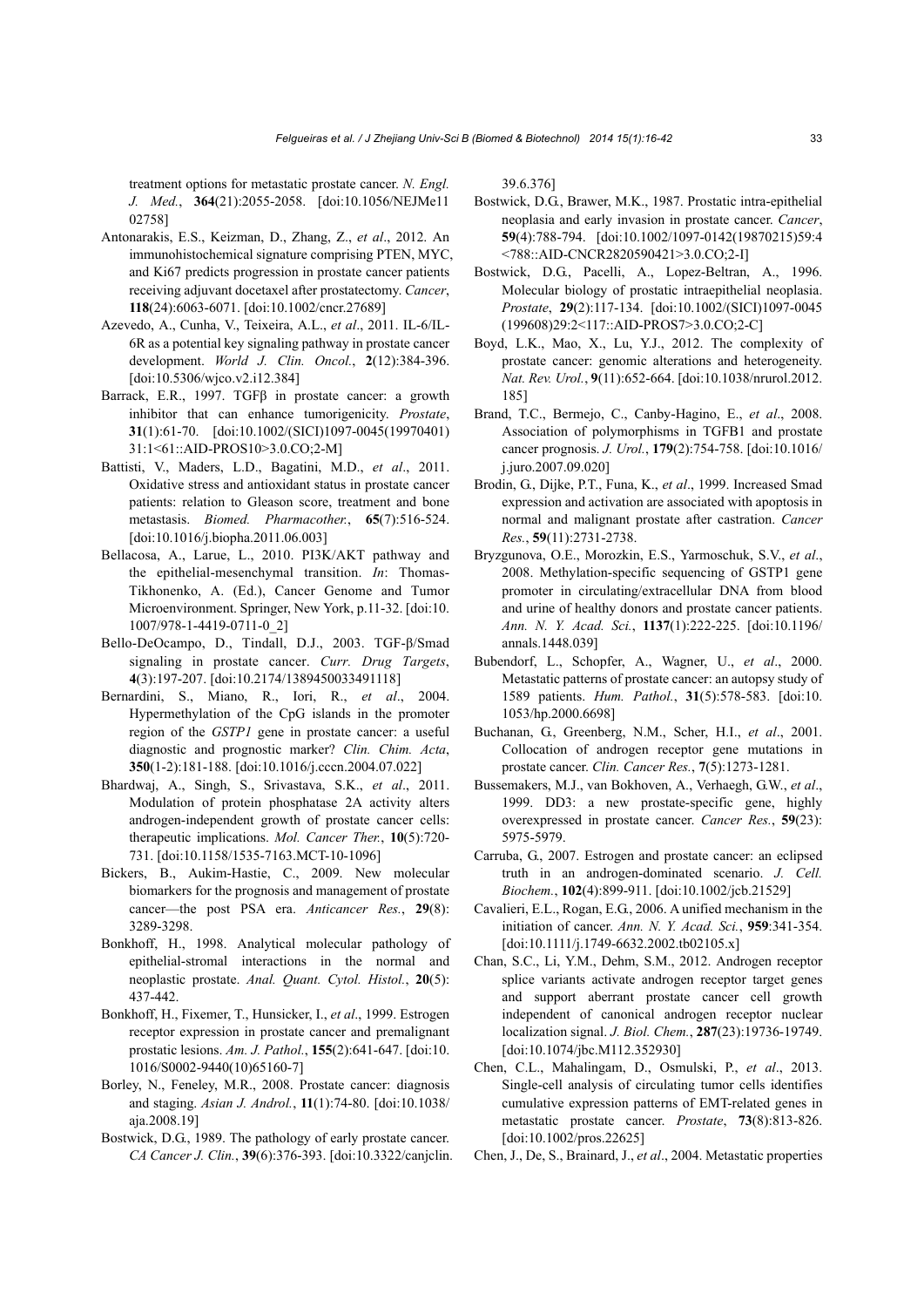of prostate cancer cells are controlled by VEGF. *Cell Commun. Adhes.*, **11**(1):1-11. [doi:10.1080/15419060 490471739]

- Chen, S., Kesler, C.T., Paschal, B.M., *et al*., 2009. Androgen receptor phosphorylation and activity are regulated by an association with protein phosphatase 1. *J. Biol. Chem.*, **284**(38):25576-25584. [doi:10.1074/jbc.M109.043133]
- Chen, Y., Li, J., Yu, X., *et al*., 2013. APC gene hypermethylation and prostate cancer: a systematic review and meta-analysis. *Eur. J. Hum. Genet.*, **21**(9): 929-935. [doi:10.1038/ejhg.2012.281]
- Chen, Z., Trotman, L.C., Shaffer, D., *et al*., 2005. Crucial role of p53-dependent cellular senescence in suppression of Pten-deficient tumorigenesis. *Nature*, **436**(7051):725-730. [doi:10.1038/nature03918]
- Chetram, M.A., Odero-Marah, V., Hinton, C.V., 2011. Loss of PTEN permits CXCR4-mediated tumorigenesis through ERK1/2 in prostate cancer cells. *Mol. Cancer Res.*, **9**(1):90-102. [doi:10.1158/1541-7786.MCR-10-0235]
- Choucair, K., Ejdelman, J., Brimo, F., *et al*., 2012. PTEN genomic deletion predicts prostate cancer recurrence and is associated with low AR expression and transcriptional activity. *BMC Cancer*, **12**(1):543. [doi:10.1186/1471- 2407-12-543]
- Clarke, N.W., Hart, C.A., Brown, M.D., 2009. Molecular mechanisms of metastasis in prostate cancer. *Asian J. Androl.*, **11**(1):57-67. [doi:10.1038/aja.2008.29]
- Coleman, K.M., Smith, C.L., 2001. Intracellular signaling pathways: nongenomic actions of estrogens and ligandindependent activation of estrogen receptors. *Front. Biosci.*, **6**(1):D1379-D1391. [doi:10.2741/Coleman]
- Committee on Developing Biomarker-Based Tools for Cancer Screening, Diagnosis, and Treatment, 2007. Methods, tools, and resources needed to discover and develop biomarkers. *In*: Nass, S.J., Moses, H.L. (Eds.), Cancer Biomarkers: The Promises and Challenges of Improving Detection and Treatment. National Academies Press, Washington, DC.
- Craft, C.S., Romero, D., Vary, C.P., *et al*., 2007. Endoglin inhibits prostate cancer motility via activation of the ALK2-Smad1 pathway. *Oncogene*, **26**(51):7240-7250. [doi:10.1038/sj.onc.1210533]
- Craft, N., Shostak, Y., Carey, M., *et al*., 1999. A mechanism for hormone-independent prostate cancer through modulation of androgen receptor signaling by the HER-2/ neu tyrosine kinase. *Nat. Med.*, **5**(3):280-285. [doi:10. 1038/6495]
- Crawford, E.D., 2009. Understanding the epidemiology, natural history, and key pathways involved in prostate cancer. *Urology*, **73**(5 Suppl.):S4-S10. [doi:10.1016/j. urology.2009.03.001]
- Crawford, E.D., Rove, K.O., Trabulsi, E.J., *et al*., 2012. Diagnostic performance of PCA3 to detect prostate cancer in men with increased prostate specific antigen: a prospective study of 1962 cases. *J. Urol.*, **188**(5): 1726-1731. [doi:10.1016/j.juro.2012.07.023]
- Dai, J., Keller, J., Zhang, J., *et al*., 2005. Bone morphogenetic protein-6 promotes osteoblastic prostate cancer bone metastases through a dual mechanism. *Cancer Res.*, **65**(18): 8274-8285. [doi:10.1158/0008-5472.CAN-05-1891]
- Danila, D.C., Anand, A., Sung, C.C., *et al*., 2011. TMPRSS2- ERG status in circulating tumor cells as a predictive biomarker of sensitivity in castration-resistant prostate cancer patients treated with abiraterone acetate. *Eur. Urol.*, **60**(5):897-904. [doi:10.1016/j.eururo.2011.07.011]
- Darby, S., Cross, S.S., Brown, N.J., *et al*., 2008. BMP-6 over-expression in prostate cancer is associated with increased Id-1 protein and a more invasive phenotype. *J. Pathol.*, **214**(3):394-404. [doi:10.1002/path.2292]
- Darson, M.F., Pacelli, A., Roche, P., *et al*., 1997. Human glandular kallikrein 2 (hK2) expression in prostatic intraepithelial neoplasia and adenocarcinoma: a novel prostate cancer marker. *Urology*, **49**(6):857-862. [doi:10. 1016/S0090-4295(97)00108-8]
- Davidsson, S., Fiorentino, M., Andren, O., *et al*., 2011. Inflammation, focal atrophic lesions, and prostatic intraepithelial neoplasia with respect to risk of lethal prostate cancer. *Cancer Epidemiol. Biomarkers Prev.*, **20**(10):2280-2287. [doi:10.1158/1055-9965.EPI-11-0373]
- de Marzo, A.M., Marchi, V.L., Epstein, J.I., *et al*., 1999. Proliferative inflammatory atrophy of the prostate: implications for prostatic carcinogenesis. *Am. J. Pathol.*, **155**(6):1985-1992. [doi:10.1016/S0002-9440(10)65517-4]
- Derynck, R., Feng, X.H., 1997. TGF-β receptor signaling. *Biochim. Biophys. Acta*, **1333**(2):F105-F150.
- Djulbegovic, M., Beyth, R.J., Neuberger, M.M., *et al*., 2010. Screening for prostate cancer: systematic review and meta-analysis of randomised controlled trials. *BMJ*, **14**(341):c4543. [doi:10.1136/bmj.c4543]
- Donaldson, L., Fordyce, C., Gilliland, F., *et al*., 1999. Association between outcome and telomere DNA content in prostate cancer. *J. Urol.*, **162**(5):1788-1792. [doi:10. 1016/S0022-5347(05)68239-0]
- Drudge-Coates, L., Turner, B., 2012. Prostate cancer overview. Part 2: metastatic prostate cancer. *Brit. J. Nurs.*, **21**(18): S23-S24, S26-S28.
- Dubrovska, A., Kim, S., Salamone, R.J., *et al*., 2009. The role of PTEN/Akt/PI3K signaling in the maintenance and viability of prostate cancer stem-like cell populations. *PNAS*, **106**(1):268-273. [doi:10.1073/pnas.0810956106]
- Edlund, S., Bu, S., Schuster, N., *et al*., 2003. Transforming growth factor-β1 (TGF-β)-induced apoptosis of prostate cancer cells involves Smad7-dependent activation of p38 by TGF-β-activated kinase 1 and mitogen-activated protein kinase kinase 3. *Mol. Biol. Cell*, **14**(2):529-544. [doi:10.1091/mbc.02-03-0037]
- Ellem, S.J., Schmitt, J.F., Pedersen, J.S., *et al*., 2004. Local aromatase expression in human prostate is altered in malignancy. *J. Clin. Endocrinol. Metab.*, **89**(5):2434- 2441. [doi:10.1210/jc.2003-030933]
- European Medicines Agency, 2009. Firmagon. Available from http://www.ema.europa.eu/ema/index.jsp?curl=pages/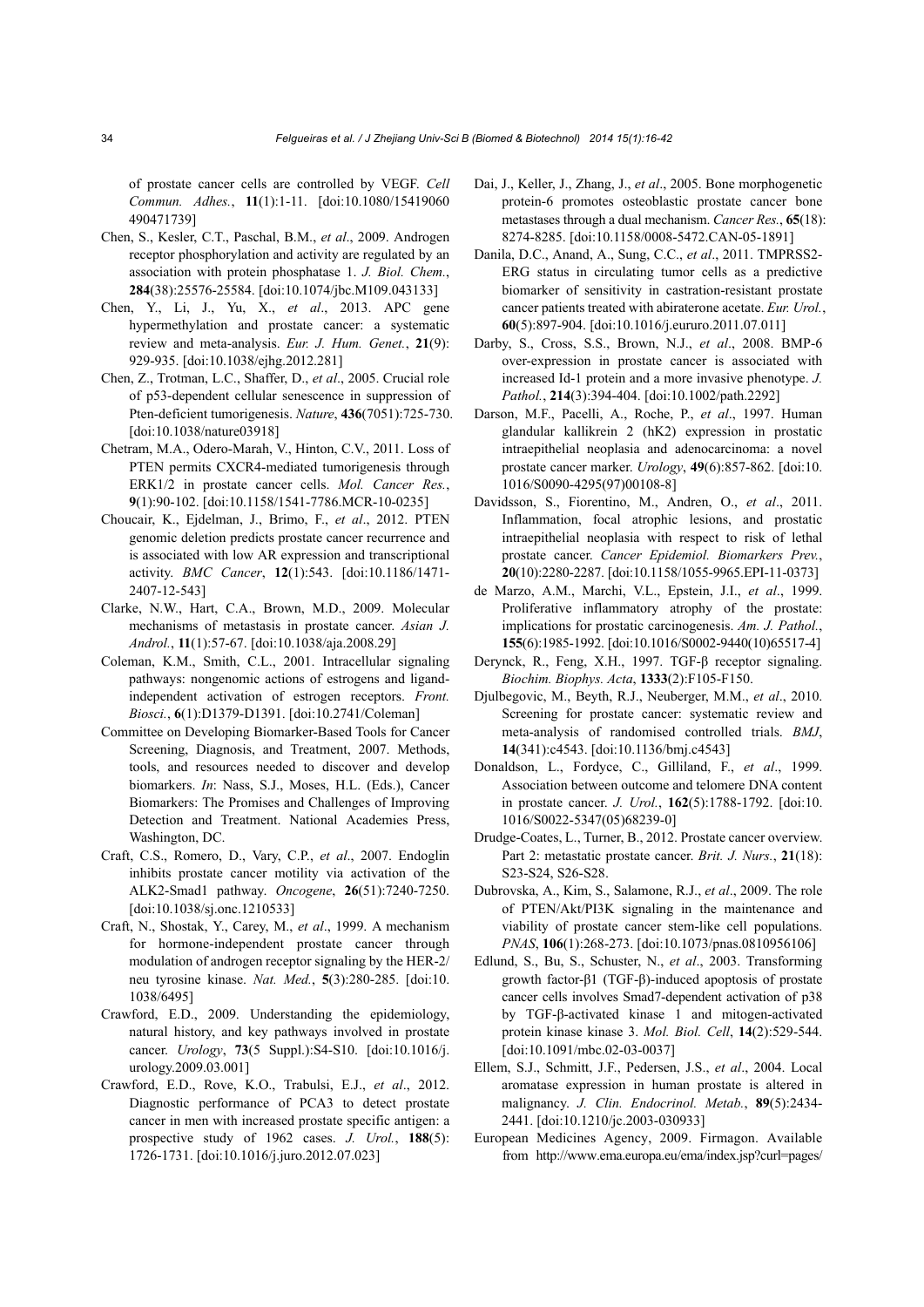medicines/human/medicines/000986/human\_med\_000794. jsp&mid=WC0b01ac058001d124 [Accessed on Feb. 28, 2013].

- European Medicines Agency, 2011a. Jevtana. Available from http://www.ema.europa.eu/ema/index.jsp?curl=pages/ medicines/human/medicines/002018/human\_med\_001428. jsp&mid=WC0b01ac058001d124 [Accessed on Feb. 28, 2013].
- European Medicines Agency, 2011b. Zytiga. Available from http://www.ema.europa.eu/ema/index.jsp?curl=pages/ medicines/human/medicines/002321/human\_med\_001499. jsp&mid=WC0b01ac058001d124 [Accessed on Feb. 28, 2013].
- Ewald, J.A., Desotelle, J.A., Church, D.R., *et al*., 2013. Androgen deprivation induces senescence characteristics in prostate cancer cells *in vitro* and *in vivo*. *Prostate*, **73**(4):337-345. [doi:10.1002/pros.22571]
- Fardilha, M., Esteves, S.L.C., Korrodi-Gregorio, L., *et al*., 2010. The physiological relevance of protein phosphatase 1 and its interacting proteins to health and disease. *Curr. Med. Chem.*, **17**(33):3996-4017. [doi:10.2174/092986710 793205363]
- Fardilha, M., Esteves, S.L., Korrodi-Gregorio, L., *et al*., 2011. Identification of the human testis protein phosphatase 1 interactome. *Biochem. Pharmacol.*, **82**(10):1403-1415. [doi:10.1016/j.bcp.2011.02.018]
- Faria, P.C., Saba, K., Neves, A.F., *et al*., 2007. Transforming growth factor-beta 1 gene polymorphisms and expression in the blood of prostate cancer patients. *Cancer Invest.*, **25**(8):726-732. [doi:10.1080/07357900701600921]
- Feldman, B.J., Feldman, D., 2001. The development of androgen-independent prostate cancer. *Nat. Rev. Cancer*, **1**(1):34-45. [doi:10.1038/35094009]
- Feng, S., Dakhova, O., Creighton, C.J., *et al*., 2013. The endocrine fibroblast growth factor FGF19 promotes prostate cancer progression. *Cancer Res*., **73**(8):2551- 2562. [doi:10.1158/0008-5472.CAN-12-4108]
- Ferlay, J., Parkin, D.M., Steliarova-Foucher, E., 2010. Estimates of cancer incidence and mortality in Europe in 2008. *Eur. J. Cancer*, **46**(4):765-781. [doi:10.1016/j.ejca. 2009.12.014]
- Ferreira, L.B., Palumbo, A., de Mello, K.D., *et al*., 2012. PCA3 noncoding RNA is involved in the control of prostate-cancer cell survival and modulates androgen receptor signaling. *BMC Cancer*, **12**:507. [doi:10.1186/ 1471-2407-12-507]
- Ferrer, F.A., Miller, L.J., Andrawis, R.I., *et al*., 1997. Vascular endothelial growth factor (VEGF) expression in human prostate cancer: in situ and *in vitro* expression of VEGF by human prostate cancer cells. *J. Urol.*, **157**(6): 2329-2333. [doi:10.1016/S0022-5347(01)64775-X]
- Festuccia, C., Bologna, M., Gravina, G.L., *et al*., 1999. Osteoblast conditioned media contain TGF-β1 and modulate the migration of prostate tumor cells and their interactions with extracellular matrix components. *Int. J. Cancer*, **81**(3):395-403. [doi:10.1002/(SICI)1097-0215

(19990505)81:3<395::AID-IJC13>3.3.CO;2-M]

- Fisher, G., Yang, Z.H., Kudahetti, S., *et al*., 2013. Prognostic value of Ki-67 for prostate cancer death in a conservatively managed cohort. *Brit. J. Cancer*, **108**(2): 271-277. [doi:10.1038/bjc.2012.598]
- Fixemer, T., Remberger, K., Bonkhoff, H., 2003. Differential expression of the estrogen receptor beta (ERβ) in human prostate tissue, premalignant changes, and in primary, metastatic, and recurrent prostatic adenocarcinoma. *Prostate*, **54**(2):79-87. [doi:10.1002/pros.10171]
- Fordyce, C.A., Heaphy, C.M., Joste, N.E., *et al*., 2005. Association between cancer-free survival and telomere DNA content in prostate tumors. *J. Urol.*, **173**(2):610-614. [doi:10.1097/01.ju.0000143195.49685.ce]
- Foster, C.S., Bostwick, D.G., Bonkhoff, H., *et al*., 2000. Cellular and molecular pathology of prostate cancer precursors. *Scand. J. Urol. Nephrol. Suppl.*, **34**(1):19-43. [doi:10.1080/003655900750169284]
- Gabel, S., Benefield, J., Meisinger, J., *et al*., 1999. Protein phosphatases 1 and 2A maintain endothelial cells in a resting state, limiting the motility that is needed for the morphogenic process of angiogenesis. *Otolaryngol. Head Neck Surg.*, **121**(4):463-468. [doi:10.1016/S0194-5998 (99)70238-X]
- Gao, J., Arnold, J.T., Isaacs, J.T., 2001. Conversion from a paracrine to an autocrine mechanism of androgenstimulated growth during malignant transformation of prostatic epithelial cells. *Cancer Res.*, **61**(13):5038-5044.
- Gao, N., Zhang, Z., Jiang, B.H., *et al*., 2003. Role of PI3K/ AKT/mTOR signaling in the cell cycle progression of human prostate cancer. *Biochem. Biophys. Res. Commun.*, **310**(4):1124-1132. [doi:10.1016/j.bbrc.2003.09.132]
- Gao, X., Zacharek, A., Grignon, D., *et al*., 1995. Highfrequency of loss of expression and allelic deletion of the apc and mcc genes in human prostate-cancer. *Int. J. Oncol.*, **6**(1):111-117.
- Garnero, P., 2001. Markers of bone turnover in prostate cancer. *Cancer Treat. Rev.*, **27**(3):187-192, Discussion 193-186. [doi:10.1053/ctrv.2000.0213]
- Garnero, P., Buchs, N., Zekri, J., *et al*., 2000. Markers of bone turnover for the management of patients with bone metastases from prostate cancer. *Brit. J. Cancer*, **82**(4): 858-864. [doi:10.1054/bjoc.1999.1012]
- Gnanapragasam, V.J., Robson, C.N., Neal, D.E., *et al*., 2002. Regulation of FGF8 expression by the androgen receptor in human prostate cancer. *Oncogene*, **21**(33):5069-5080. [doi:10.1038/sj.onc.1205663]
- Goc, A., Al-Husein, B., Kochuparambil, S.T., *et al*., 2011. PI3 kinase integrates Akt and MAP kinase signaling pathways in the regulation of prostate cancer. *Int. J. Oncol.*, **38**(1): 267-277. [doi:10.3892/ijo\_00000847]
- Goel, M.M., Agrawal, D., Natu, S.M., *et al*., 2011. Hepsin immunohistochemical expression in prostate cancer in relation to Gleason's grade and serum prostate specific antigen. *Indian J. Pathol. Microbiol.*, **54**(3):476-481. [doi:10.4103/0377-4929.85078]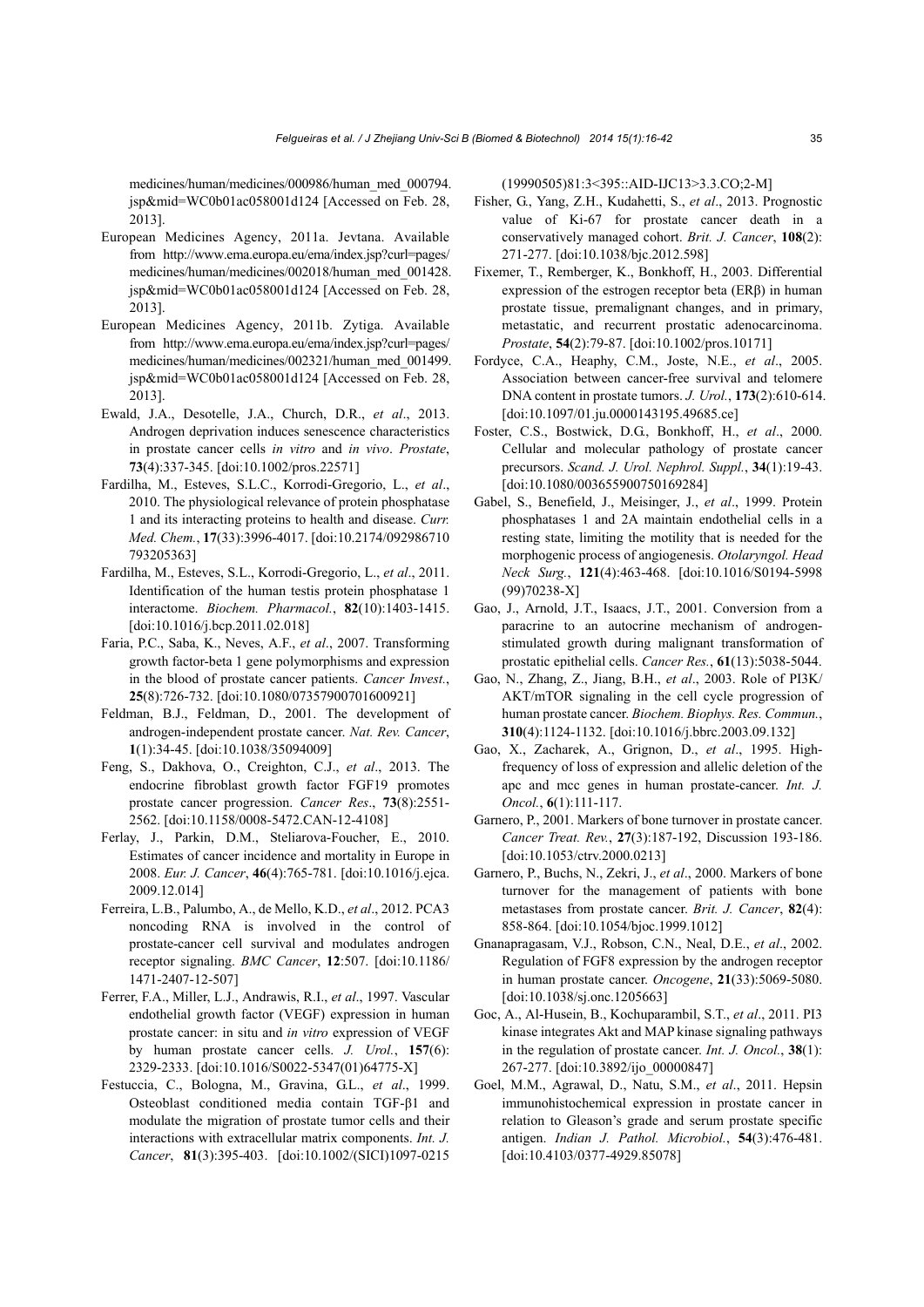- Goering, W., Kloth, M., Schulz, W.A., 2012. DNA methylation changes in prostate cancer. *Methods Mol. Biol.*, **863**: 47-66. [doi:10.1007/978-1-61779-612-8\_4]
- Gordanpour, A., Nam, R.K., Sugar, L., *et al*., 2012. MicroRNAs in prostate cancer: from biomarkers to molecularly-based therapeutics. *Prostate Cancer Prostatic Dis.*, **15**(4):314-319. [doi:10.1038/pcan.2012.3]
- Grignon, D.J., 2004. Unusual subtypes of prostate cancer. *Modern Pathol.*, **17**(3):316-327. [doi:10.1038/modpathol. 3800052]
- Gu, L., Dagvadorj, A., Lutz, J., *et al*., 2010. Transcription factor Stat3 stimulates metastatic behavior of human prostate cancer cells *in vivo*, whereas Stat5b has a preferential role in the promotion of prostate cancer cell viability and tumor growth. *Am. J. Pathol.*, **176**(4): 1959-1972. [doi:10.2353/ajpath.2010.090653]
- Gueron, G., de Siervi, A., Vazquez, E., 2012. Advanced prostate cancer: reinforcing the strings between inflammation and the metastatic behavior. *Prostate Cancer Prostatic Dis.*, **15**(3):213-221. [doi:10.1038/ pcan.2011.64]
- Guo, Y., Jacobs, S.C., Kyprianou, N., 1997. Down-regulation of protein and mRNA expression for transforming growth factor-β (TGF-β1) type I and type II receptors in human prostate cancer. *Int. J. Cancer*, **71**(4):573-579. [doi:10. 1002/(SICI)1097-0215(19970516)71:4<573::AID-IJC11 >3.0.CO;2-D]
- Guo, Z., Yang, X., Sun, F., *et al*., 2009. A novel androgen receptor splice variant is up-regulated during prostate cancer progression and promotes androgen depletionresistant growth. *Cancer Res.*, **69**(6):2305-2313. [doi:10. 1158/0008-5472.CAN-08-3795]
- Gupta-Elera, G., Garrett, A.R., Robison, R.A., *et al*., 2012. The role of oxidative stress in prostate cancer. *Eur. J. Cancer Prev.*, **21**(2):155-162. [doi:10.1097/CEJ.0b013e32834a 8002]
- Haas, G.P., Delongchamps, N.B., Jones, R.F., *et al*., 2007. Needle biopsies on autopsy prostates: sensitivity of cancer detection based on true prevalence. *J. Natl. Cancer Inst.*, **99**(19):1484-1489. [doi:10.1093/jnci/djm153]
- Hamdy, F.C., Autzen, P., Robinson, M.C., *et al*., 1997. Immunolocalization and messenger RNA expression of bone morphogenetic protein-6 in human benign and malignant prostatic tissue. *Cancer Res.*, **57**(19):4427- 4431.
- Hayes, S.A., Huang, X., Kambhampati, S., *et al*., 2003. p38 MAP kinase modulates Smad-dependent changes in human prostate cell adhesion. *Oncogene*, **22**(31):4841- 4850. [doi:10.1038/sj.onc.1206730]
- He, H.C., Bi, X.C., Zheng, Z.W., *et al*., 2009. Real-time quantitative RT-PCR assessment of PIM-1 and hK2 mRNA expression in benign prostate hyperplasia and prostate cancer. *Med. Oncol.*, **26**(3):303-308. [doi:10. 1007/s12032-008-9120-9]
- Heemers, H.V., Tindall, D.J., 2007. Androgen receptor (AR) coregulators: a diversity of functions converging on and

regulating the AR transcriptional complex. *Endocrine Rev.*, **28**(7):778-808. [doi:10.1210/er.2007-0019]

- Hegele, A., Wahl, H.G., Varga, Z., *et al*., 2007. Biochemical markers of bone turnover in patients with localized and metastasized prostate cancer. *BJU Int.*, **99**(2):330-334. [doi:10.1111/j.1464-410X.2006.06604.x]
- Heidenreich, A., Bastian, P.J., Bellmunt, J., *et al*., 2012. Guidelines on prostate cancer. European Association of Urology, p.35-102. Available from http://www.uroweb. org/guidelines/online-guidelines/
- Heinlein, C.A., Chang, C., 2004. Androgen receptor in prostate cancer. *Endocrine Rev.*, **25**(2):276-308. [doi:10.1210/ er.2002-0032]
- Hörnberg, E., Ylitalo, E.B., Crnalic, S., *et al*., 2011. Expression of androgen receptor splice variants in prostate cancer bone metastases is associated with castration-resistance and short survival. *PLoS ONE*, **6**(4):e19059. [doi:10. 1371/journal.pone.0019059]
- Horvath, L.G., Henshall, S.M., Lee, C.S., *et al*., 2001. Frequent loss of estrogen receptor-β expression in prostate cancer. *Cancer Res.*, **61**(14):5331-5335.
- Horvath, L.G., Henshall, S.M., Kench, J.G., *et al*., 2004. Loss of BMP2, Smad8, and Smad4 expression in prostate cancer progression. *Prostate*, **59**(3):234-242. [doi:10. 1002/pros.10361]
- Huggins, C., Hodges, C.V., 1972. Studies on prostatic cancer: I. The effect of castration, of estrogen and of androgen injection on serum phosphatases in metastatic carcinoma of the prostate. *CA Cancer J. Clin.*, **22**(4):232-240. [doi:10.3322/canjclin.22.4.232]
- Ilic, D., O'Connor, D., Green, S., *et al*., 2011. Screening for prostate cancer: an updated Cochrane systematic review. *BJU Int.*, **107**(6):882-891. [doi:10.1111/j.1464-410X. 2010.10032.x]
- Jariwala, U., Prescott, J., Jia, L., *et al*., 2007. Identification of novel androgen receptor target genes in prostate cancer. *Mol. Cancer*, **6**(1):1-15. [doi:10.1186/1476-4598-6-39]
- Jemal, A., Bray, F., Center, M.M., *et al*., 2011. Global cancer statistics. *CA Cancer J. Clin.*, **61**(2):69-90. [doi:10.3322/ caac.20107]
- Jennbacken, K., Vallbo, C., Wang, W., *et al*., 2005. Expression of vascular endothelial growth factor C (VEGF-C) and VEGF receptor-3 in human prostate cancer is associated with regional lymph node metastasis. *Prostate*, **65**(2): 110-116. [doi:10.1002/pros.20276]
- Jiang, Q., Yeh, S., Wang, X., *et al*., 2012. Targeting androgen receptor leads to suppression of prostate cancer via induction of autophagy. *J. Urol.*, **188**(4):1361-1368. [doi:10.1016/j.juro.2012.06.004]
- Josefsson, A., Wikstrom, P., Egevad, L., *et al*., 2012. Low endoglin vascular density and Ki67 index in Gleason score 6 tumours may identify prostate cancer patients suitable for surveillance. *Scand. J. Urol. Nephrol.*, **46**(4): 247-257. [doi:10.3109/00365599.2012.669791]
- Kageyama, Y., Kamata, S., Yonese, J., *et al*., 1997. Telomere length and telomerase activity in bladder and prostate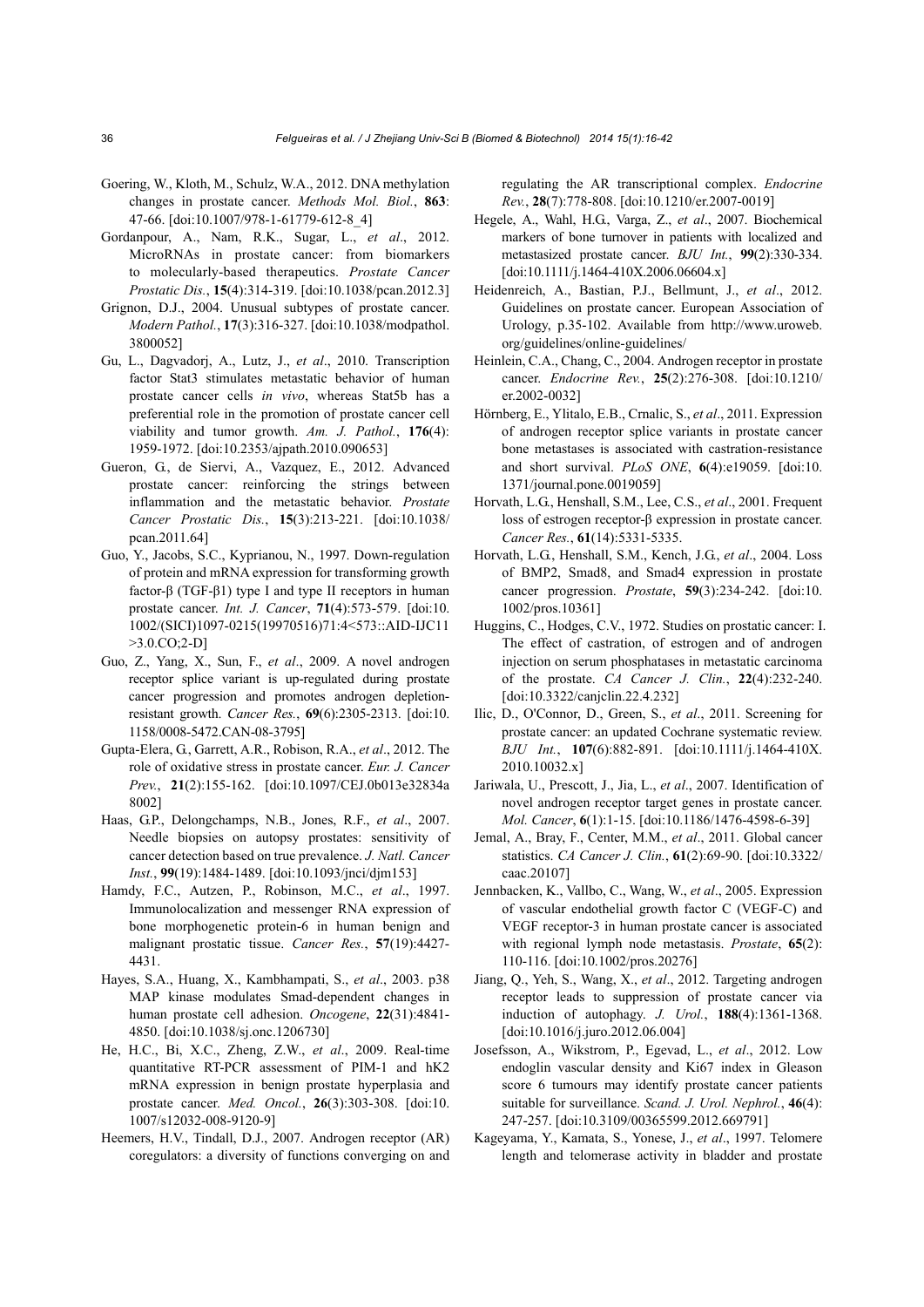cancer cell lines. *Int. J. Urol.*, **4**(4):407-410. [doi:10. 1111/j.1442-2042.1997.tb00216.x]

- Kang, H.Y., Lin, H.K., Hu, Y.C., *et al*., 2001. From transforming growth factor-beta signaling to androgen action: identification of Smad3 as an androgen receptor coregulator in prostate cancer cells. *PNAS*, **98**(6): 3018-3023. [doi:10.1073/pnas.061305498]
- Kantoff, P.W., Higano, C.S., Shore, N.D., *et al*., 2010. Sipuleucel-T immunotherapy for castration-resistant prostate cancer. *N. Engl. J. Med.*, **363**(5):411-422. [doi:10. 1056/NEJMoa1001294]
- Karam, J.A., Svatek, R.S., Karakiewicz, P.I., *et al*., 2008. Use of preoperative plasma endoglin for prediction of lymph node metastasis in patients with clinically localized prostate cancer. *Clin. Cancer Res.*, **14**(5):1418-1422. [doi:10.1158/1078-0432.CCR-07-0901]
- Kazma, R., Mefford, J.A., Cheng, I., *et al*., 2012. Association of the innate immunity and inflammation pathway with advanced prostate cancer risk. *PLoS ONE*, **7**(12):e51680. [doi:10.1371/journal.pone.0051680]
- Kelly, K.A., Setlur, S.R., Ross, R., *et al*., 2008. Detection of early prostate cancer using a hepsin-targeted imaging agent. *Cancer Res.*, **68**(7):2286-2291. [doi:10.1158/0008- 5472.CAN-07-1349]
- Kim, I.Y., Ahn, H.J., Lang, S., *et al*., 1998. Loss of expression of transforming growth factor-β receptors is associated with poor prognosis in prostate cancer patients. *Clin. Cancer Res.*, **4**(7):1625-1630.
- Kim, J., Bilusic, M., Heery, C., *et al*., 2012. Therapeutic cancer vaccines in prostate cancer: the quest for intermediate markers of response. *Cancers*, **4**(4):1229-1246. [doi:10. 3390/cancers4041229]
- Klezovitch, O., Chevillet, J., Mirosevich, J., *et al*., 2004. Hepsin promotes prostate cancer progression and metastasis. *Cancer Cell*, **6**(2):185-195. [doi:10.1016/j.ccr. 2004.07.008]
- Knudsen, B.S., Vasioukhin, V., 2010. Mechanisms of prostate cancer initiation and progression. In: Woude, G.F.V., Klein, G. (Eds.), Advances in Cancer Research. Academic Press, United States of America.
- Koca, O., Caliskan, S., Ozturk, M.I., *et al*., 2011. Significance of atypical small acinar proliferation and high-grade prostatic intraepithelial neoplasia in prostate biopsy. *Korean J. Urol.*, **52**(11):736-740. [doi:10.4111/kju.2011. 52.11.736]
- Korrodi-Gregorio, L., Teixeira, A.L., Medeiros, R., 2012. TGFβ pathway. *In*: Fardilha, M., da Cruz e Silva, O.A. (Eds.), Essentials of Cell Signaling. Afrontamento, Aveiro, p.199-234 (in Portuguese).
- Kuiper, G.G., Enmark, E., Pelto-Huikko, M., *et al*., 1996. Cloning of a novel receptor expressed in rat prostate and ovary. *PNAS*, **93**(12):5925-5930. [doi:10.1073/pnas.93. 12.5925]
- Kumano, M., Miyake, H., Muramaki, M., *et al*., 2009. Expression of urokinase-type plasminogen activator system in prostate cancer: correlation with clinicopathological

outcomes in patients undergoing radical prostatectomy. *Urol. Oncol.*, **27**(2):180-186. [doi:10.1016/j.urolonc. 2008.01.012]

- Lakshman, M., Huang, X., Ananthanarayanan, V., *et al*., 2011. Endoglin suppresses human prostate cancer metastasis. *Clin. Exp. Metast.*, **28**(1):39-53. [doi:10.1007/s10585- 010-9356-6]
- Landstrom, M., Heldin, N.E., Bu, S., *et al*., 2000. Smad7 mediates apoptosis induced by transforming growth factor β in prostatic carcinoma cells. *Curr. Biol.*, **10**(9): 535-538. [doi:10.1016/S0960-9822(00)00470-X]
- Langenfeld, E.M., Langenfeld, J., 2004. Bone morphogenetic protein-2 stimulates angiogenesis in developing tumors11NIH K22 grant CA91919-01A1 and UMDNJ foundation to J. Langenfeld. *Mol. Cancer Res.*, **2**(3):141-149.
- Lee, C., Prins, G.S., Henneberry, M.O., *et al*., 1981. Effect of estradiol on the rat prostate in the presence and absence of testosterone and pituitary. *J. Androl.*, **2**(6):293-299. [doi:10.1002/j.1939-4640.1981.tb00633.x]
- Lee, C., Sintich, S.M., Mathews, E.P., *et al*., 1999. Transforming growth factor-β in benign and malignant prostate. *Prostate*, **39**(4):285-290. [doi:10.1002/(SICI) 1097-0045(19990601)39:4<285::AID-PROS9>3.0.CO;2-7]
- Leiblich, A., Cross, S.S., Catto, J.W., *et al*., 2006. Lactate dehydrogenase-B is silenced by promoter hypermethylation in human prostate cancer. *Oncogene*, **25**(20): 2953-2960. [doi:10.1038/sj.onc.1209262]
- Leibowitz-Amit, R., Joshua, A.M., 2012. Targeting the androgen receptor in the management of castrationresistant prostate cancer: rationale, progress, and future directions. *Curr. Oncol.*, **19**(Suppl. 3):S22-S31. [doi:10. 3747/co.19.1281]
- Leung, Y.K., Lam, H.M., Wu, S., *et al*., 2010a. Estrogen receptor β2 and β5 are associated with poor prognosis in prostate cancer, and promote cancer cell migration and invasion. *Endocr. Relat. Cancer*, **17**(3):675-689. [doi:10. 1677/erc-09-0294]
- Leung, Y.K., Lee, M.T., Wang, J., *et al*., 2010b. Posttranscriptional regulation of estrogen receptor β isoforms in prostate cancer. ENDO2010 92th Annual Meeting, San Diego, California.
- Li, L., Ren, C.H., Tahir, S.A., *et al*., 2003. Caveolin-1 maintains activated Akt in prostate cancer cells through scaffolding domain binding site interactions with and inhibition of serine/threonine protein phosphatases PP1 and PP2A. *Mol. Cell. Biol.*, **23**(24):9389-9404. [doi:10. 1128/MCB.23.24.9389-9404.2003]
- Li, L., Ittmann, M.M., Ayala, G., *et al*., 2005. The emerging role of the PI3-K-Akt pathway in prostate cancer progression. *Prostate Cancer Prostatic Dis.*, **8**(2): 108-118. [doi:10.1038/sj.pcan.4500776]
- Li, W., Wang, X., Li, B., *et al*., 2012. Diagnostic significance of overexpression of Golgi membrane protein 1 in prostate cancer. *Urology*, **80**(4):952.e1-952.e7. [doi:10. 1016/j.urology.2012.06.017]
- Lin, H.K., Chen, Z., Wang, G., *et al*., 2010. Skp2 targeting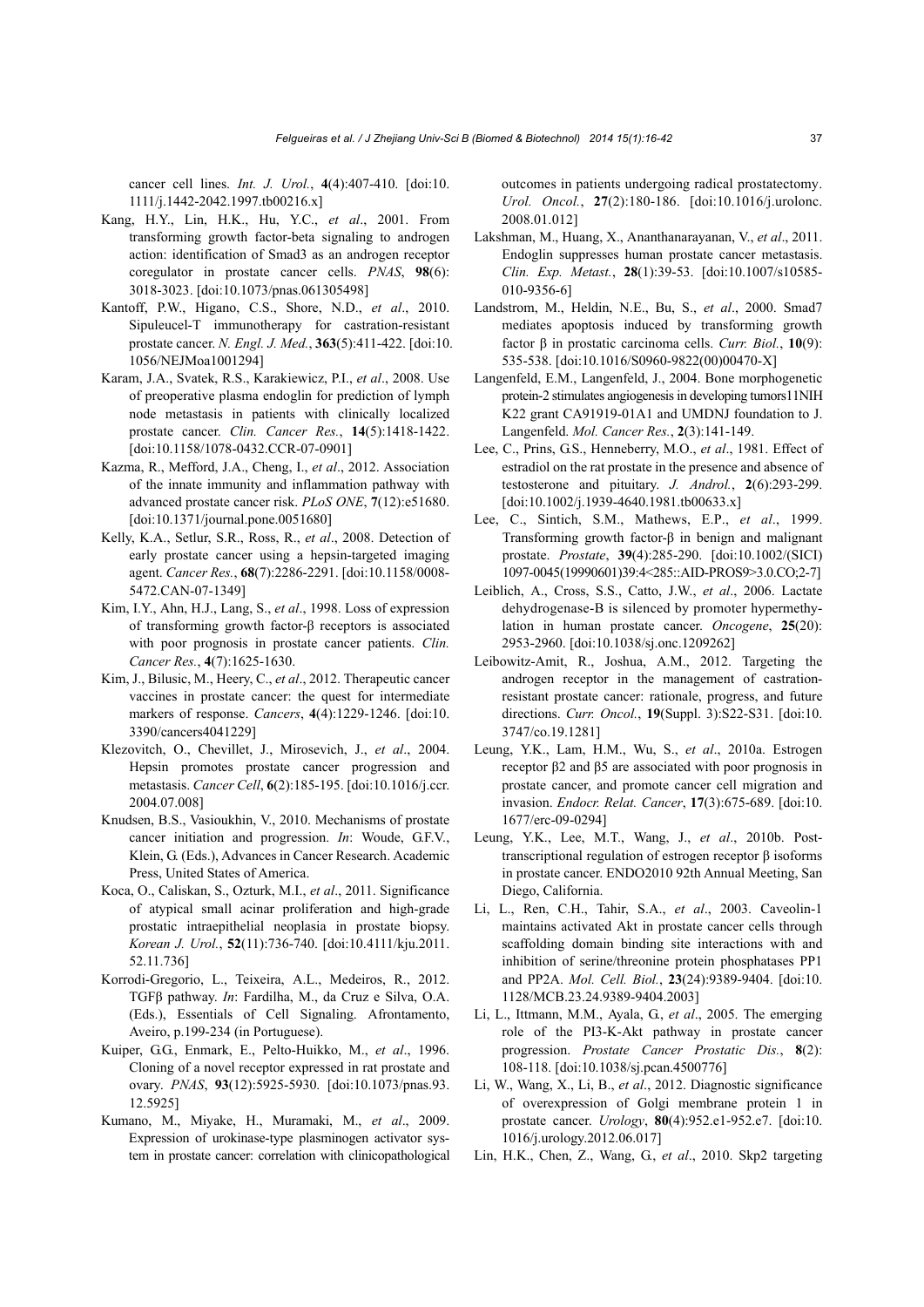suppresses tumorigenesis by Arf-p53-independent cellular senescence. *Nature*, **464**(7287):374-379. [doi:10.1038/ nature08815]

- Liu, A.J., Furusato, B., Ravindranath, L., *et al*., 2007. Quantitative analysis of a panel of gene expression in prostate cancer—with emphasis on NPY expression analysis. *J. Zhejiang Univ.-Sci. B*, **8**(12):853-859. [doi:10. 1631/jzus.2007.B0853]
- Liu, L., Kron, K.J., Pethe, V.V., *et al*., 2011. Association of tissue promoter methylation levels of APC, TGFβ2, HOXD3 and RASSF1A with prostate cancer progression. *Int. J. Cancer*, **129**(10):2454-2462. [doi:10.1002/ijc.25908]
- Liwei, L., Chunyu, L., Jie, L., *et al*., 2011. Association between fibroblast growth factor receptor-4 gene polymorphism and risk of prostate cancer: a metaanalysis. *Urol. Int.*, **87**(2):159-164. [doi:10.1159/00032 9069]
- Lockett, K.L., Hall, M.C., Clark, P.E., *et al*., 2006. DNA damage levels in prostate cancer cases and controls. *Carcinogenesis*, **27**(6):1187-1193. [doi:10.1093/carcin/ bgi288]
- Lonergan, P.E., Tindall, D.J., 2011. Androgen receptor signaling in prostate cancer development and progression. *J. Carcinogen.*, **10**:20. [doi:10.4103/1477-3163.83937]
- Lopez, J.I., 2007. Prostate adenocarcinoma detected after high-grade prostatic intraepithelial neoplasia or atypical small acinar proliferation. *BJU Int.*, **100**(6):1272-1276. [doi:10.1111/j.1464-410X.2007.07122.x]
- Lotan, T.L., Gurel, B., Sutcliffe, S., *et al*., 2011. PTEN protein loss by immunostaining: analytic validation and prognostic indicator for a high risk surgical cohort of prostate cancer patients. *Clin. Cancer Res.*, **17**(20): 6563-6573. [doi:10.1158/1078-0432.CCR-11-1244]
- Lu, T.L., Huang, Y.F., You, L.R., *et al*., 2013. Conditionally ablated *Pten* in prostate basal cells promotes basal-toluminal differentiation and causes invasive prostate cancer in mice. *Am. J. Pathol.*, **182**(3):975-991. [doi:10. 1016/j.ajpath.2012.11.025]
- Lumen, N., Fonteyne, V., de Meerleer, G., *et al*., 2012. Screening and early diagnosis of prostate cancer: an update. *Acta Clin. Belg.*, **67**(4):270-275.
- Ma, Y., Cheng, Q., Ren, Z., *et al*., 2012. Induction of IGF-1R expression by EGR-1 facilitates the growth of prostate cancer cells. *Cancer Lett.*, **317**(2):150-156. [doi:10.1016/ j.canlet.2011.11.021]
- Madani, S.H., Ameli, S., Khazaei, S., *et al*., 2011. Frequency of Ki-67 (MIB-1) and P53 expressions among patients with prostate cancer. *Indian J. Pathol. Microbiol.*, **54**(4): 688-691. [doi:10.4103/0377-4929.91492]
- Majumder, P.K., Sellers, W.R., 2005. Akt-regulated pathways in prostate cancer. *Oncogene*, **24**(50):7465-7474. [doi:10. 1038/sj.onc.1209096]
- Mak, P., Leav, I., Pursell, B., *et al*., 2010. ERβ impedes prostate cancer EMT by destabilizing HIF-1 $\alpha$  and inhibiting VEGF-mediated snail nuclear localization: implications for Gleason grading. *Cancer Cell*, **17**(4):

319-332. [doi:10.1016/j.ccr.2010.02.030]

- Makarov, D.V., Loeb, S., Getzenberg, R.H., *et al*., 2009. Biomarkers for prostate cancer. *Ann. Rev. Med.*, **60**: 139-151. [doi:10.1146/annurev.med.60.042307.110714]
- Mancuso, P.A., Chabert, C., Chin, P., *et al*., 2007. Prostate cancer detection in men with an initial diagnosis of atypical small acinar proliferation. *BJU Int.*, **99**(1):49-52. [doi:10.1111/j.1464-410X.2007.06544.x]
- Marino, M., Galluzzo, P., Ascenzi, P., 2006. Estrogen signaling multiple pathways to impact gene transcription. *Curr. Genomics*, **7**(8):497-508.
- Marques, R.B., Dits, N.F., Erkens-Schulze, S., *et al*., 2011. Modulation of androgen receptor signaling in hormonal therapy-resistant prostate cancer cell lines. *PLoS ONE*, **6**(8):e23144. [doi:10.1371/journal.pone.0023144]
- Martin-Granados, C., Prescott, A.R., van Dessel, N., *et al*., 2012. A role for PP1/NIPP1 in steering migration of human cancer cells. *PLoS ONE*, **7**(7):e40769. [doi:10. 1371/journal.pone.0040769]
- Masuda, H., Fukabori, Y., Nakano, K., *et al*., 2004. Expression of bone morphogenetic protein-7 (BMP-7) in human prostate. *Prostate*, **59**(1):101-106. [doi:10.1002/pros. 20030]
- Mattie, M.D., Benz, C.C., Bowers, J., *et al*., 2006. Optimized high-throughput microRNA expression profiling provides novel biomarker assessment of clinical prostate and breast cancer biopsies. *Mol. Cancer*, **5**:24. [doi:10.1186/ 1476-4598-5-24]
- McConnell, J.L., Wadzinski, B.E., 2009. Targeting protein serine/threonine phosphatases for drug development. *Mol. Pharmacol.*, **75**(6):1249-1261. [doi:10.1124/mol.108. 053140]
- McPherson, S.J., Hussain, S., Balanathan, P., *et al*., 2010. Estrogen receptor-β activated apoptosis in benign hyperplasia and cancer of the prostate is androgen independent and TNFα mediated. *PNAS*, **107**(7): 3123-3128. [doi:10.1073/pnas.0905524107]
- Merz, V.W., Arnold, A.M., Studer, U.E., 1994. Differential expression of transforming growth factor-β1 and β3 as well as C-FOS mRNA in normal human prostate, benign prostatic hyperplasia and prostatic cancer. *World J. Urol.*, **12**(2):96-98.
- Meyer, H.A., Ahrens-Fath, I., Sommer, A., *et al*., 2004. Novel molecular aspects of prostate carcinogenesis. *Biomed. Pharmacother.*, **58**(1):10-16. [doi:10.1016/j.biopha.2003. 11.001]
- Miller, D.C., Hafez, K.S., Stewart, A., *et al*., 2003. Prostate carcinoma presentation, diagnosis, and staging: an update from the National Cancer Data Base. *Cancer*, **98**(6): 1169-1178. [doi:10.1002/cncr.11635]
- Mitchell, P.S., Parkin, R.K., Kroh, E.M., *et al*., 2008. Circulating microRNAs as stable blood-based markers for cancer detection. *PNAS*, **105**(30):10513-10518. [doi:10.1073/pnas.0804549105]
- Miyake, H., Hara, I., Kamidono, S., *et al*., 2004. Oxidative DNA damage in patients with prostate cancer and its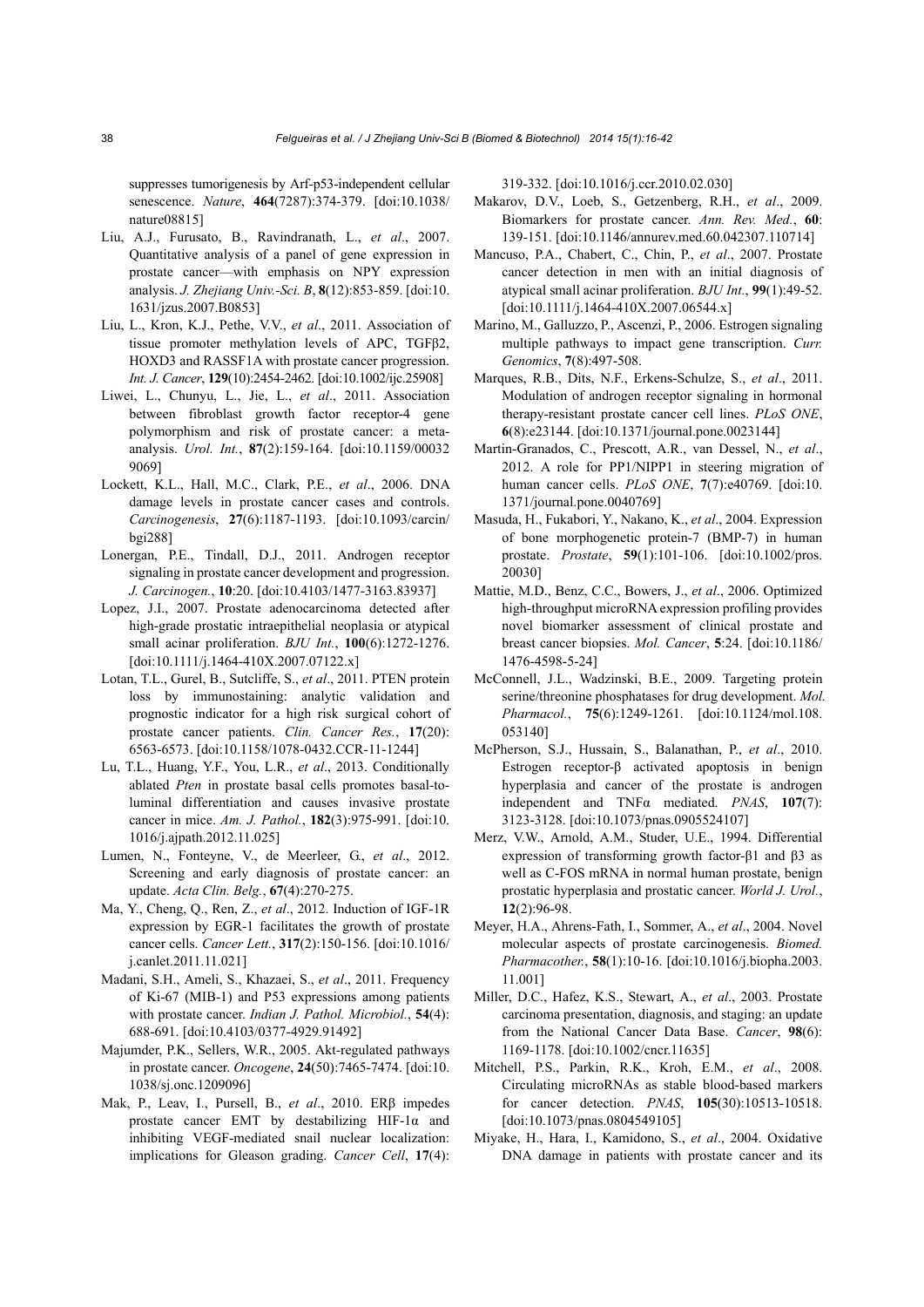response to treatment. *J. Urol.*, **171**(4):1533-1536. [doi:10.1097/01.ju.0000116617.32728.ca]

- Moore, C.K., Karikehalli, S., Nazeer, T., *et al*., 2005. Prognostic significance of high grade prostatic intraepithelial neoplasia and atypical small acinar proliferation in the contemporary era. *J. Urol.*, **173**(1):70-72. [doi:10. 1097/01.ju.0000148260.69779.c5]
- Morgan, T.M., Koreckij, T.D., Corey, E., 2009. Targeted therapy for advanced prostate cancer: inhibition of the PI3K/Akt/mTOR pathway. *Curr. Cancer Drug Targets*, **9**(2):237-249.
- Moschos, S.J., Mantzoros, C.S., 2002. The role of the IGF system in cancer: from basic to clinical studies and clinical applications. *Oncology*, **63**(4):317-332. [doi:10. 1159/000066230]
- Naruse, K., Yamada, Y., Aoki, S., *et al*., 2007. Lactate dehydrogenase is a prognostic indicator for prostate cancer patients with bone metastasis. *Hinyokika Kiyo*, **53**(5):287-292.
- Nelson, W.G., de Marzo, A.M., Isaacs, W.B., 2003. Prostate cancer. *N. Engl. J. Med.*, **349**(4):366-381. [doi:10.1056/ NEJMra021562]
- Nieto, M., Finn, S., Loda, M., *et al*., 2007. Prostate cancer: re-focusing on androgen receptor signaling. *Int. J. Biochem. Cell Biol.*, **39**(9):1562-1568. [doi:10.1016/ j.biocel.2007.01.005]
- Nyquist, M.D., Dehm, S.M., 2013. Interplay between genomic alterations and androgen receptor signaling during prostate cancer development and progression. *Hormones Cancer*, **4**(2):61-69. [doi:10.1007/s12672-013-0131-4]
- Ohta, S., Fuse, H., Fujiuchi, Y., *et al*., 2003. Clinical significance of expression of urokinase-type plasminogen activator in patients with prostate cancer. *Anticancer Res.*, **23**(3C):2945-2950.
- Okino, S.T., Pookot, D., Majid, S., *et al*., 2007. Chromatin changes on the GSTP1 promoter associated with its inactivation in prostate cancer. *Mol. Carcinogen.*, **46**(10): 839-846. [doi:10.1002/mc.20313]
- Okotie, O.T., Roehl, K.A., Han, M., *et al*., 2007. Characteristics of prostate cancer detected by digital rectal examination only. *Urology*, **70**(6):1117-1120. [doi:10.1016/j.urology.2007.07.019]
- Oudard, S., 2013. Progress in emerging therapies for advanced prostate cancer. *Cancer Treatment Rev.*, **39**(3):275-289. [doi:10.1016/j.ctrv.2012.09.005]
- Pace, G., Pomante, R., Vicentini, C., 2012. Hepsin in the diagnosis of prostate cancer. *Minerva Urol. Nefrol.*, **64**(2): 143-148.
- Parsons, J.K., Gage, W.R., Nelson, W.G., *et al*., 2001. p63 protein expression is rare in prostate adenocarcinoma: implications for cancer diagnosis and carcinogenesis. *Urology*, **58**(4):619-624. [doi:10.1016/S0090-4295(01) 01311-5]
- Pasder, O., Shpungin, S., Salem, Y., *et al*., 2006. Downregulation of Fer induces PP1 activation and cellcycle arrest in malignant cells. *Oncogene*, **25**(30):4194-

4206. [doi:10.1038/sj.onc.1209695]

- Peehl, D.M., 2005. Primary cell cultures as models of prostate cancer development. *Endocrine-Related Cancer*, **12**(1): 19-47. [doi:10.1677/erc.1.00795]
- Perttu, M.C., Martikainen, P.M., Huhtala, H.S., *et al*., 2006. Altered levels of Smad2 and Smad4 are associated with human prostate carcinogenesis. *Prostate Cancer Prostatic Dis.*, **9**(2):185-189. [doi:10.1038/sj.pcan.4500 871]
- Pollak, M., 2008. Insulin and insulin-like growth factor signalling in neoplasia. *Nat. Rev. Cancer*, **8**(12):915-928. [doi:10.1038/nrc2536]
- Pourmand, G., Ziaee, A.A., Abedi, A.R., *et al*., 2007. Role of *PTEN* gene in progression of prostate cancer. *Urol. Oncol.*, **4**(2):95-100.
- Putzi, M.J., de Marzo, A.M., 2000. Morphologic transitions between proliferative inflammatory atrophy and highgrade prostatic intraepithelial neoplasia. *Urology*, **56**(5): 828-832. [doi:10.1016/S0090-4295(00)00776-7]
- Qi, L., Robinson, W.A., Brady, B.M., *et al*., 2003. Migration and invasion of human prostate cancer cells is related to expression of VEGF and its receptors. *Anticancer Res.*, **23**(5A):3917-3922.
- Qu, F., Cui, X., Hong, Y., *et al*., 2013. MicroRNA-185 suppresses proliferation, invasion, migration, and tumorigenicity of human prostate cancer cells through targeting androgen receptor. *Mol. Cell. Biochem.*, **377**(1-2):121-130. [doi:10.1007/s11010-013-1576-z]
- Raaijmakers, R., Kirkels, W.J., Roobol, M.J., *et al*., 2002. Complication rates and risk factors of 5802 transrectal ultrasound-guided sextant biopsies of the prostate within a population-based screening program. *Urology*, **60**(5): 826-830. [doi:10.1016/S0090-4295(02)01958-1]
- Raaijmakers, R., de Vries, S.H., Blijenberg, B.G., *et al*., 2007. hK2 and free PSA, a prognostic combination in predicting minimal prostate cancer in screen-detected men within the PSA range 4–10 ng/ml. *Eur. Urol.*, **52**(5):1358-1364. [doi:10.1016/j.eururo.2007.04.037]
- Reynolds, A.R., Kyprianou, N., 2006. Growth factor signalling in prostatic growth: significance in tumour development and therapeutic targeting. *Brit. J. Pharmacol.*, **147**(S2): S144-S152. [doi:10.1038/sj.bjp.0706635]
- Rhea, J.M., Molinaro, R.J., 2011. Cancer biomarkers: surviving the journey from bench to bedside. *Med. Lab. Obs.*, **43**(3):10-18.
- Ricke, W.A., McPherson, S.J., Bianco, J.J., *et al*., 2008. Prostatic hormonal carcinogenesis is mediated by in situ estrogen production and estrogen receptor alpha signaling. *FASEB J.*, **22**(5):1512-1520. [doi:10.1096/fj.07-9526com]
- Rolan, P., 1997. The contribution of clinical pharmacology surrogates and models to drug development—a critical appraisal. *Brit. J. Clin. Pharmacol.*, **44**(3):219-225.  $\left[$ doi:10.1046/j.1365-2125.1997.t01-1-00583.x $\right]$
- Romero, D., Terzic, A., Conley, B.A., *et al*., 2010. Endoglin phosphorylation by ALK2 contributes to the regulation of prostate cancer cell migration. *Carcinogenesis*, **31**(3):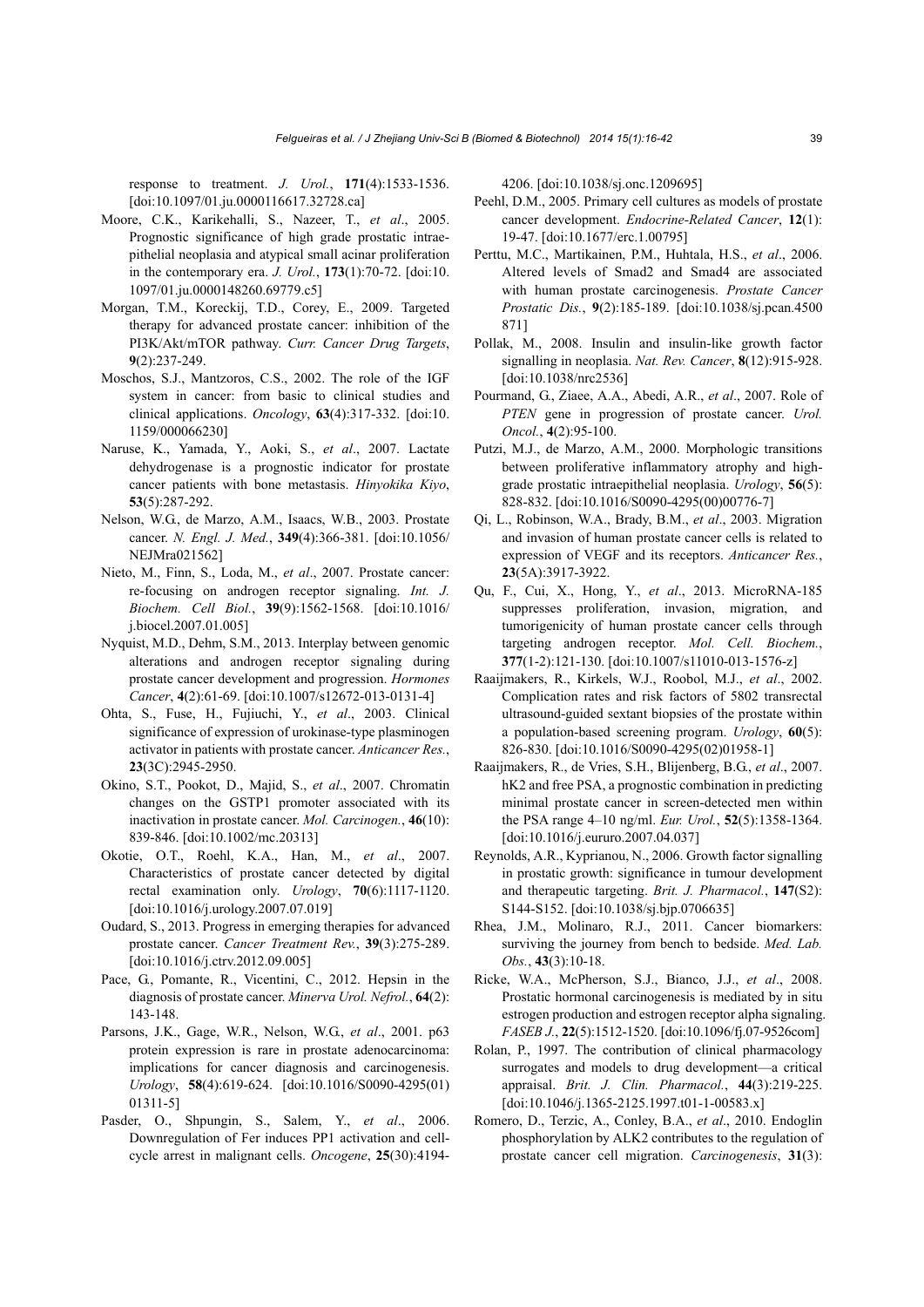359-366. [doi:10.1093/carcin/bgp217]

- Rubin, M.A., Zhou, M., Dhanasekaran, S.M., *et al*., 2002. Alpha-methylacyl coenzyme A racemase as a tissue biomarker for prostate cancer. *JAMA*, **287**(13):1662- 1670. [doi:10.1001/jama.287.13.1662]
- Saez, C., Gonzalez-Baena, A.C., Japon, M.A., *et al*., 1998. Regressive changes in finasteride-treated human hyperplastic prostates correlate with an upregulation of TGF-β receptor expression. *Prostate*, **37**(2):84-90.
- Salmena, L., Carracedo, A., Pandolfi, P.P., 2008. Tenets of PTEN tumor suppression. *Cell*, **133**(3):403-414. [doi:10. 1016/j.cell.2008.04.013]
- Samaratunga, H., Gardiner, R.A., Yaxley, J., *et al*., 2006. Atypical prostatic glandular proliferations on needle biopsy: diagnostic implications, use of immunohistochemistry, and clinical significance. *Anal. Quant. Cytol. Histol.*, **28**(2):104-110.
- Schindl, M., Oberhuber, G., Obermair, A., *et al*., 2001. Overexpression of Id-1 protein is a marker for unfavorable prognosis in early-stage cervical cancer. *Cancer Res.*, **61**(15):5703-5706.
- Schindl, M., Schoppmann, S.F., Strobel, T., *et al*., 2003. Level of Id-1 protein expression correlates with poor differentiation, enhanced malignant potential, and more aggressive clinical behavior of epithelial ovarian tumors. *Clin. Cancer Res.*, **9**(2):779-785.
- Schröder, F.H., Gosselaar, C., Roemeling, S., *et al*., 2006. PSA and the detection of prostate cancer after 2005. Part I. *EAU-EBU Update Series*, **4**(1):2-12.
- Sfanos, K.S., de Marzo, A.M., 2012. Prostate cancer and inflammation: the evidence. *Histopathology*, **60**(1):199- 215. [doi:10.1111/j.1365-2559.2011.04033.x]
- Shi, W., Sun, C., He, B., *et al*., 2004. GADD34-PP1c recruited by Smad7 dephosphorylates TGFβ type I receptor. *J. Cell Biol.*, **164**(2):291-300. [doi:10.1083/jcb.200307151]
- Shteynshlyuger, A., Andriole, G.L., 2010. Prostate cancer: to screen or not to screen? *Urol. Clin. N. Am.*, **37**(1):1-9. [doi:10.1016/j.ucl.2009.11.004]
- Singh, P.B., Matanhelia, S.S., Martin, F.L., 2008. A potential paradox in prostate adenocarcinoma progression: oestrogen as the initiating driver. *Eur. J. Cancer*, **44**(7):928-936. [doi:10.1016/j.ejca.2008.02.051]
- Smith, R.A., Mettlin, C.J., Eyre, H., 2003. Cancer screening and early detection. *In*: Kufe, D.W., Pollock, R.E., Weichselbaum, R.R. (Eds.), Holland-Frei Cancer Medicine. BC Decker, Canada.
- Som, A., Tu, S.M., Liu, J., *et al*., 2012. Response in bone turnover markers during therapy predicts overall survival in patients with metastatic prostate cancer: analysis of three clinical trials. *Brit. J. Cancer*, **107**(9):1547-1553. [doi:10.1038/bjc.2012.436]
- Soulitzis, N., Karyotis, I., Delakas, D., *et al*., 2006. Expression analysis of peptide growth factors VEGF, FGF2, TGFB1, EGF and IGF1 in prostate cancer and benign prostatic hyperplasia. *Int. J. Oncol.*, **29**(2):305-314.

Squire, J.A., 2009. TMPRSS2-ERG and PTEN loss in prostate

cancer. *Nat. Genet.*, **41**(5):509-510. [doi:10.1038/ng 0509-509]

- Stamey, T.A., Johnstone, I.M., McNeal, J.E., *et al*., 2002. Preoperative serum prostate specific antigen levels between 2 and 22 ng/ml correlate poorly with post-radical prostatectomy cancer morphology: prostate specific antigen cure rates appear constant between 2 and 9 ng/ml. *J. Urol.*, **167**(1):103-111. [doi:10.1016/S0022-5347(05) 65392-X]
- Stattin, P., Rinaldi, S., Biessy, C., *et al*., 2004. High levels of circulating insulin-like growth factor-I increase prostate cancer risk: a prospective study in a population-based nonscreened cohort. *J. Clin. Oncol.*, **22**(15):3104-3112. [doi:10.1200/jco.2004.10.105]
- Steuber, T., Vickers, A.J., Serio, A.M., *et al*., 2007. Comparison of free and total forms of serum human kallikrein 2 and prostate-specific antigen for prediction of locally advanced and recurrent prostate cancer. *Clin. Chem.*, **53**(2):233-240. [doi:10.1373/clinchem.2006.074 963]
- Szczyrba, J., Nolte, E., Wach, S., *et al*., 2011. Downregulation of Sec23A protein by miRNA-375 in prostate carcinoma. *Mol. Cancer Res.*, **9**(6):791-800. [doi:10.1158/1541-7786. mcr-10-0573]
- Taira, J., Higashimoto, Y., 2013. Caveolin-1 interacts with protein phosphatase 5 and modulates its activity in prostate cancer cells. *Biochem. Biophys. Res. Commun.*, **431**(4):724-728. [doi:10.1016/j.bbrc.2013.01.051]
- Teishima, J., Shoji, K., Hayashi, T., *et al*., 2012. Relationship between the localization of fibroblast growth factor 9 in prostate cancer cells and postoperative recurrence. *Prostate Cancer Prostatic Dis.*, **15**(1):8-14. [doi:10.1038/ pcan.2011.48]
- Thalgott, M., Rack, B., Maurer, T., *et al*., 2013. Detection of circulating tumor cells in different stages of prostate cancer. *J. Cancer Res. Clin. Oncol.*, **139**(5):755-763. [doi:10.1007/s00432-013-1377-5]
- Thara, E., Dorff, T.B., Pinski, J.K., *et al*., 2011. Vaccine therapy with sipuleucel-T (Provenge) for prostate cancer. *Maturitas*, **69**(4):296-303. [doi:10.1016/j.maturitas.2011. 04.012]
- Tomlins, S.A., Rhodes, D.R., Perner, S., *et al*., 2005. Recurrent fusion of TMPRSS2 and ETS transcription factor genes in prostate cancer. *Science*, **310**(5748):644-648. [doi:10. 1126/science.1117679]
- Treat, E.G., Heaphy, C.M., Massie, L.W., *et al*., 2010. Telomere DNA content in prostate biopsies predicts early rise in prostate-specific antigen after radical prostatectomy for prostate cancer. *Urology*, **75**(3):724- 729. [doi:10.1016/j.urology.2009.04.032]
- Trojan, L., Thomas, D., Knoll, T., *et al*., 2004. Expression of pro-angiogenic growth factors VEGF, EGF and bFGF and their topographical relation to neovascularisation in prostate cancer. *Urol. Res.*, **32**(2):97-103. [doi:10.1007/ s00240-003-0383-5]
- Tu, W.H., Thomas, T.Z., Masumori, N., *et al*., 2003. The loss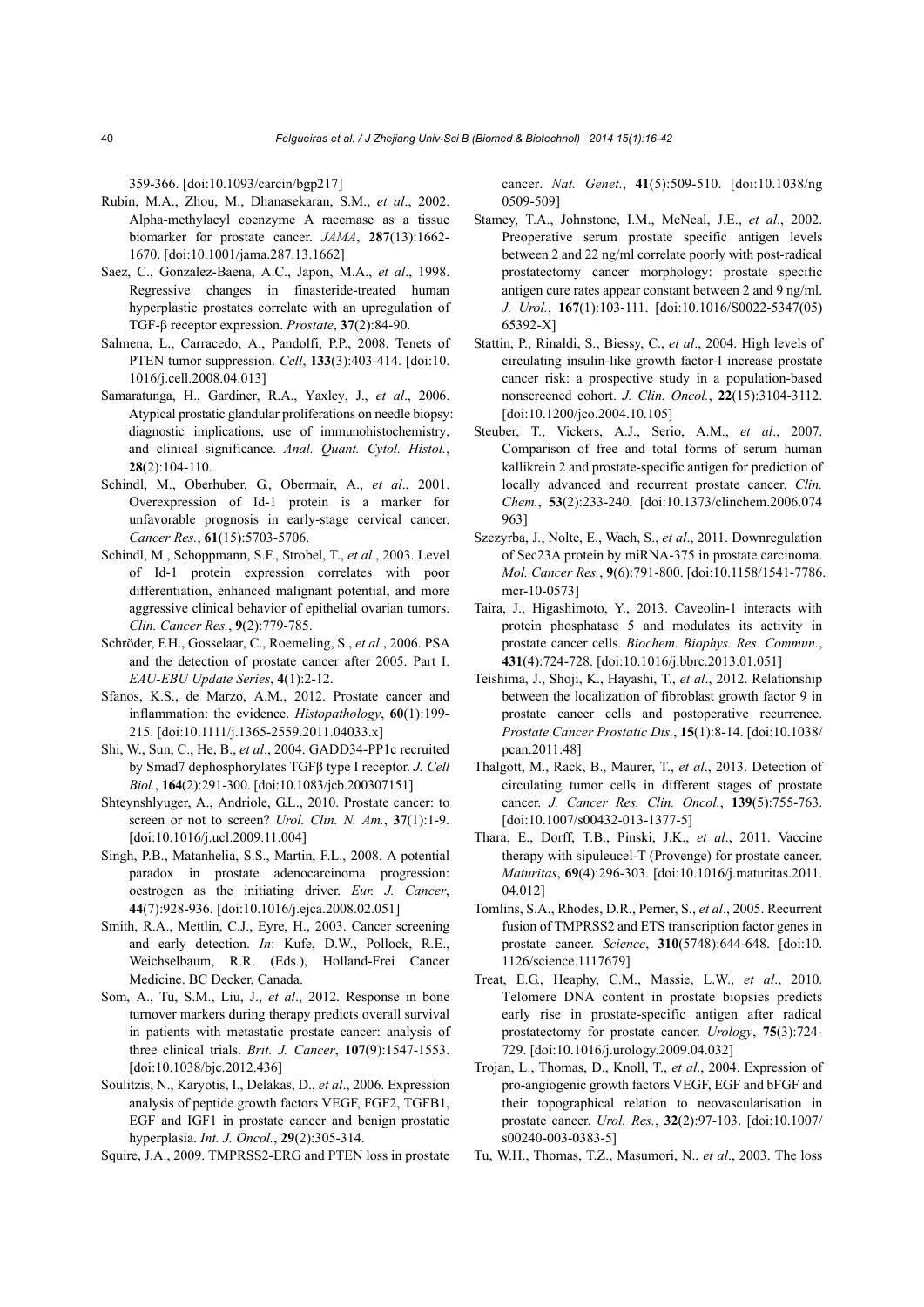of TGF-β signaling promotes prostate cancer metastasis. *Neoplasia*, **5**(3):267-277.

- Turner, B.J., Mavandadi, S., Weiner, M.G., 2011. Association of black race with follow-up of an abnormal prostatespecific antigen test. *J. Natl. Med. Assoc.*, **103**(2): 150-157.
- US Food and Drug Administration, 2010. Provenge. US Food and Drug Administration. Available from http://www. fda.gov/BiologicsBloodVaccines/CellularGeCeTherapy Products/ApprovedProducts/ucm210012.htm [Accessed on Feb. 28, 2013].
- Vandenboom Ii, T.G., Li, Y., Philip, P.A., *et al*., 2008. MicroRNA and cancer: tiny molecules with major implications. *Curr. Genomics*, **9**(2):97-109. [doi:10.2174/ 138920208784139555]
- Vander Griend, D.J., D'Antonio, J., Gurel, B., *et al*., 2010. Cell-autonomous intracellular androgen receptor signaling drives the growth of human prostate cancer initiating cells. *Prostate*, **70**(1):90-99. [doi:10.1002/pros. 21043]
- Varambally, S., Laxman, B., Mehra, R., *et al*., 2008. Golgi protein GOLM1 is a tissue and urine biomarker of prostate cancer. *Neoplasia*, **10**(11):1285-1294.
- Vo, B.T., Khan, S.A., 2011. Expression of nodal and nodal receptors in prostate stem cells and prostate cancer cells: autocrine effects on cell proliferation and migration. *Prostate*, **71**(10):1084-1096. [doi:10.1002/pros.21326]
- Wang, H., Fan, L., Wei, J., *et al*., 2012. Akt mediates metastasis-associated gene 1 (MTA1) regulating the expression of E-cadherin and promoting the invasiveness of prostate cancer cells. *PLoS ONE*, **7**(12):e46888. [doi:10.1371/journal.pone.0046888]
- Wang, J., Yu, W., Cai, Y., *et al*., 2008. Altered fibroblast growth factor receptor 4 stability promotes prostate cancer progression. *Neoplasia*, **10**(8):847-856.
- Wang, W., Bergh, A., Damber, J.E., 2009. Morphological transition of proliferative inflammatory atrophy to highgrade intraepithelial neoplasia and cancer in human prostate. *Prostate*, **69**(13):1378-1386. [doi:10.1002/pros. 20992]
- Wikstrom, P., Lissbrant, I.F., Stattin, P., *et al*., 2002. Endoglin (CD105) is expressed on immature blood vessels and is a marker for survival in prostate cancer. *Prostate*, **51**(4): 268-275. [doi:10.1002/pros.10083]
- Wilt, T.J., Shamliyan, T., Taylor, B., *et al*., 2008. Comparative effectiveness of therapies for clinically localized prostate cancer. *In*: Agency for Healthcare Research and Quality (Ed.), AHRQ Comparative Effectiveness Reviews. Rockville, United States of America.
- Woodson, K., O'Reilly, K.J., Hanson, J.C., *et al*., 2008. The usefulness of the detection of GSTP1 methylation in urine as a biomarker in the diagnosis of prostate cancer. *J. Urol.*, **179**(2):508-511, Discussion 511-502. [doi:10.1016/j.juro. 2007.09.073]
- Wu, Z., McRoberts, K.S., Theodorescu, D., 2007. The role of PTEN in prostate cancer cell tropism to the bone micro-

environment. *Carcinogenesis*, **28**(7):1393-1400. [doi:10. 1093/carcin/bgm050]

- Wu, Z., He, B., He, J., *et al*., 2012. Upregulation of miR-153 promotes cell proliferation via downregulation of the PTEN tumor suppressor gene in human prostate cancer. *Prostate*, **73**(6):596-604. [doi:10.1002/pros.22600]
- Xu, T., He, K., Wang, L., *et al*., 2011. Prostate tumor cells with cancer progenitor properties have high telomerase activity and are rapidly killed by telomerase interference. *Prostate*, **71**(13):1390-1400. [doi:10.1002/pros.21355]
- Yager, J.D., 2000. Endogenous estrogens as carcinogens through metabolic activation. *J. Natl. Cancer Inst. Monogr.*, **2000**(27):67-73.
- Yaman Agaoglu, F., Kovancilar, M., Dizdar, Y., *et al*., 2011. Investigation of miR-21, miR-141, and miR-221 in blood circulation of patients with prostate cancer. *Tumour Biol.*, **32**(3):583-588. [doi:10.1007/s13277-011-0154-9]
- Yang, F., Strand, D.W., Rowley, D.R., 2008. Fibroblast growth factor-2 mediates transforming growth factor-β action in prostate cancer reactive stroma. *Oncogene*, **27**(4): 450-459. [doi:10.1038/sj.onc.1210663]
- Yang, Q., Fung, K.M., Day, W.V., *et al*., 2005. Androgen receptor signaling is required for androgen-sensitive human prostate cancer cell proliferation and survival. *Cancer Cell Int.*, **5**(1):8. [doi:10.1186/1475-2867-5-8]
- Yang, X., Guo, Z., Sun, F., *et al*., 2011. Novel membraneassociated androgen receptor splice variant potentiates proliferative and survival responses in prostate cancer cells. *J. Biol. Chem.*, **286**(41):36152-36160. [doi:10. 1074/jbc.M111.265124]
- Yap, T.A., Swanton, C., de Bono, J.S., 2012. Personalization of prostate cancer prevention and therapy: are clinically qualified biomarkers in the horizon? *EPMA J.*, **3**(1):3. [doi:10.1007/s13167-011-0138-2]
- Ye, L., Lewis-Russell, J.M., Kyanaston, H.G., *et al*., 2007a. Bone morphogenetic proteins and their receptor signaling in prostate cancer. *Histol. Histopathol.*, **22**(10):1129- 1147.
- Ye, L., Lewis-Russell, J.M., Kynaston, H., *et al*., 2007b. Endogenous bone morphogenetic protein-7 controls the motility of prostate cancer cells through regulation of bone morphogenetic protein antagonists. *J. Urol.*, **178**(3 Pt 1):1086-1091. [doi:10.1016/j.juro.2007.05.003]
- Ye, L., Kynaston, H., Jiang, W.G., 2008. Bone morphogenetic protein-9 induces apoptosis in prostate cancer cells, the role of prostate apoptosis response-4. *Mol. Cancer Res.*, **6**(10):1594-1606. [doi:10.1158/1541-7786.mcr-08-0171]
- Ye, L., Kynaston, H., Jiang, W.G., 2009. Bone morphogenetic protein-10 suppresses the growth and aggressiveness of prostate cancer cells through a Smad independent pathway. *J. Urol.*, **181**(6):2749-2759. [doi:10.1016/j.juro. 2009.01.098]
- Yoon, H.Y., Kim, S.K., Kim, Y.W., *et al*., 2012. Combined hypermethylation of APC and GSTP1 as a molecular marker for prostate cancer: quantitative pyrosequencing analysis. *J. Biomol. Screen.*, **17**(7):987-992. [doi:10.1177/